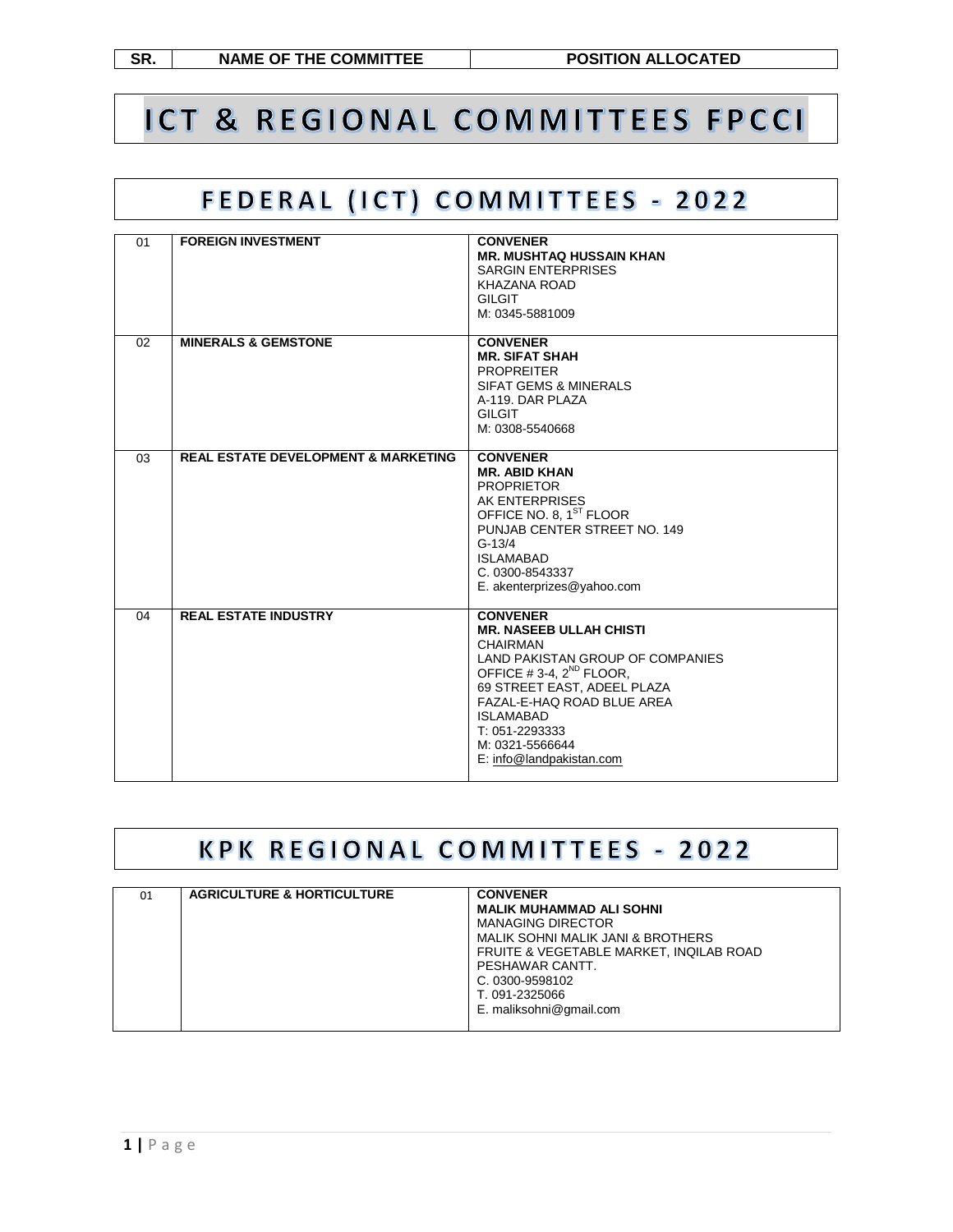| 02 | <b>CUSTOM CLEARANCE</b>                                       | <b>CONVENER</b><br><b>MR. MUHAMMAD NUMAN GUL</b><br>ADNAN TRADE IMPEX PVT LTD<br>OFFICE NO.16 THIRD FLOOR<br><b>DEANS TRADE CENTER</b><br><b>PESHAWAR</b><br>T: 091-5603348<br>C: 0321-9042347<br>E: adnantraders@hotmail.com                   |
|----|---------------------------------------------------------------|-------------------------------------------------------------------------------------------------------------------------------------------------------------------------------------------------------------------------------------------------|
| 03 | PRESS, MEDIA & BROADCASTING                                   | <b>CONVENER</b><br><b>MR. AMJAD AZIZ MALIK</b><br><b>CEO</b><br>CHINA WINDOW<br><b>HOUSE: NO 45, ST.19</b><br>OPP. BILAL MASJID SHAMI ROAD<br><b>PESAHWAR</b><br>M: 0301-8581296<br>E: amjadazizmalik@hotmail.com                               |
| 04 | <b>SPORTS</b>                                                 | <b>CONVENER</b><br><b>MR. HABIB SANI</b><br><b>MANAGING DIRECTOR</b><br>AL QADIR INTERNATIONAL<br>LIAQAT BAZR SADDAR IDARA FAROGH<br><b>TALEEM BUILDING</b><br><b>PESHAWAR</b><br>T: 091-5250930<br>C: 0312-5865006<br>E: everfightpk@gmail.com |
| 05 | <b>TELECOM EQUIPMENTS &amp; MARKETING</b>                     | <b>CONVENER</b><br><b>MR. ZUBAIR GUL</b><br><b>PROPRIETOR</b><br>3 STAR COMMUNICATION<br>SHOP-NO 21 TIME CENTER<br>PESHAWAR CANTT<br>C. 0345-9089853<br>E. gul-3star4u@icloud.com                                                               |
| 06 | <b>TRADE COORDINATION &amp; DISPUTES</b><br><b>RESOLUTION</b> | <b>CONVENER</b><br><b>MR. FAKHR-E-ALAM</b><br><b>MANAGING DIRECTOR</b><br>KHYBER TEA & FOOD COMPNAY<br>ROOM NO. 13 SULEMAN PLAZA<br>KACHERY GATE ASHRAF ROAD<br><b>PESHAWAR</b><br>T: 091-2600350<br>M: 0333-9593175<br>E: khybertfc@gmail.com  |

# PUNJAB REGIONAL COMMITTEES - 2022

| 01 | <b>ACTIVE PHARMACEUTICALS</b> | <b>CONVENER</b>             |
|----|-------------------------------|-----------------------------|
|    | <b>INTERMEDIATES</b>          | <b>MR. EHTISHAM UL HAQ</b>  |
|    |                               | CEO                         |
|    |                               | ZENITH CHEMICALS INDUSTRIES |
|    |                               | 16 KM OFF FEROZPUR ROAD,    |
|    |                               | 1 KM ON CHUNDHRAI ROAD,     |
|    |                               | BEHIND WAPDA, GRID STATION, |
|    |                               | <b>LAHORE</b>               |
|    |                               | M: 0300-8441091             |
|    |                               | E: ceo@zenithchemical.co    |
|    |                               | E. ceo@zenithpackages.com   |
|    |                               |                             |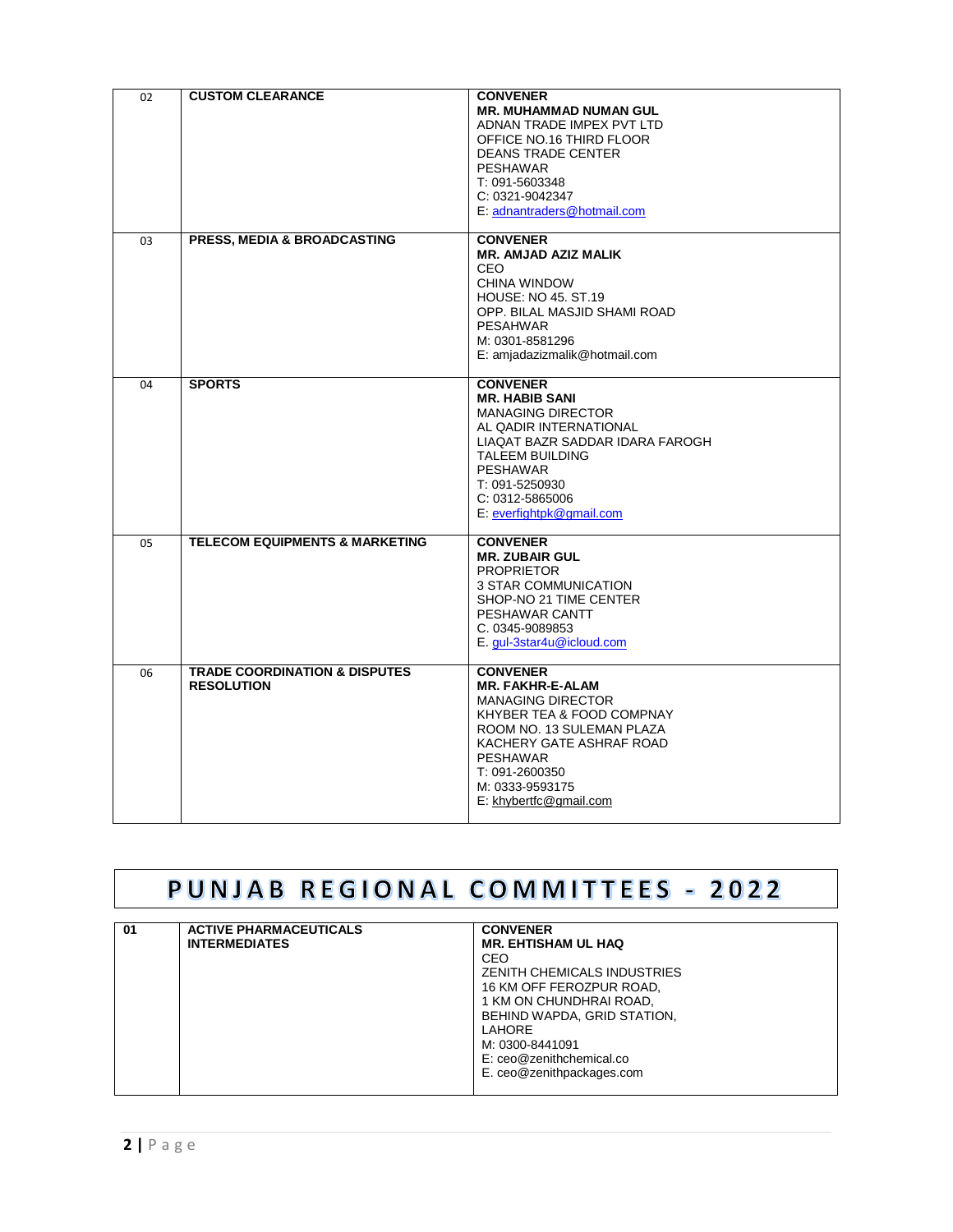| 02 | ADHESIVES IN THE FOOTWEAR INDUSTRY                       | <b>CONVENER</b><br>Mr. Fazeel Saqib<br>M/s Fazeel Enterprises<br>E-1854 Shoe Market, Shah Alam<br>Lahore<br>M: 0321-4467834<br>E: fazeel@fazeelenterprises.com                                                                 |
|----|----------------------------------------------------------|--------------------------------------------------------------------------------------------------------------------------------------------------------------------------------------------------------------------------------|
| 03 | <b>AGRICULTURE &amp; HORTICULTURE</b>                    | <b>CONVENER</b><br>Mr. Shahid Saleem Qureshi<br>Director Project & Admin<br>Four Brothers Group<br>77-D1, 1st Floor Lahore Center,<br>Main Boulevard, Gulberg,<br>Lahore<br>M: 0321-4002626<br>E: shahidqureshi@4bgroup.com    |
| 04 | <b>AIR CARGO</b>                                         | <b>CONVENER</b><br>Mr. Tauqeer Malik<br><b>Managing Director</b><br>Bin Qutab International (Pvt) Ltd<br>407-A/1, Gulberg III<br>Lahore<br>M: 03004142503<br>E: taugeer.malik@bingutab.com                                     |
| 05 | <b>AIR &amp; DRY PORT</b>                                | <b>CONVENER</b><br>Mr. Amir Sajjad<br><b>Director</b><br>Zauk Shipping (Pvt) Ltd.<br>90-B/8 Canal Park,<br>Gulberg II,<br>Lahore<br>M: 0321-8480018                                                                            |
| 06 | <b>ANTI CORRUPTION</b>                                   | <b>CONVENER</b><br>Mr. Ashfaq Ahmad<br>Afaq Fabrics<br>Shop # 147/B, Ground Floor,<br>Liberty Plaza, Liberty Market,<br>Gulberg III,<br>Lahore<br>T: 042-35878181<br>M: 0300-9400969<br>E: afaqfabrics@hotmail.com/gmail/yahoo |
|    |                                                          | <b>DEPUTY CONVENER</b><br>Mr. Ghulam Mustafa<br><b>CEO</b><br>29-G, Liberty Plaza, Liberty Market,<br>Gulberg-III,<br>Lahore<br>T: 042-35875293<br>M: 0322-4387719<br>E: princesilkcenter@gmail.com                            |
| 07 | <b>AUTOMOBILE MANUFACTURING AND</b><br><b>ASSEMBLING</b> | <b>CONVENER</b><br>Mr. Tanveer Ahmed<br>M/s Road Prince<br>Plot $\#$ 21 – E, Block L,<br>Gulberg III, Main Ferozpur Road,<br>Lahore<br>M: 0300-8432228                                                                         |
| 08 | <b>BANKING &amp; CREDIT MANAGEMENT</b>                   | <b>CONVENER</b><br>Ms. Lubna Bhayat<br><b>Managing Director</b><br>LBS (SMC-PVT) LTD<br>23 Mall Road, Lahore<br>T: 042-37243810<br>M: 0333-4977709<br>E: lubna.bhayat@gmail.com                                                |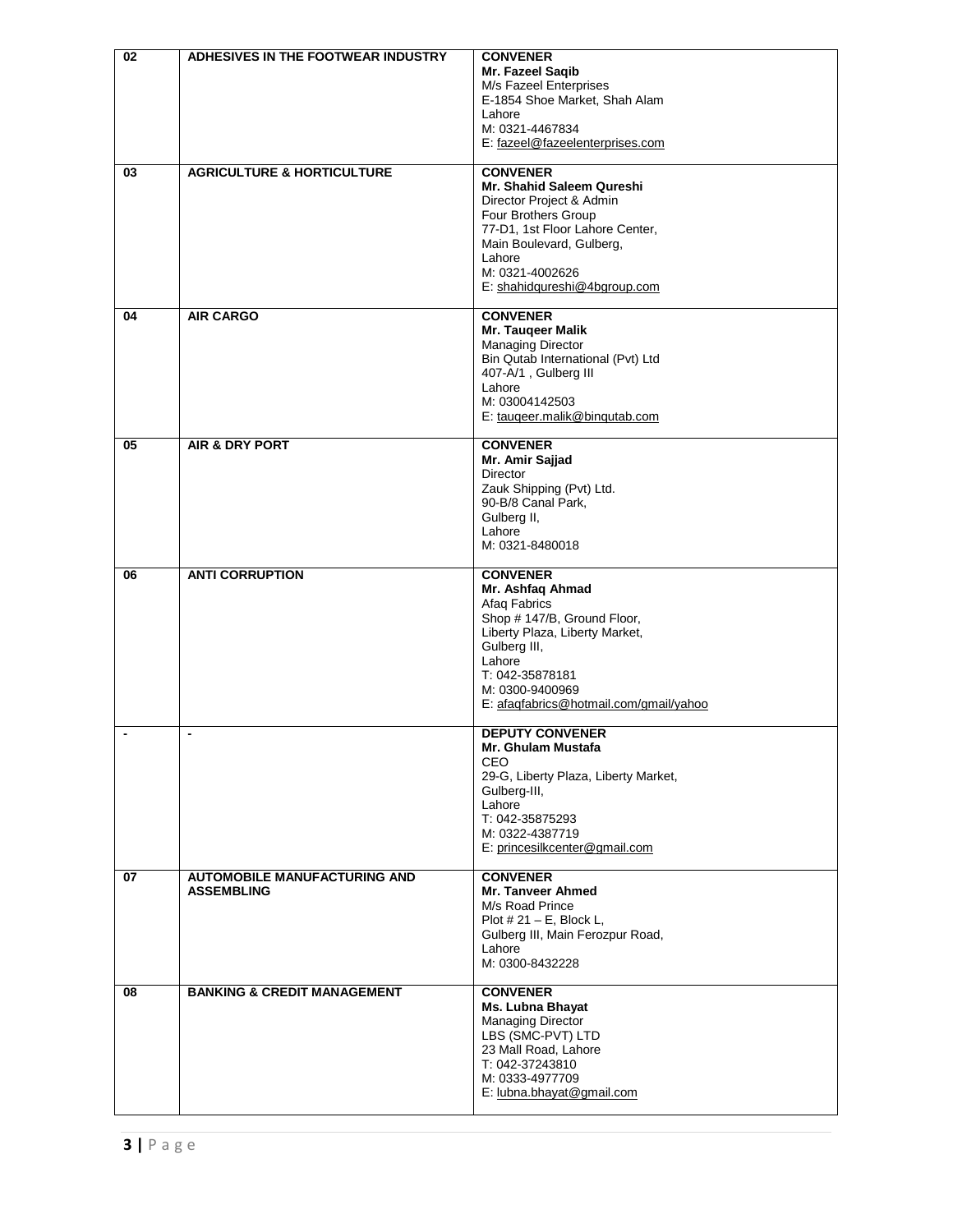| 09 | <b>BUSINESS DEVELOPMENT</b>                    | <b>CONVENER</b><br>Mr. Muhammad Ahmad Islam<br>Director<br>Chaplet International Pvt. Ltd<br>Parwain Thay, 28-KM Ferozepur Road,<br>Julkey, Lahore, Punjab                                                                                                                         |
|----|------------------------------------------------|------------------------------------------------------------------------------------------------------------------------------------------------------------------------------------------------------------------------------------------------------------------------------------|
|    |                                                | M: 03324574638<br>E: ahmad@chapletint.com                                                                                                                                                                                                                                          |
| 10 | <b>CONSTRUCTION INDUSTRY</b>                   | <b>CONVENER</b><br>Mr. Zeeshan Sohail Malik<br>M/s IZ Traders<br>Mariam Traders, 1st Floor,<br>9 Circular Road, Lahore<br>M: 0321-8424799                                                                                                                                          |
|    | $\overline{\phantom{a}}$                       | <b>DEPUTY CONVENER</b><br>Mr. Khalid Mahmood<br>M/S Khalid Mahmood & Company<br>31, Aziz Colony<br>Sargodha<br>M: 0302-2992200                                                                                                                                                     |
| 11 | <b>COSMETICS</b>                               | <b>CONVENER</b><br><b>MR. ABDUL RASHEED</b><br><b>GOLDEN PEARL COSMETICS,</b><br>115/T-M QUAID-E-AZAM<br>INDUSTRIAL ESTATE KOT-LAKHPAT<br>LAHORE.                                                                                                                                  |
| 12 | <b>COTTON &amp; TEXTILE</b>                    | <b>CONVENER</b><br>Mr. Waheed Arshad<br><b>Managing Partner</b><br>Ittefaq Cotton Ginners<br>Mubarak Pur Road, Noor Pur,<br>Noranga, Bahawalpur<br>M: 0300-8680288<br>E: waheedtts338@gmail.com                                                                                    |
| 13 | <b>CHEMICALS, DYES &amp; AUXILIARIES</b>       | <b>CONVENER</b><br>Sheikh Asif Iqbal<br>M/S Madina Colour Company<br><b>Founder President</b><br>Sargodha Chamber of Small Traders & Small Industries<br>1st Floor, Madina Color Company<br>Muhammadi Bazar, Block No. 1<br>Sargodha<br>C. 0300-9604370<br>E. scstsi2020@gmail.com |
| 14 | <b>CITIZEN POLICE LIAISON COMMITTEE (CPLC)</b> | <b>CONVENER</b><br><b>Mr. Tahir Manzoor</b><br>M/s Lever Group of Companies,<br>Lever Centre, Rehman Gali No.1,<br>Brandreth Road, Lahore.<br>T: 042-337632800<br>M: 0300-8455222<br>E: levergroup@gmail.com                                                                       |
| 15 | <b>DAROGEWALA INDUSTRIAL AFFAIRS</b>           | <b>CONVENER</b><br>Mr. Shouban Akhtar<br>M/S President<br>2 Km, Momin Pura Road,<br>Opp Ahmad Kanta Near Ring Road,<br>Darogewala, Lahore<br>T: 042-36551919<br>M: 0300-4279001<br>E: industryownersassociation@gmail.com<br>E. shouban.akter@yahoo.com                            |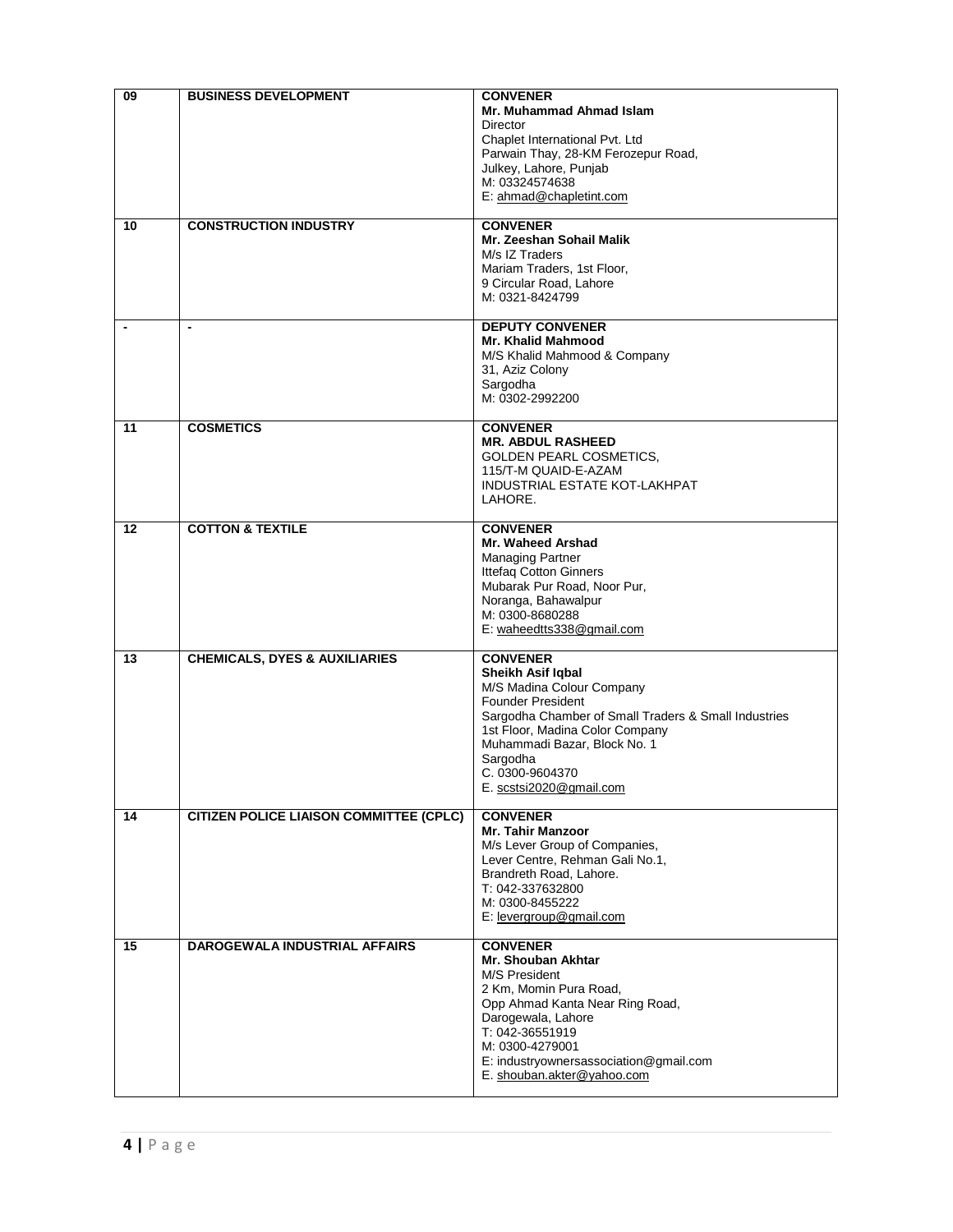|                | $\blacksquare$                                              | <b>DEPUTY CONVENER</b><br>Mr. Saleem Ahmed Fazil<br>Proprietor<br>M/s The Patriot Engineering Co<br>39 B New Bilal Gunj Scheme,<br>Near Quaid E Azam Interchange<br>Lahore<br>M: 0321-5416666<br>E: saleem_fazil@yahoo.com |
|----------------|-------------------------------------------------------------|----------------------------------------------------------------------------------------------------------------------------------------------------------------------------------------------------------------------------|
| 16             | <b>DIPLOMATIC AFFAIRS</b>                                   | <b>CONVENER</b><br>Mr. Muhammad Naeem Hanif<br>Rector<br>Learning Bridge<br>7C Liagat Chowk, Sabzazar<br>Lahore<br>M: 0300-4466770                                                                                         |
|                | $\blacksquare$                                              | <b>DEPUTY CONVENER</b><br>Mr. Hamza Nadeem Qureshi<br><b>CEO</b><br>FB Genetics Pvt Ltd<br>77-D/1, First Floor, Lahore Center,<br>Main Boulevard, Gulberg III,<br>Lahore<br>M: 0321-4002929<br>E: hamzanadeem@4bgroup.com  |
| 17             | <b>ELECTRO MEDICAL &amp; SCIENTIFIC</b><br><b>EQUIPMENT</b> | <b>CONVENER</b><br>Mr. Qasim Ali<br><b>Managing Director</b><br>Vertex Medical (Pvt) Ltd.<br>70 B-1, Gulberg -III, Lahore<br>T: 042-35756330-31<br>M: 0300-8450942<br>E: gasimali@vertexmedical.com                        |
| 18             | <b>ENTERTAINMENT</b>                                        | <b>CONVENER</b><br>Mr. Inam Ullah<br>M/S: Neelum Cinema<br>House# 110 Block-A Satellite Town<br>Sargodha<br>M: 0300-9128971                                                                                                |
| 19             | <b>EOBI</b>                                                 | <b>CONVENER</b><br>Mr. Zaheer Bhutta<br>Hag Rubber Industry<br>254/S Kot Lakhpat Industrial Area,<br>Lahore<br>T: 042-35154322<br>M: 0300-4004012                                                                          |
| $\blacksquare$ | $\blacksquare$                                              | <b>DEPUTY CONVENER</b><br>Mr. Muhammad Shahid Baig<br>M/S Advantage (Pvt) Ltd<br>18-KM Attari Industrial Estate,<br>Ferozepur Road,<br>Lahore<br>T: 0423-5401811-12<br>M: 0300-8449799                                     |
| 20             | <b>ESTATE DEVELOPER</b>                                     | <b>CONVENER</b><br>M. Akbar Chudhry<br><b>Managing Director</b><br>Chaudhary Builders<br>Office #3-2nd Floor 447-G1<br>Akbar Plaza Johar Town<br>Lahore<br>E: info@chaudhrybuilders.com<br>M: 0333-4358555                 |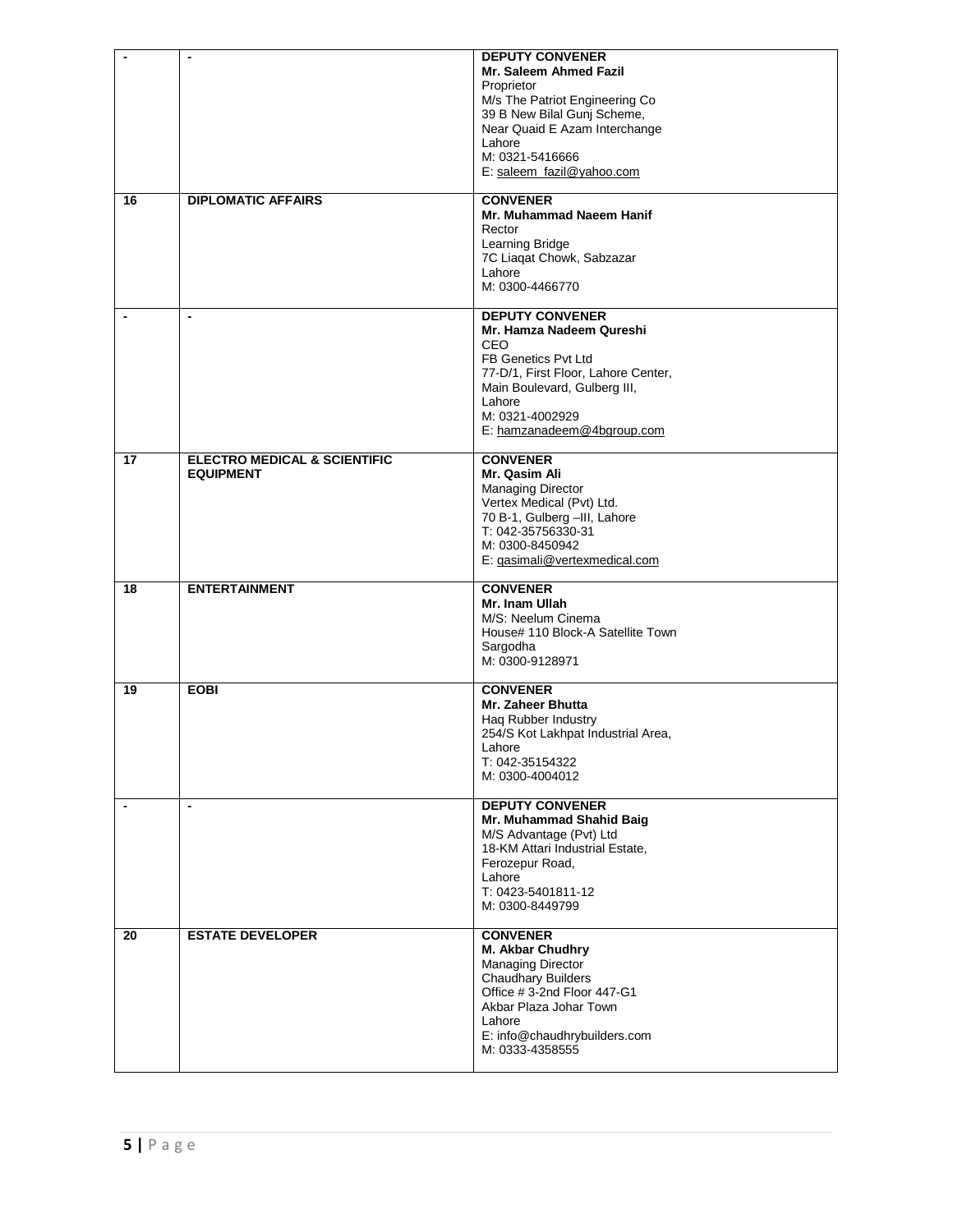| 21             | <b>EXPORT PROCESSING ZONE (EPZ)</b>           | <b>CONVENER</b><br>Mr. Javaid Mahmood Sethi<br>Director<br>JMS Trade Well International Pvt. Ltd.<br>13 KM Wazirabad Road, Sanuwala<br>Sialkot<br>T: 052-3511537<br>M: 0333-8612356<br>E: khayyam@jmstradewell.com                                             |
|----------------|-----------------------------------------------|----------------------------------------------------------------------------------------------------------------------------------------------------------------------------------------------------------------------------------------------------------------|
| $\blacksquare$ | $\blacksquare$                                | <b>DEPUTY CONVENER</b><br>Mr. Omer Mushtaq Sethi<br>Remo Sports<br>Lane A, Unit 567,<br>Small Industrial Estate,<br>Sialkot<br>M: 0300-8710321<br>E: omer@sethi.com                                                                                            |
|                | $\blacksquare$                                | <b>DEPUTY CONVENER</b><br>Mr. Abdul Rauf<br><b>CEO</b><br>Shehzad Apparal<br>Export Processing Zone,<br>Karachi<br>M: 0321-8246152 / 03008249893<br>E: rauf@giltex.com                                                                                         |
| 22             | <b>FABRICS</b>                                | <b>CONVENER</b><br>Mr. Naseer Ahmad<br>M/S Bashir Ahmed Salt Dealer<br>156, Noori Gate<br>Sargodha<br>M: 0300-6002248                                                                                                                                          |
| 23             | <b>FANCY EMBROIDRY</b>                        | <b>CONVENER</b><br>Mr. Bilal Abbas<br><b>Bilal Fancy Embroidery</b><br>Main Ferozpur Road, Plot #12,<br>Ground Stalco Factory Street,<br>Near Ibrahim Masjid, Lahore<br>T: 042-35965201<br>M: 0321-8895730 / 0320-4014434<br>E: bilalfancyembroidery@gmail.com |
| 24             | <b>FBR &amp; CUSTOMS GRIEVANCES REDRESSAL</b> | <b>CONVENER</b><br><b>MR. MUHAMMAD ARSHAD BHATTI</b><br>CEO<br><b>SHANCO ENTERPRISES</b><br>267 G3, JOHAR TOWN<br>LAHORE<br>C. 0321-9450447                                                                                                                    |
| 25             | <b>FBR LIAISON</b>                            | <b>CONVENER</b><br><b>Malik Naeem Khan</b><br><b>Executive Director</b><br>Pakistan ALCO Products (Pvt) Ltd.<br>44-M, Quaid-e-Azam Industrial Estate<br>Kotlakhpat Lahore<br>E: naeempakalco@gmail.com<br>M: 03218481138                                       |
|                | $\blacksquare$                                | <b>DEPUTY CONVENER</b><br>Mr. Akhtar Ali<br><b>CEO</b><br>Akhtar Ali & Associate<br>3rd Floor, LCCI Building<br>Aiwan-e-Tijarat Road, Lahore<br>T: 042-36282434<br>M: 0300-8441094                                                                             |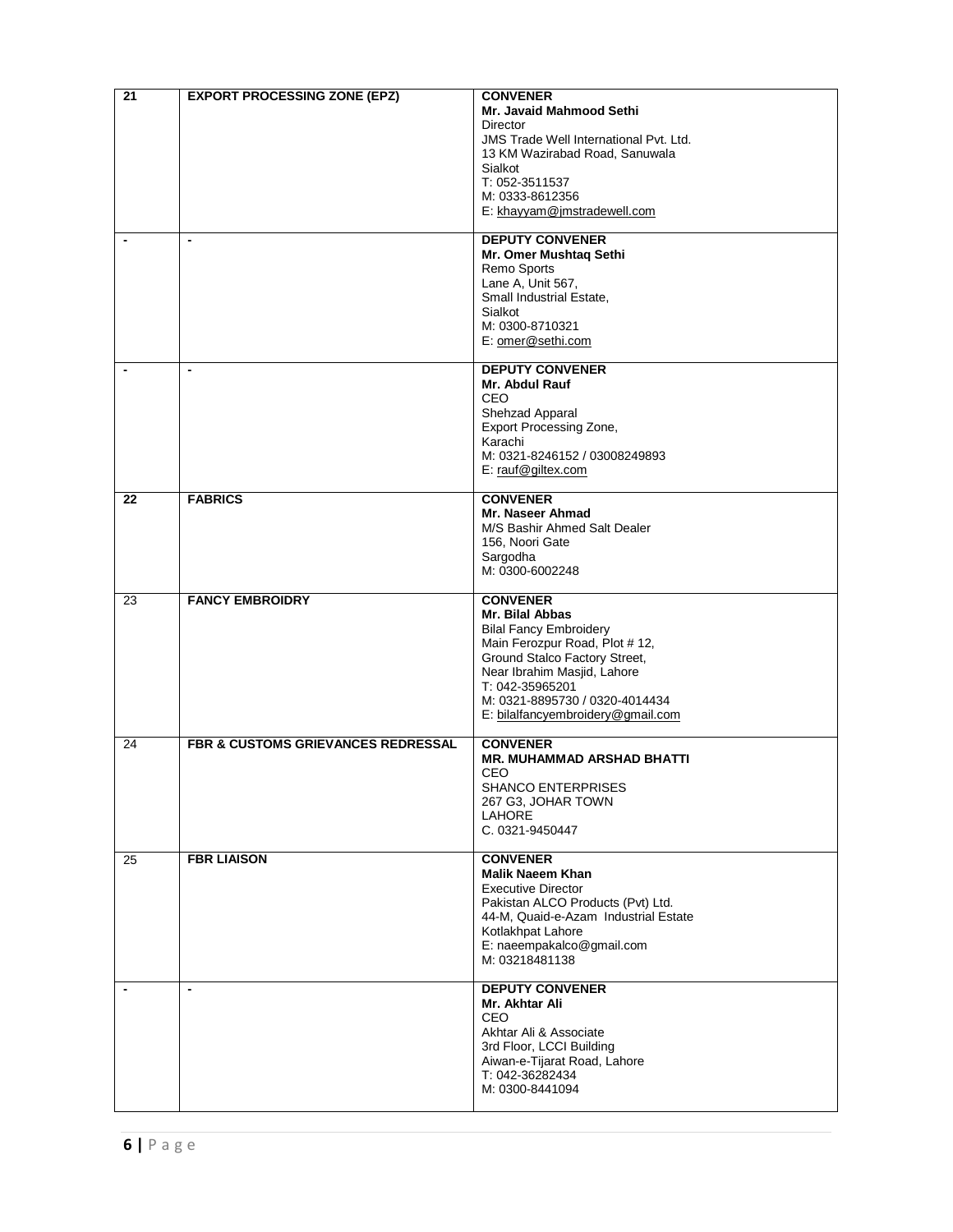|    | $\blacksquare$                             | <b>DEPUTY CONVENER</b><br><b>Ms. Lubna Bhayat</b><br><b>Managing Director</b><br>LBS (SMC-PVT) LTD<br>23 Mall Road, Lahore<br>T: 042-37243810<br>M: 0333-4977709<br>E: lubna.bhayat@gmail.com                                                   |
|----|--------------------------------------------|-------------------------------------------------------------------------------------------------------------------------------------------------------------------------------------------------------------------------------------------------|
| ٠  | $\overline{\phantom{a}}$                   | <b>DEPUTY CONVENER</b><br>Syed Hammad Raza Zaidi<br><b>Chief Executive</b><br>Suit No. G-1 & 2, Ground floor, Sohail Law<br>Chamber, 4 Mozang Road<br>Lahore<br>E: hammad131168@gmail.com<br>M: 0333-8288331                                    |
| 26 | <b>FLEXIBLE PACKAGING</b>                  | <b>CONVENER</b><br><b>Hafiz Asif Ikram</b><br>Group Director<br>Al-Aziz Group of Companies<br>10-KM Sheikhupura Road,<br>Main Lathian Wala Stop,<br>Al-Aziz Road. Faisalabad<br>M: 0321-6663333<br>E: asif@alazizgroup.com                      |
| 27 | <b>FOOD HYGIENE &amp; SAFETY STANDARDS</b> | <b>CONVENER</b><br>Mr. M. Tayyeb Aziz Mehar<br><b>CEO</b><br>Samreen Herbal Pharma<br>New Jail Road, Ferozepur Road<br>Kot Lakhpat, Ismail Nagar,<br>Post Office Chungi Amarsadhu<br>Lahore.<br>M: 0321-4436370<br>E: sareenpharma123@gmail.com |
| 28 | <b>FOOD SAFETY &amp; SECURITY</b>          | <b>CONVENER</b><br>Mr. Shafqat Rasool Chudhry<br><b>CEO</b><br><b>B.M.A Pharma</b><br>Rehmatpur, 1.5 KM,<br>Faisalabad Road, Okara<br>T: 044-2514023<br>C: 0321-6952301<br>E: srasool@gmail.com                                                 |
| 29 | <b>FOOTWEAR</b>                            | <b>CONVENER</b><br>Mr. Mohsin Padana<br>Partner<br>Eleone Sewing Corporation<br>Defense Road, Padana Street,<br>Sialkot<br>M: 0302-8710055<br>E: mohinpadana@gmail.com                                                                          |
| ٠  | $\overline{\phantom{a}}$                   | <b>DEPUTY CONVENER</b><br><b>Mian Kashif Chaudhry</b><br>Partner<br><b>Mian Chemical Industries</b><br>237/S Faiz Ahmad Faiz Road,<br>Quaid-e-Azam, Kot Lakhpat,<br>Lahore<br>M: 0333-4366382<br>E: kashifch121@gmail.com                       |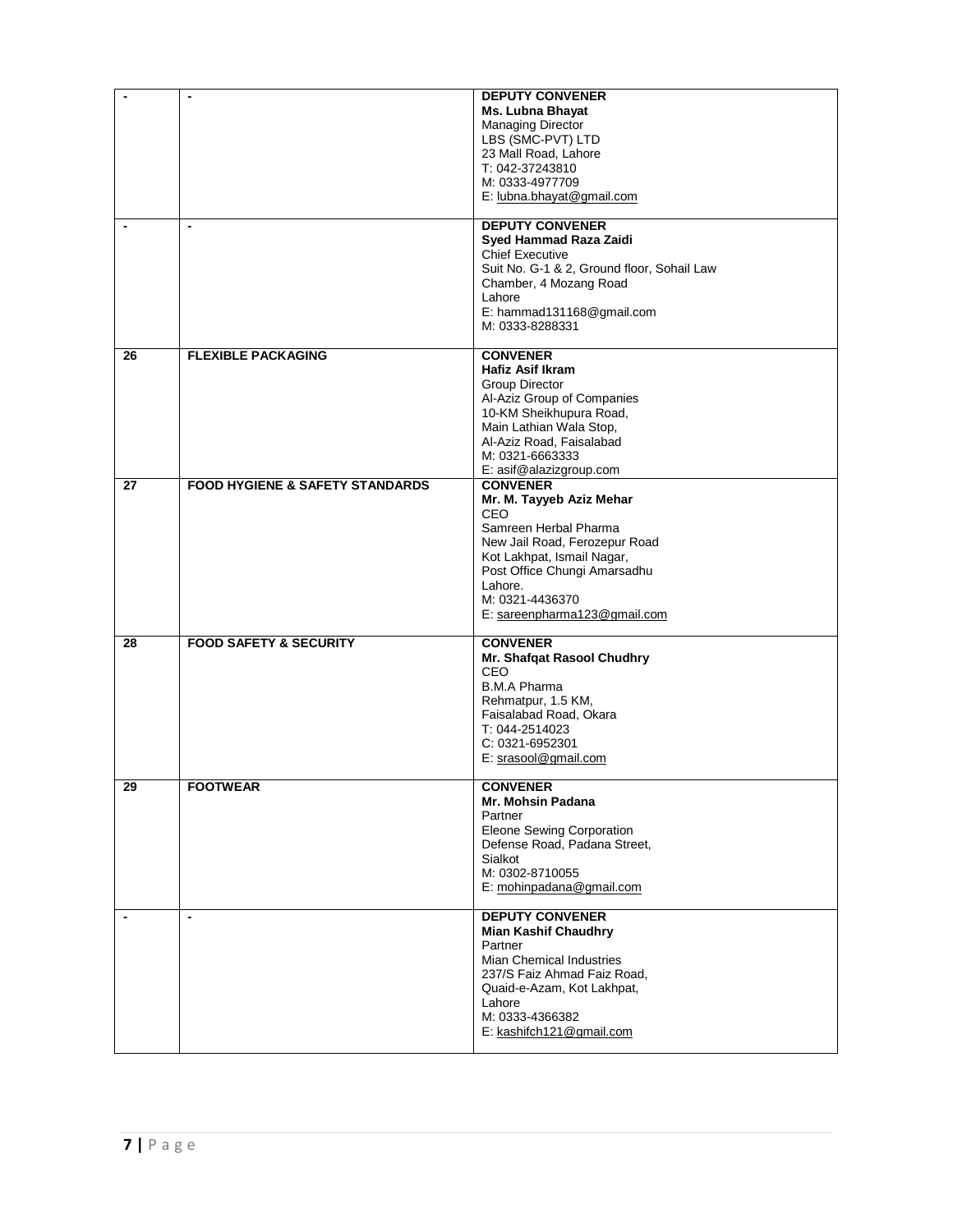| 30                       | <b>FURNITURE EXPORT</b>     | <b>CONVENER</b><br>Mr. Shahbaz Aslam<br>M/S Chirag Din & Companies<br>18 KM Ferozpur Road,<br>Lahore<br>M: 0321-9463839                                                                                                                                                        |
|--------------------------|-----------------------------|--------------------------------------------------------------------------------------------------------------------------------------------------------------------------------------------------------------------------------------------------------------------------------|
| $\blacksquare$           | $\overline{\phantom{a}}$    | <b>DEPUTY CONVENER</b><br>Mr. Haroon Rashid<br>Proprietor<br>Woodland International,<br>Liagat Road, Sahiwal<br>M: 0321-6906900<br>E: haroonrashid7@gmail.com                                                                                                                  |
| $\overline{\phantom{a}}$ | $\blacksquare$              | <b>DEPUTY CONVENER</b><br>Dr. Imtiaz Ahmed<br>M/S Aalishan Furniture<br>Block No 15 Ghousia Chowk<br>Sargodha<br>M: 0300-6002078                                                                                                                                               |
| 31                       | <b>FURNITURE INDUSTRY</b>   | <b>CONVENER</b><br>Mr. Rizwan Amjad<br><b>Managing Director</b><br>National Furnishers (Pvt) Ltd<br>G.T Road, Gujrat<br>T: 053-3706284<br>M: 03025414141<br>E: rizwanamjad@hotmail.com                                                                                         |
| 32                       | <b>GARMENTS INDUSTRY</b>    | <b>DEPUTY CONVENER</b><br>Mr. Mujazar Kashif<br><b>CEO</b><br><b>Stitch Apparels</b><br>12-A, Street 2,<br>Gulshan Touheed Town,<br>Sialkot<br>M: 0300-7121431<br>E: jozy.stitchapparels@gmail.com                                                                             |
| $\overline{\phantom{a}}$ | $\blacksquare$              | <b>DEPUTY CONVENER</b><br>Mr. M. Sherdil<br>M. S. Enterprises<br><b>Vice President</b><br>Sargodha Chamber of Small Traders<br>& Small Industries<br>1st Floor, Madina Color Company<br>Muhammadi Bazar, Block No. 1<br>Sargodha<br>C. 0300-6043245<br>E. scstsi2020@gmail.com |
| 33                       | <b>GEMS &amp; JEWELLERY</b> | <b>CONVENER</b><br>Mr. M. Ahmad<br>CEO<br>M/s Gold & Gold Craft<br>Shop# 824-F Soha Bazar,<br>Rang Mahal, Lahore<br>Lahore<br>M: 0333-4247276<br>E: resident ggapcpakistan.com                                                                                                 |
|                          | $\blacksquare$              | <b>DEPUTY CONVENER</b><br><b>Muhammad Farukh Alvi</b><br><b>CEO</b><br>AA Mining Private Limited<br>1st Floor, Sajid Sharif Plaza - 23<br>G-11 Markaz, Islamabad<br>M: 0300-8566066<br>E: info@aamining.com.pk                                                                 |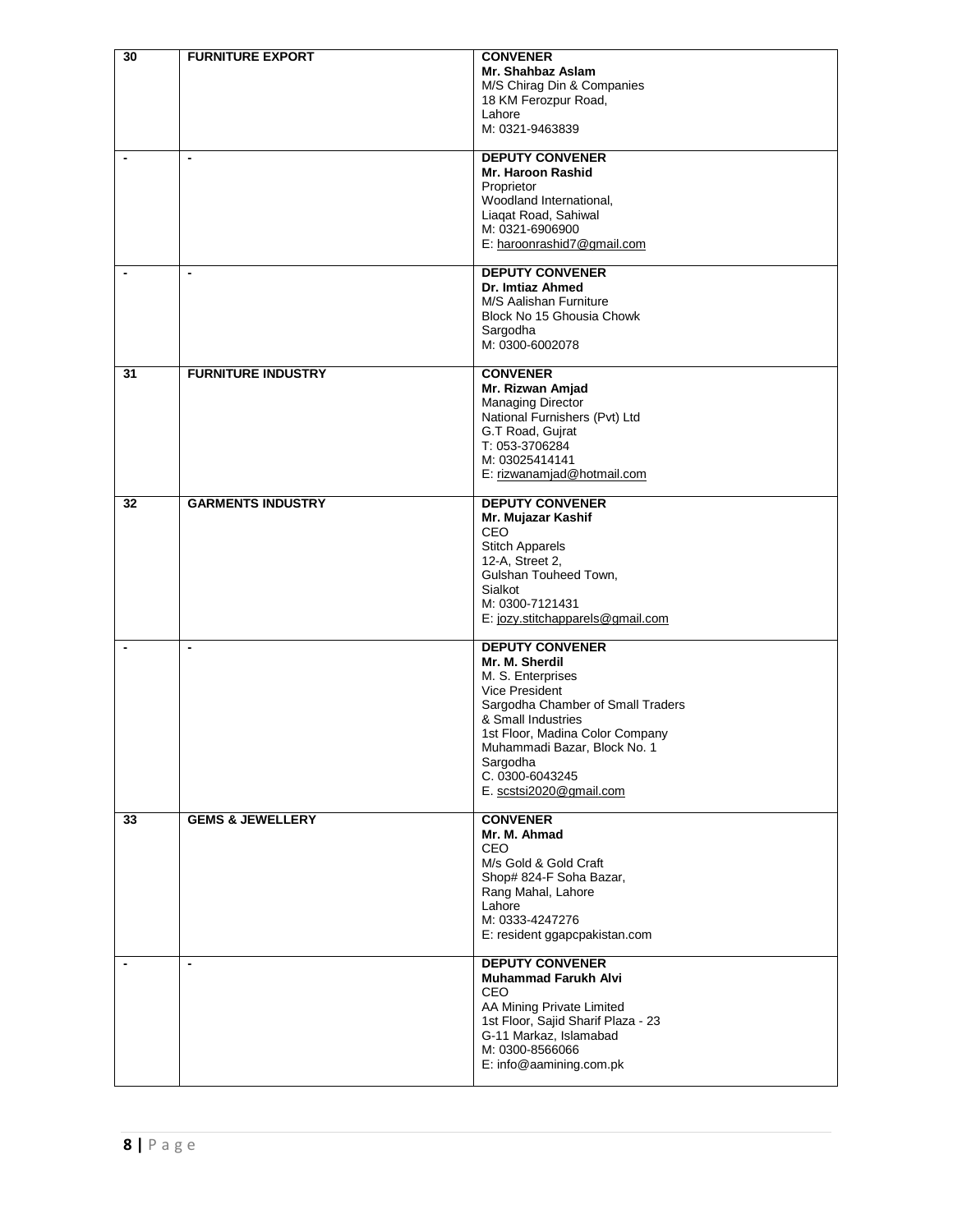|                | $\blacksquare$                      | <b>DEPUTY CONVENER</b>                      |
|----------------|-------------------------------------|---------------------------------------------|
|                |                                     | Mr. Nisar Ali                               |
|                |                                     | M/S Nisar Jewellers                         |
|                |                                     | Sarafa Bazar                                |
|                |                                     | Sargodha                                    |
|                |                                     | M: 0300-9604793                             |
|                |                                     |                                             |
| 34             | <b>GLASS, AMPOULE AND TUBING</b>    | <b>CONVENER</b>                             |
|                |                                     | Mr. Aamer Saleem Butt                       |
|                |                                     | <b>Chief Executive</b>                      |
|                |                                     | Ameer Pharma (Pvt) Ltd.                     |
|                |                                     | 23-km Sheikhupura Road, Lahore              |
|                |                                     | Head Office:                                |
|                |                                     | 14-A Al-Minar Market, Circular Road, Lahore |
|                |                                     | T: 0300-9482351, 0321-9482351               |
|                |                                     | T: 042-37168691, 37168693                   |
|                |                                     | E: ameerpharma22@gmail.com                  |
|                |                                     |                                             |
| 35             | <b>GOODS &amp; TECHNO LOGISTICS</b> | <b>CONVENER</b>                             |
|                |                                     | Mr. Tanvir Ahmad Jutt                       |
|                |                                     | President                                   |
|                |                                     | Pakistan Transport Council                  |
|                |                                     | Gujranwala                                  |
|                |                                     | M: 03004100737 / 03008256714                |
|                |                                     |                                             |
|                | $\blacksquare$                      | <b>DEPUTY CONVENER</b>                      |
|                |                                     | Mr. Naveed Anwar                            |
|                |                                     | CEO                                         |
|                |                                     | <b>Trukkin Pvt Ltd</b>                      |
|                |                                     | 2nd Floor, Plaza # 291                      |
|                |                                     | CCA-FFA, Phase 4, DHA                       |
|                |                                     | Lahore                                      |
|                |                                     | M: 0317-3337803                             |
|                |                                     | E:m.naveed@trukkin.com                      |
|                |                                     |                                             |
| 36             | <b>GOVERNMENT LIASION</b>           | <b>CONVENER</b>                             |
|                |                                     | Mr. Mudassar Masood                         |
|                |                                     | Managing Partner,                           |
|                |                                     | Leather Age<br>67, G.T. Road, Hide Market,  |
|                |                                     | Lahore.                                     |
|                |                                     | T: 042-36817393                             |
|                |                                     | M: 0300-8447393                             |
|                |                                     | E: 8447393@gmail.com                        |
|                |                                     |                                             |
| 37             | <b>HEALTH CARE</b>                  | <b>CONVENER</b>                             |
|                |                                     | <b>MR. TARIQ MEHMOOD</b>                    |
|                |                                     | CHIEF EXECUTIVE OFFICER                     |
|                |                                     | OVES PHARMACEUTICAL                         |
|                |                                     | STREET NO.4 OPPPOSITE,                      |
|                |                                     | EDUCATOR SCHOOL KAMRA ROAD                  |
|                |                                     | <b>ATTOCK</b>                               |
|                |                                     | T. 057-2703337                              |
|                |                                     | C. 0300-5491224/0320-7770888                |
|                |                                     | E. oves_pharma@yahoo.com                    |
|                |                                     |                                             |
| $\blacksquare$ | $\overline{\phantom{a}}$            | <b>DEPUTY CONVENER</b>                      |
|                |                                     | Mr. Hashim Zulfiqar Malik                   |
|                |                                     | Director                                    |
|                |                                     | Xenon Laboratories (PVT) Ltd.               |
|                |                                     | 9.5 KM, Sheikhupura Road                    |
|                |                                     | Lahore                                      |
|                |                                     | Tel: 042-37921108                           |
|                |                                     | M: 0307-4448800                             |
|                |                                     | E: hashimzulfi@gmail.com                    |
|                |                                     |                                             |
| 38             | HERBAL PHARMA AND NEUTRACEUTICALS   | <b>CONVENER</b>                             |
|                |                                     | Mr. Najam-Ul-Hassan Jawa                    |
|                |                                     | <b>Chief Executive</b>                      |
|                |                                     | Mint Pharmaceuticals (Pvt) Limited          |
|                |                                     | 10.2-KM, Sheikhupura Road,                  |
|                |                                     | Lahore                                      |
|                |                                     | T: 042-36301234                             |
|                |                                     | M: 03218465550                              |
|                |                                     | E: najamjawa@gmail.com                      |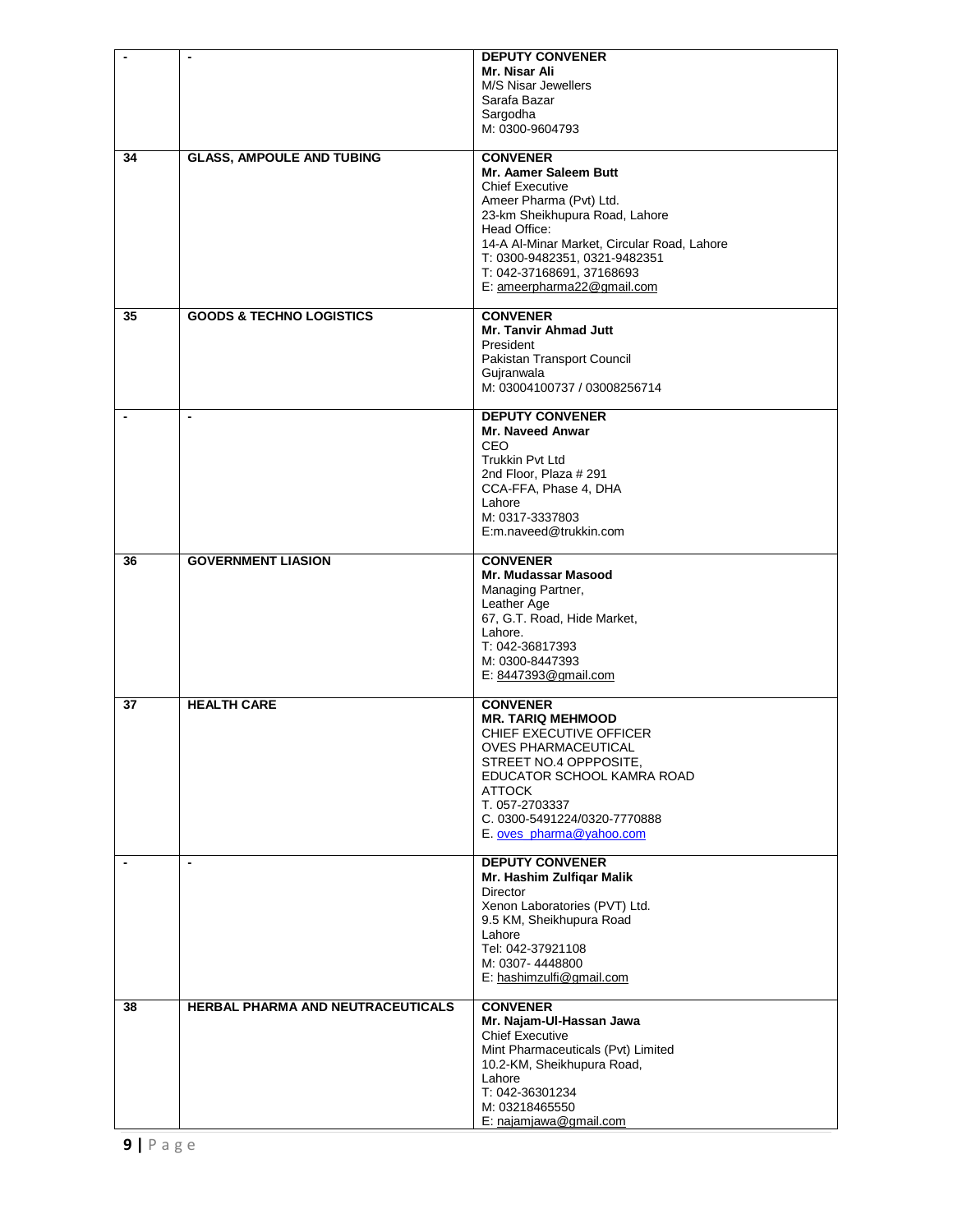| 39                       | <b>HOME TEXTILE</b>                                      | <b>CONVNENER</b><br><b>Mr. Asif Mehmood</b><br>CEO<br>Mehr Spring Pvt. Ltd<br>Office #5, 3rd floor, Al Latif Centre<br>Main Boulevard, Gulberg III<br>Lahore<br>M: 0300-8233990                                  |
|--------------------------|----------------------------------------------------------|------------------------------------------------------------------------------------------------------------------------------------------------------------------------------------------------------------------|
| $\overline{\phantom{a}}$ | $\overline{\phantom{a}}$                                 | <b>DEPUTY CONVENER</b><br><b>Mr. Haroon Mehmood</b><br>Director<br>Mehr Spring Pvt. Ltd<br>Office #5, 3rd floor, Al Latif Centre<br>Main Boulivard Gullberg III<br>Lahore<br>M: 0300-8233990                     |
| 40                       | <b>HOSPITALITY</b>                                       | <b>CONVNENER</b><br>Mr. Amir Rafique Qureshi<br>Managing Director<br>M/s Poet Restaurant<br>157-P, Gullberg-II<br>Extension MM Alam Road<br>Lahore<br>M: 0321-4000222                                            |
| 41                       | <b>INDUSTRY</b>                                          | <b>CONVENER</b><br><b>MR. ADEEL BHUTTA</b><br><b>CHAIRMAN LTIA</b><br><b>BHUTTA RUBBER</b><br><b>PLOT # 228/S</b><br>QUAID-E-AZAM INDUSTRIAL ESTATE,<br>LAHORE<br>M: 0300-4559640<br>E: adeelbhutta1@hotmail.com |
| 42                       | <b>INDUSTRY-ACADEMIA LINKAGE</b>                         | <b>CONVENER</b><br>Mr. Umer Saleem<br>M/S Saleemz<br>272 N Block, Phase 1,<br>D.H.A.<br>Lahore<br>T: 0300-9412473                                                                                                |
| 43                       | <b>INDUSTRIAL ENERGY IMPROVEMENT</b>                     | <b>CONVENER</b><br>MR. Mr. Bilal Zafar<br><b>M/S Bilal Electronics</b><br>Ameen Bazar<br>Sargodha<br>M: 0303-7226855                                                                                             |
| 44                       | <b>INFORMATION TECHNOLOGY</b>                            | <b>CONVENER</b><br><b>MR. MUNIR HUSSAIN</b><br>M/S AL-Kalsoom Enterprises<br>126 Abu Bakar Block,<br>Qurtaba Town.<br>Sargodha<br>M: 0304-2999937                                                                |
| 45                       | <b>INFORMATION TECHNOLOGY &amp;</b><br><b>GOVERNANCE</b> | <b>CONVENER</b><br><b>MR. JAZIB ZAMAN</b><br><b>CEO</b><br><b>Techabout Private Limited</b><br>Building No-7, Street 17, Sector Z,<br>DHA Phase 3,<br>Lahore<br>M: 03006410099<br>E: jazib@techabout.com         |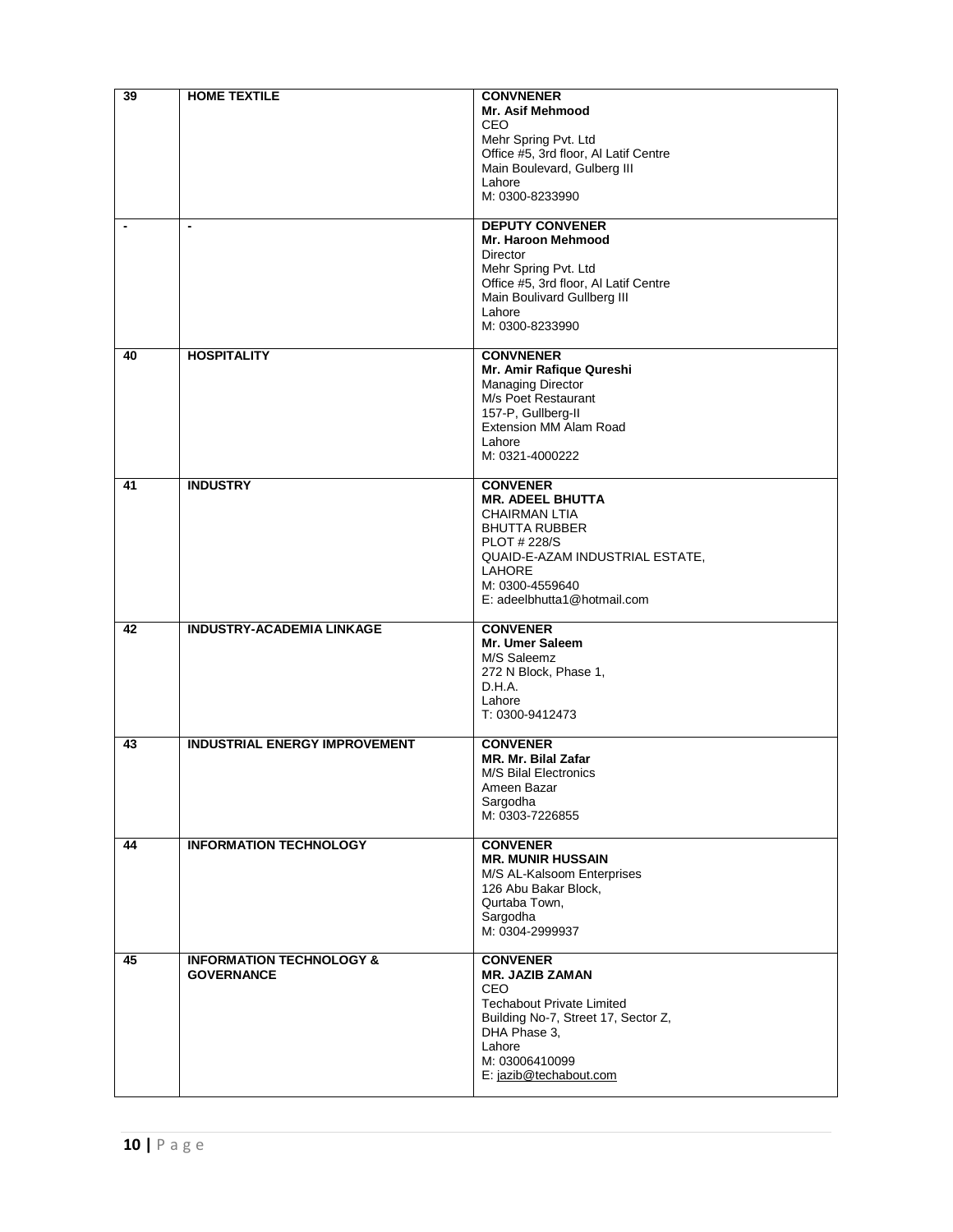|    |                                                                    | <b>DEPUTY CONVENER</b><br>Mr. Junaid Sheikh<br><b>Managing Director</b><br>SiliconSt.<br>FB Genetics International Pvt Ltd<br>77-D/1, First Floor, Lahore Center,<br>Main Boulevard, Gulberg III,<br>Lahore<br>T: 042-111005555<br>M: 0323-2003000<br>E: junaid.sheikh@siliconst.net |
|----|--------------------------------------------------------------------|--------------------------------------------------------------------------------------------------------------------------------------------------------------------------------------------------------------------------------------------------------------------------------------|
| 46 | <b>INK</b>                                                         | <b>CONVENER</b><br><b>MR. UMER FAROOQ</b><br><b>PROPRIETOR</b><br><b>AURA COLOR CHEM</b><br>PLOT #543-D, SUNDAR INDUSTRIAL ESTATE,<br>SUNDAR RAIWIND ROAD, LAHORE<br>T: 042-35297600 / 35297700<br>M: 0300-4137800<br>E: INFO@AURACOLORCHEM.COM                                      |
| 47 | <b>INTER FAITH PEACE, HARMONY &amp; MINORITY</b><br><b>AFFAIRS</b> | <b>CONVENER</b><br><b>Syed Hassan Askari</b><br><b>Managing Director</b><br>Jenpharm Life Sciences<br>254-H/1, Johar Town,<br>Lahore<br>M: 0345-4588108                                                                                                                              |
| 48 | <b>INTER PROVINCIAL HARMONY</b>                                    | <b>CONVENER</b><br>Sheikh Asif Iqbal<br>M/S Madina Colour Company<br><b>Founder President</b><br>Sargodha Chamber of Small Traders & Small Industries<br>1st Floor, Madina Color Company<br>Muhammadi Bazar, Block No. 1<br>Sargodha<br>C. 0300-9604370<br>E. scstsi2020@gmail.com   |
| 49 | <b>INTERNATIONAL TOURS &amp; CULTURE</b>                           | <b>CONVENER</b><br><b>Ms. Shazia Suleman</b><br><b>CEO</b><br>Inter Globe Travel & Tours,<br>84-L, Model Town Ext,<br>Lahore.<br>M: 0321-4693434<br>E: shaziasuleman95@gmail.com                                                                                                     |
| 50 | <b>IRON &amp; STEEL AFFAIRS</b>                                    | <b>CONVENER</b><br>Mr. Waseem Raja<br>CEO<br>M/s IRO Steel<br>Showroom $65-A/141-$<br>Shaheed Gunj Road,<br>Loha Market,<br>Near Railway Station, Lahore<br>T: 042-37632298-37641715<br>M: 0302-8423834<br>E: rajawaseemhasan@hotmail.com                                            |
|    | $\blacksquare$                                                     | <b>DEPUTY CONVENER</b><br>Mr. Adnan Mehmood<br><b>CEO</b><br>M/s Data Enterprises<br>Rehman Street No 5, Iqbal Center,<br>Brandreth Road, Lahore<br>T: 042-37638187-88<br>M: 0300-8412084<br>E: adnanmeh2882@gmail.com                                                               |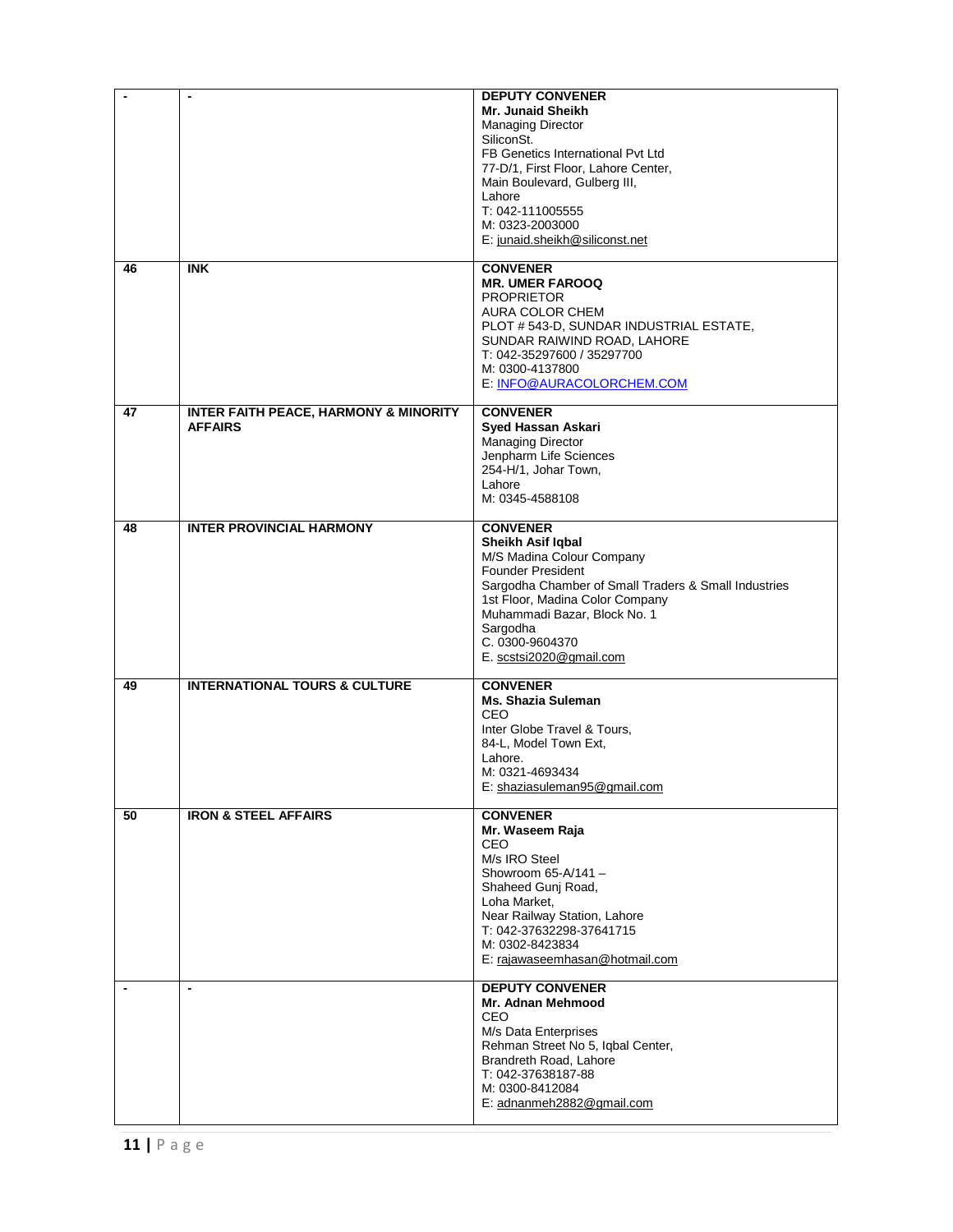|    |                                                        | <b>DEPUTY CONVENER</b><br>Mr. Raheel Ishfaq Raja<br>CEO<br>M/s Raheel Enterprises<br>Godown #94 - Kacha Raheem Road,<br>Misri Shah, Lahore<br>T: 042-37283223<br>M: 0307-4584034<br>E: raheelenterprises03@hotmail.com                  |
|----|--------------------------------------------------------|-----------------------------------------------------------------------------------------------------------------------------------------------------------------------------------------------------------------------------------------|
| 51 | <b>JEWELLERY MANUFACTURERS AND</b><br><b>RETAILERS</b> | <b>CONVENER</b><br>Mr. Muhammad Siddiqui<br>M/s Mian Siddiqui Jewellers<br>Al-Siddiqui Jewellers Jinnah Chowk,<br>Sahiwal<br>T: 040-42222168<br>M: 0321-8691235<br>E: muhammadshanrana749@gmail.com                                     |
|    | $\blacksquare$                                         | <b>DEPUTY CONVENER</b><br>Mr. Muhammad Shan<br><b>Shan Silver House</b><br>Al-Siddiqui Jewellers Jinnah Chowk,<br>Sahiwal<br>T: 040-42222168<br>M: 0331-7864749<br>E: muhammadshanrana749@gmail.com                                     |
| 52 | <b>LAW AND ORDER</b>                                   | <b>CONVENER</b><br><b>MR. NASRULLAH MUGHAL</b><br>M/S Al-Falah Industries<br>341/S, Quaid-e-Azam,<br>Industrial Estate,<br>Kot Lakhpat, Lahore<br>T: 042-35156064<br>M: 0333-4242727<br>E: nasmughal@yahoo.com,<br>nasrmughal@gmail.com |
|    | $\blacksquare$                                         | <b>DEPUTY CONVENER</b><br>Mr. Amir Rafique Qureshi<br><b>Managing Director</b><br>M/s Poet Restaurant<br>157-P, Gullberg-II<br><b>Extension MM Alam Road</b><br>Lahore<br>M: 03214000222                                                |
| 53 | <b>LESCO</b>                                           | <b>CONVENER</b><br>Mr. Muhammad Arshad Baig<br>M/S Advantage (Pvt) Ltd<br>18-KM Attari Industrial Estate,<br>Ferozepur Road,<br>Lahore<br>T: 0423-5401811-12<br>M: 0300-4009175 / 0300-8450732                                          |
|    | $\blacksquare$                                         | <b>DEPUTY CONVENER</b><br>Mr. Zaheer Bhutta<br>Hag Rubber Industry<br>254/S Kot Lakhpat Industrial Area,<br>Lahore<br>T: 042-35154322<br>M: 0300-4004012                                                                                |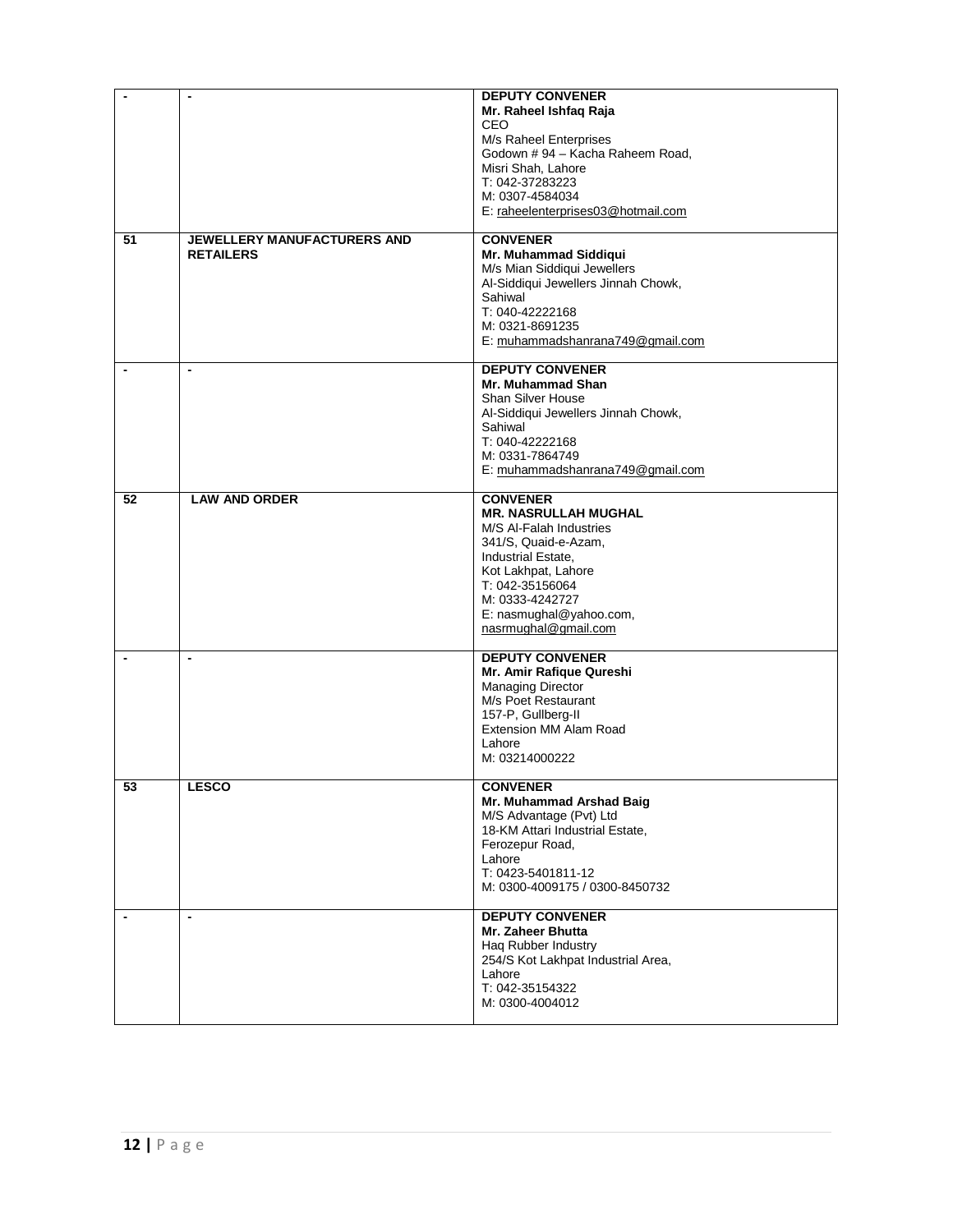|    |                                                          | <b>DEPUTY CONVENER</b>                      |
|----|----------------------------------------------------------|---------------------------------------------|
|    |                                                          | <b>Malik Muhammad Khalid</b>                |
|    |                                                          | <b>Managing Director</b>                    |
|    |                                                          | Gojjar Electrical Company                   |
|    |                                                          | 36-Madina Electric Market                   |
|    |                                                          | Shahalam Gate Lahore                        |
|    |                                                          | M: 0333-4238853                             |
|    |                                                          | E:gojjars@hotmail.com                       |
|    |                                                          |                                             |
|    |                                                          | <b>DEPUTY CONVENER</b>                      |
|    |                                                          | Mr. Muhammad Azam Chaudhary                 |
|    |                                                          | Former Chairman LTIA                        |
|    |                                                          | Hamza Enterprises (Mary Gold)               |
|    |                                                          | Plot #334/S                                 |
|    |                                                          | Quaid-e-Azam Industrial Estate,             |
|    |                                                          | Lahore                                      |
|    |                                                          | M: 032-4643322                              |
|    |                                                          |                                             |
| 54 | <b>LPG</b>                                               | E: mchazam228@gmail.com<br><b>CONVENER</b>  |
|    |                                                          |                                             |
|    |                                                          | Shaikh Mehmood Elahi                        |
|    |                                                          | <b>CEO</b>                                  |
|    |                                                          | A.A. Enterprises                            |
|    |                                                          | 51. E. State Life Housing Society,          |
|    |                                                          | Lahore Cantt                                |
|    |                                                          | M: 0300-8460009                             |
|    |                                                          | E: info@lpgassociation.com                  |
|    |                                                          |                                             |
|    |                                                          | <b>DEPUTY CONVENER</b>                      |
|    |                                                          | Mr. Muhammad Shoaib Hassan                  |
|    |                                                          | <b>CEO</b>                                  |
|    |                                                          | Al-Awan Enterprises                         |
|    |                                                          | 1-A, 2-A, Al-Awan,                          |
|    |                                                          | Market Chowk                                |
|    |                                                          | Goira                                       |
|    |                                                          | M: 0313-7128811                             |
|    |                                                          | E: info@lpgassociation.com                  |
|    |                                                          |                                             |
|    |                                                          |                                             |
| 55 |                                                          |                                             |
|    | <b>MACHINERY MANUFACTURERS &amp;</b><br><b>IMPORTERS</b> | <b>CONVENER</b>                             |
|    |                                                          | Raja Omer Nawaz<br>CEO                      |
|    |                                                          |                                             |
|    |                                                          | <b>RON Extrusions Engineering</b>           |
|    |                                                          | Unit# 766, Al-Hilal Street,                 |
|    |                                                          | Baradari Road, Shahdara,<br>Lahore          |
|    |                                                          | T: +92 423 7910766                          |
|    |                                                          |                                             |
|    |                                                          | C: +92 300 9497548                          |
|    |                                                          | E: omer.nawaz@ronextrusions.com             |
|    |                                                          |                                             |
| 56 | <b>MARBLE</b>                                            | <b>CONVENER</b>                             |
|    |                                                          | Mr. Haqeeq Ahmad                            |
|    |                                                          | <b>CEO</b>                                  |
|    |                                                          | Hoomec Inc.                                 |
|    |                                                          | Atari Industrial Estate                     |
|    |                                                          | 18 Km Ferozpur Road,                        |
|    |                                                          | Lahore                                      |
|    |                                                          | M. 0322-7000000                             |
|    |                                                          | E. haqeeq@icloud.com                        |
|    |                                                          |                                             |
| 57 | <b>MARBLE IMPORT &amp; EXPORT</b>                        | <b>CONVENER</b>                             |
|    |                                                          | Ch. Mehbood Ali Sirki                       |
|    |                                                          | M/s Mehboob Marble Industry                 |
|    |                                                          | 180 - Ferozpur Road, Marble Market, Ichhra, |
|    |                                                          | Lahore                                      |
|    |                                                          | M: 0300/322-4327328                         |
|    |                                                          | E: mehboobsirki@gmail.com                   |
|    |                                                          |                                             |
| 58 | <b>MARKET AFFAIRS</b>                                    | <b>CONVENER</b>                             |
|    |                                                          | Mr. Zeeshan Sohail Malik                    |
|    |                                                          | M/s IZ Traders                              |
|    |                                                          | Mariam Traders, 1st Floor,                  |
|    |                                                          | 9 Circular Road                             |
|    |                                                          | Lahore                                      |
|    |                                                          | M: 0321-8424799                             |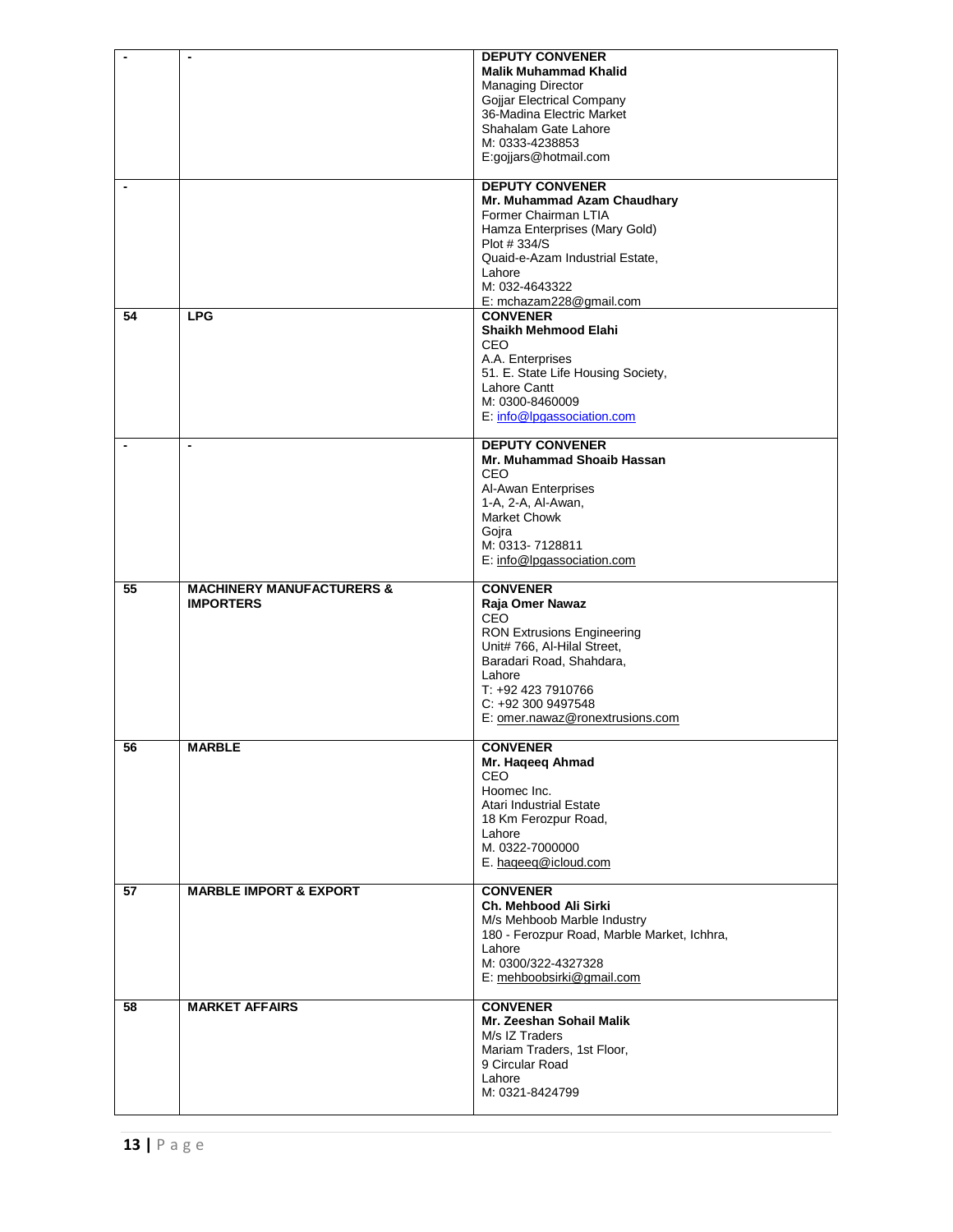| 59                       | <b>MARKET DEVELOPMENT AFFAIRS</b> | <b>CONVENER</b><br>Mr. Mujahid Maqsood Butt<br>Proprietor<br>M/s Mujahid Maqsood Butt<br>44/45 - New Alamgir Market,<br>Shah Alam<br>Lahore<br>M: 0321/0300-8492121<br>T: 042-37641544/37641545<br>E: at.lahore1973@gmail.com |
|--------------------------|-----------------------------------|-------------------------------------------------------------------------------------------------------------------------------------------------------------------------------------------------------------------------------|
| 60                       | <b>MEDICAL COSMETICS</b>          | <b>CONVENER</b><br>Mr. Shahzad Ali Shah<br>C.E.O<br>Asra Derm<br>31 - H3, Wapda Town,<br>Phase 1, Lahore.<br>M: 0302-5554580<br>T: 042-35954227<br>E:sas@asraderm.pk                                                          |
| 61                       | <b>MINES AND MINERALS</b>         | <b>CONVENER</b><br>Mr. Khalid Mahmood<br><b>CEO</b><br><b>Alhamad Enterprises</b><br>22-KM Ferozepur Road<br>Ghosia Park Gajumatta<br>Lahore Cantt<br>E: alhamadenterprises1@hotmail.com                                      |
| $\overline{\phantom{a}}$ | $\blacksquare$                    | <b>DEPUTY CONVENER</b><br>Mr. Haqeeq Ahmad<br>CEO<br>Hoomec Inc.<br>Atari Industrial Estate<br>18 Km Ferozpur Road,<br>Lahore<br>M. 0322-7000000<br>E. hageeq@icloud.com                                                      |
| $\blacksquare$           | $\overline{\phantom{a}}$          | <b>DEPUTY CONVENER</b><br>Mr. Muhammad Shahid Baig<br>M/S Advantage (Pvt) Ltd<br>18-KM Attari Industrial Estate,<br>Ferozepur Road,<br>Lahore<br>T: 0423-5401811-12<br>M: 0300-8449799                                        |
| 62                       | <b>MOBILE PHONE</b>               | <b>CONVENER</b><br><b>MR. BABAR MAHMOOD</b><br><b>CHAIRMAN</b><br>ANJUMAN-E-TAJRAN ELECTRONICS<br>MARKET SHOP NO 1,<br>FIRST FLOOR,<br>ABDULLAH PLAZA,<br>HALL ROAD, LAHORE<br>T: 042-37243322<br>M: 0300-8477785             |
| 63                       | <b>MOTORCYCLE AUTO PARTS</b>      | <b>CONVENER</b><br>Mr. Asim Inam Magoon<br>M/s. Magoon Corporation<br>Office No. 1, 2nd Floor,<br>Magoon Corporation Charag Street,<br>78 - Mc Leod Road, Lahore<br>M: 0322-8438057                                           |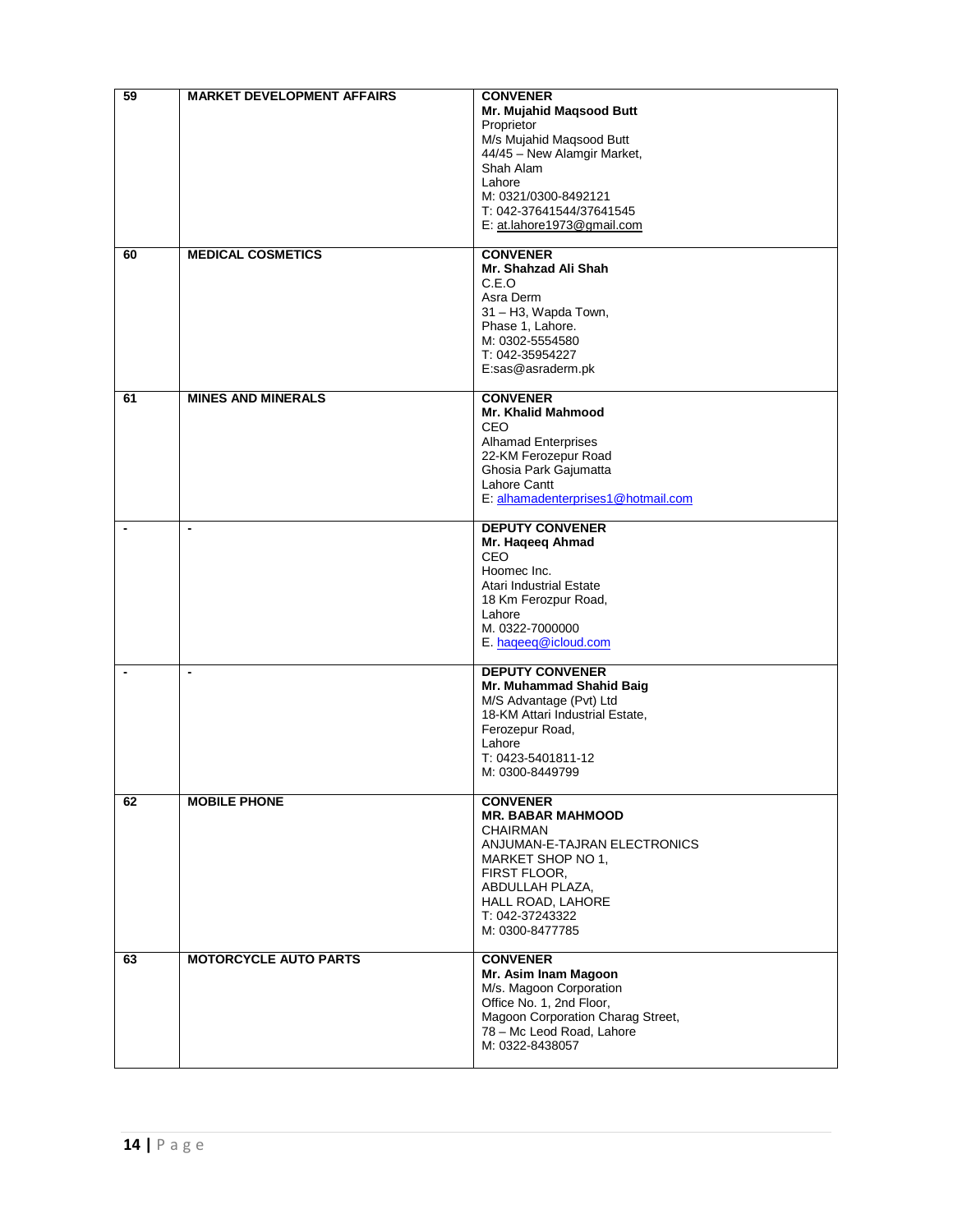| 64                       | <b>NAB-PUNJAB</b>                     | <b>CONVENER</b><br><b>MR. MUHAMMAD AUN RAZA</b><br>PURE MILK DAIRY FARM<br>PHAILA ROAD<br><b>MANDI BAHAUDDIN</b><br>C. 0318-6164622                                                                                      |
|--------------------------|---------------------------------------|--------------------------------------------------------------------------------------------------------------------------------------------------------------------------------------------------------------------------|
| 65                       | <b>OVERSEAS INVESTMENT PROMOTION</b>  | <b>CONVENER</b><br><b>Ms. Sehar Amir Tarar</b><br><b>CEO</b><br>Second Passport World<br>19-A, 4th Floor, CCA<br>Phase 5 DHA Lahore<br>M: 0301-1111165<br>E: tararseher81@gmail.com                                      |
| 66                       | <b>PAKISTAN CHAIN RETAIL PHARMACY</b> | <b>CONVENER</b><br>Mr. M. Arjumand Maqsood<br>CEO<br>Mahmood Group of Pharmacies<br>Head Office:<br>7 - Sector H, DHA Phase I,<br>Lahore<br>M: 0300-8413402                                                              |
| 67                       | <b>PAPER INDUSTRY</b>                 | <b>CONVENER</b><br>Mr. Muhammad Nasir<br><b>Managing Director</b><br>Empire Paper & Board Mills<br>Awan-e-Ilm Plaza,<br>14 - Urdu Bazar, Lahore<br>T: 042-37241590/37311044<br>M: 0323-5250000<br>E: nas@empiremills.com |
| 68                       | <b>PAPER &amp; PACKAGING</b>          | <b>CONVENER</b><br>Khawaja Tariq Mahmood<br><b>Chief Executive</b><br>Packline (PVt.) Ltd.<br>15-KM, Lahore Sheikhupura Road<br>P.O Kot Abdul Malik<br>Lahore<br>E: packrite@hotmail.com                                 |
| $\overline{\phantom{a}}$ | $\blacksquare$                        | <b>DEPUTY CONVENER</b><br>Mr. Muhammad Raza Gillani<br><b>Managing Director</b><br>Sky Packaging Pvt. Ltd<br>27-KM Sheikhupura Road, Lahore<br>M: 0300-8430924<br>E: raza.jilaniskypackages.com                          |
|                          | $\blacksquare$                        | <b>DEPUTY CONVENER</b><br>Rana Aftab Ahmad<br>CEO<br>Jahangir Group<br>5-C Value Addition City,<br>Khurianwala, Faisalabad<br>M: 0300-8656233<br>E: aftab@jahangirpackages.com                                           |
| $\blacksquare$           | $\blacksquare$                        | <b>DEPUTY CONVENER</b><br><b>Syed Touqir Zaheer</b><br><b>Chief Executive</b><br>Yaqub Packages<br>4-KM, By Pass Bahawalpur Road, Multan<br>E: yaqubpackages@gmail.com<br>M: 0333-6102221                                |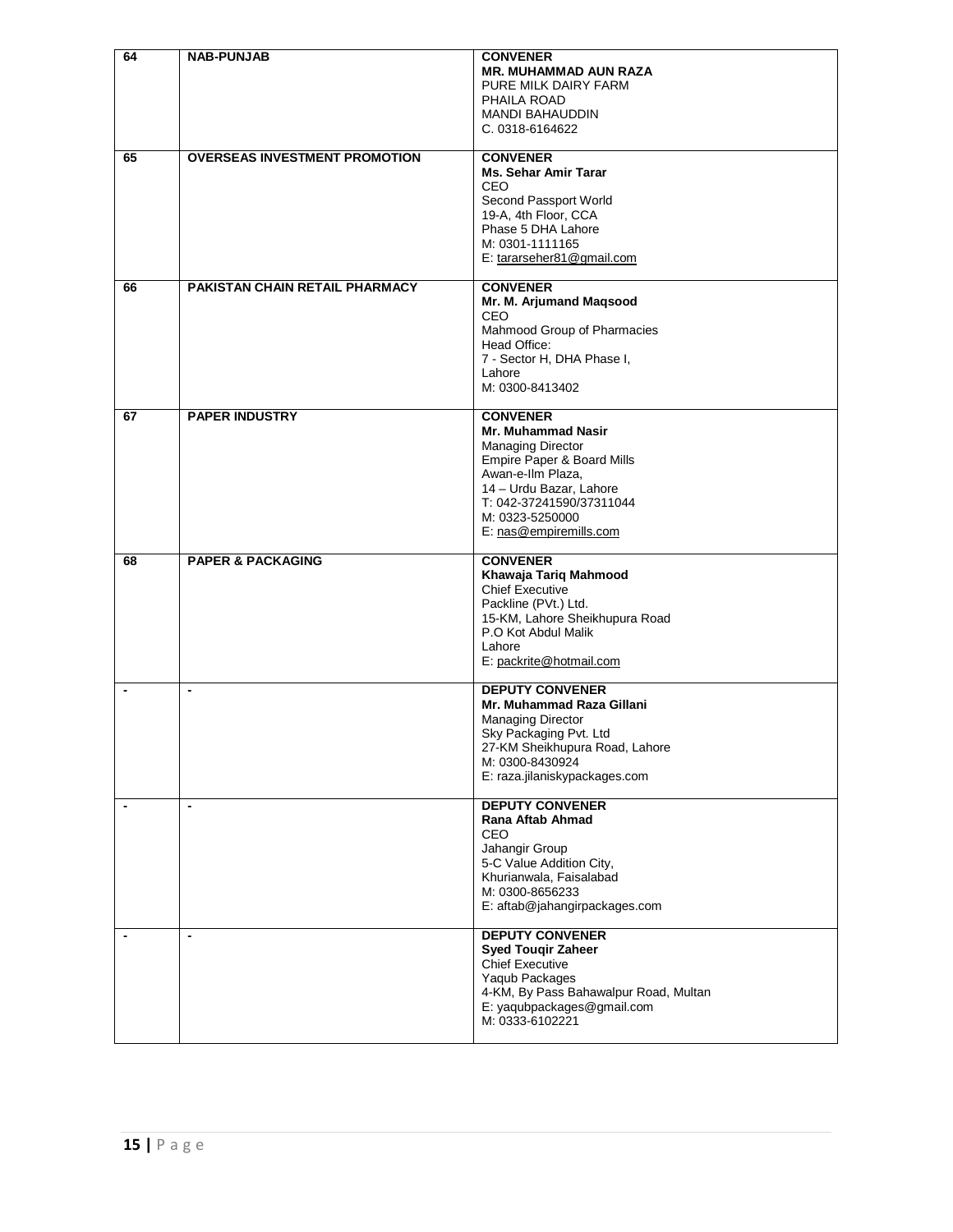| $\overline{\phantom{a}}$ |                                | <b>DEPUTY CONVENER</b><br>Haji Faisal<br>CEO<br>Al-Aziz Group of Companies<br>10 KM, Sheikhupura Road,<br>Mian Lathia Wala Stop,<br>Al-Aziz Road, Faisalabad<br>M: 0321-6013333<br>E: ceo@alazizgroup.com   |
|--------------------------|--------------------------------|-------------------------------------------------------------------------------------------------------------------------------------------------------------------------------------------------------------|
| 69                       | <b>PAPER &amp; PAPER BOARD</b> | <b>CONVENER</b><br><b>Mr. Shabbir Bhatti</b><br>Proprietor<br><b>Bau Brothers</b><br>Gunpat Road, Lahore<br>T: 042-37122678<br>M: 0300-8405027                                                              |
| $\overline{\phantom{a}}$ | $\blacksquare$                 | <b>DEPUTY CONVENER</b><br>Mr. Zahid Magsood Butt<br>Proprietor<br>Z.M. Enterprises<br>1 - Paper Trade Centre<br>Paisa Akhbar, Lahore<br>T: 042-37120514<br>M: 0321-4252121                                  |
|                          | $\overline{\phantom{a}}$       | <b>DEPUTY CONVENER</b><br>Mr. Waqas Ahmad<br>Madina Paper Mart<br>Paper Trade Centre,<br>Paisa Akhbar, Lahore<br>T: 042-37350326<br>M: 0321-8434636                                                         |
| $\overline{\phantom{a}}$ | $\overline{\phantom{a}}$       | <b>DEPUTY CONVENER</b><br>Mr. Hassan Raza Sheikh<br>Proprietor<br>Paper Land<br>Al-Hateem Plaza,<br>Gunpat Road, Lahore<br>T: 042-37249067<br>M: 0321-4599486                                               |
| 70                       | <b>PASSPORT &amp; NADRA</b>    | <b>CONVENER</b><br>Ch. Shahzad Aslam<br>A.S. International<br>24 - Plastic Powder Market,<br>Shah Alam Market, Lahore<br>T: 042-37636244-45<br>M: 0300-8444738<br>E: interas@live.com                       |
| $\blacksquare$           | $\overline{\phantom{a}}$       | <b>DEPUTY CONVENER</b><br><b>MR. MUNEER ASHGAR</b><br><b>Managing Director</b><br>Yaqoob Industries<br>8 - KM GT Road, Shahdrah<br>Lahore<br>M. 03244-4441800<br>E. muneer_asghar@hotmail.com               |
| 71                       | <b>PETROLEUM PRODUCTS</b>      | <b>CONVENER</b><br>Mr. Tariq Mehmood<br>Chief Executive Officer<br>OTO Pakistan (Pvt) Limited<br>66-B, Block C3, Gulberg III<br>Lahore<br>T. 042-35772492-98<br>E. tariq@otopakistan.com<br>C. 0300-4622222 |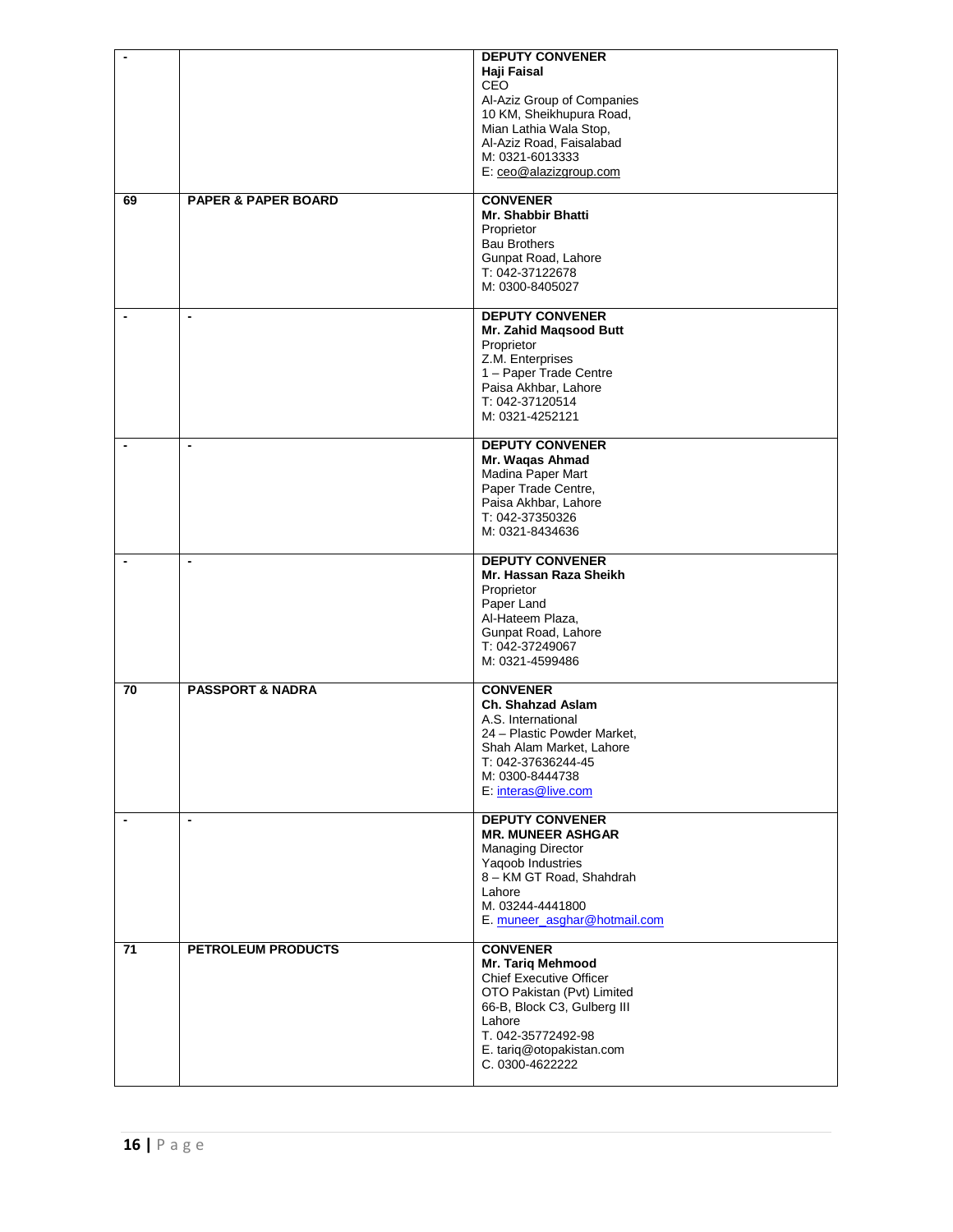| 72                       | <b>PHARMACEUTICALS</b>               | <b>CONVENER</b><br>Mian Khalid Misbah-ur-Rehman<br>Popular Chemical works (Pvt.) Ltd.<br>9 KM Lahore - Sheikhupura Road,<br>Lahore<br>T: 042-111-111-105/37339101-03<br>M: 0300-8449105<br>E: mkhalidrehman@yahoo.com,<br>mkhalidrehman77@gmail.com                 |
|--------------------------|--------------------------------------|---------------------------------------------------------------------------------------------------------------------------------------------------------------------------------------------------------------------------------------------------------------------|
| 73                       | <b>PLASTIC INDUSTRY</b>              | <b>CONVENER</b><br>Mr. Khalil Ahmed<br>CEO<br><b>KLASS Electric Company</b><br>18 KM - Multan Road,<br>Near Highnoon Laboratories<br>Lahore<br>M: 0321-8484724<br>E: info@klass.com                                                                                 |
| $\overline{\phantom{a}}$ | $\blacksquare$                       | <b>DEPUTY CONVENER</b><br>Raja Omer Nawaz<br><b>CEO</b><br><b>RON Extrusions Engineering</b><br>Unit# 766, Al-Hilal Street,<br>Baradari Road, Shahdara,<br>Lahore<br>T: +92 423 7910766<br>$C: +923009497548$<br>E: omer.nawaz@ronextrusions.com                    |
|                          | $\overline{\phantom{a}}$             | <b>DEPUTY CONVENER</b><br>Mr. S. M. Tariq<br>CEO<br>Tariq Plastico Pvt Ltd<br>9 Ravi Road,<br>Lahore<br>M: 0300-8475878                                                                                                                                             |
| $\overline{\phantom{a}}$ | $\blacksquare$                       | <b>DEPUTY CONVENER</b><br>Mr. Rizwan Aslam<br>CEO<br>King Plastic Industries<br>Site 1, S-79, 12 KM,<br>Sheikhupura Road<br>Lahore<br>T: 042-37164270<br>M: 0321-7940000                                                                                            |
| 74                       | <b>POLYMER WASTE &amp; RECYCLING</b> | <b>CONVENER</b><br>Mr. Atif N. Mughal<br>Director Business Development<br>Marflex Plastic Industry<br>40 - Ferozpur Road<br>Lahore<br>M: 0321-4431198<br>E: atifnmughal@hotmail.com,<br>sales@themarflexgroup.com                                                   |
|                          |                                      | <b>DEPUTY CONVENER</b><br>Mr. Asif Sarwar<br>Chairman<br>Polymer Waste Importers & Recyclers Association<br>Office No. 2, First Floor, Abdullah Plaza,<br>5-K Commercial Area,<br>Model Town<br>Lahore<br>C. 0300-9445870<br>T. 042-35926439<br>E. pwiara@yahoo.com |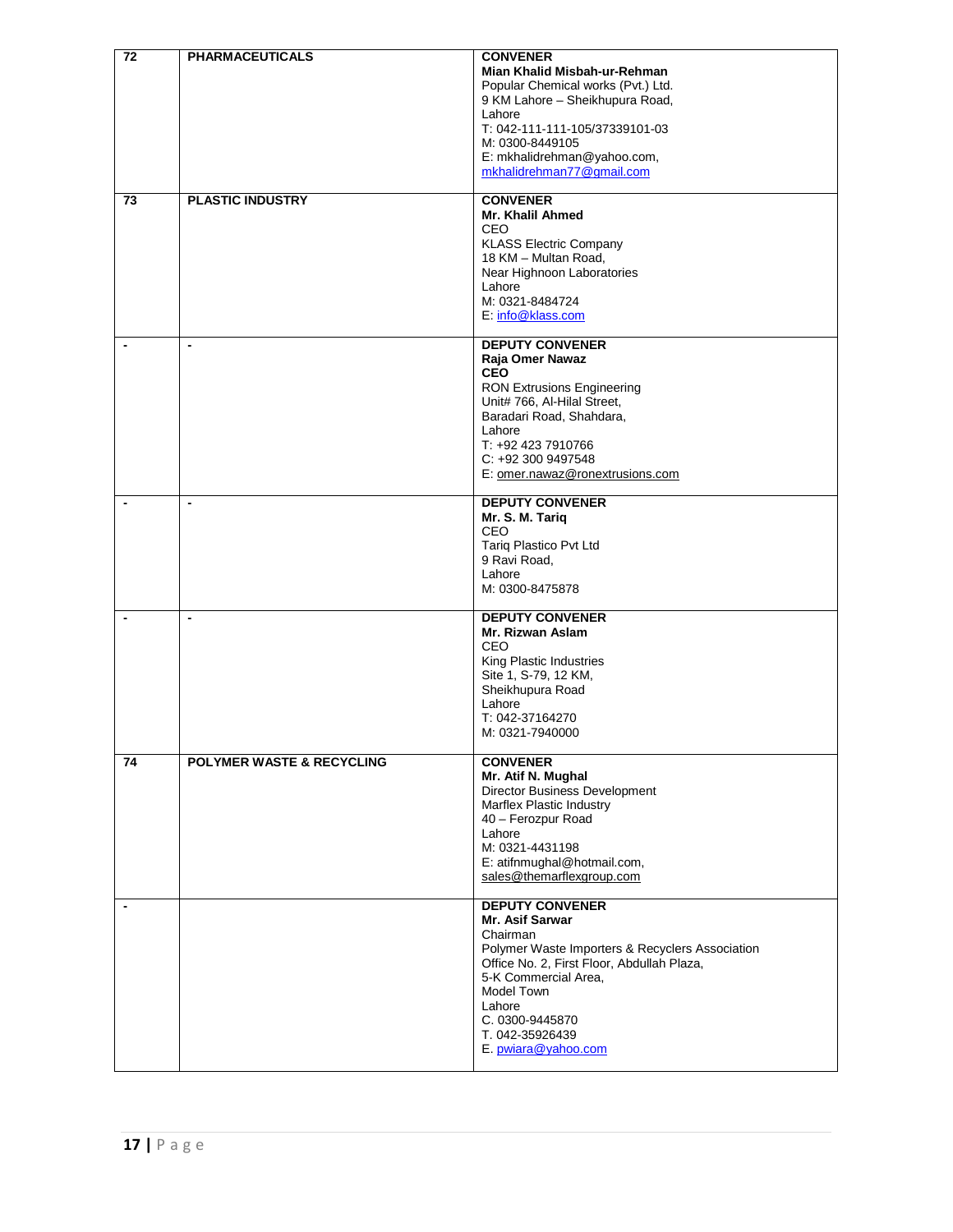| $\overline{75}$          | <b>PRE-ENGINEERING &amp; BUILDING</b> | <b>CONVENER</b>                                        |
|--------------------------|---------------------------------------|--------------------------------------------------------|
|                          |                                       | Mr. Khurram Aslam                                      |
|                          |                                       | CEO                                                    |
|                          |                                       | Rhino Pre-Engineered Buildings (Pvt) Ltd               |
|                          |                                       | 8-C/1 Gullberg III,                                    |
|                          |                                       | M.M Alam Road, Lahore<br>M: 0300-8468085               |
|                          |                                       | E: khuram.aslum@rhino-buildings.com                    |
| 76                       | <b>PRICE CONTROL LIAISON</b>          | <b>CONVENER</b>                                        |
|                          |                                       | <b>MR. MUHAMMAD ARSHAD BHATTI</b>                      |
|                          |                                       | <b>CEO</b>                                             |
|                          |                                       | <b>SHANCO ENTERPRISES</b>                              |
|                          |                                       | 267 G3, JOHAR TOWN                                     |
|                          |                                       | <b>LAHORE</b>                                          |
|                          |                                       | C. 0321-9450447                                        |
|                          |                                       |                                                        |
| 77                       | <b>PRINTING AND GRAPHICS</b>          | <b>CONVENER</b>                                        |
|                          |                                       | Mr. Abdul Majeed<br><b>CEO</b>                         |
|                          |                                       | Dot Print Pvt. Ltd.                                    |
|                          |                                       | 18 km Ferozpur Road,                                   |
|                          |                                       | Sofiabad Industrial Area,                              |
|                          |                                       | Lahore                                                 |
|                          |                                       | T. 042-111222177                                       |
|                          |                                       | C. 0300-8477605                                        |
|                          |                                       | E. majeed.dotprint@gmail.com                           |
|                          |                                       |                                                        |
| 78                       | PROMOTION OF INDUSTRIALIZATION        | <b>CONVENER</b>                                        |
|                          |                                       | Mr. Zaki Eijaz                                         |
|                          |                                       | Director<br>M/s Roshan Packages Limited                |
|                          |                                       | 325, G-III, M A Johar Town, Lahore                     |
|                          |                                       | T. 042-35290734-8                                      |
|                          |                                       | M. 0300-8460093                                        |
|                          |                                       | E. zaki.aijaz@roshanpackages.com.pk                    |
|                          |                                       |                                                        |
| 79                       | <b>PROPERTY AND BUILDERS</b>          | <b>CONVENER</b>                                        |
|                          |                                       | Mr. M. Yasir Butt                                      |
|                          |                                       | <b>CEO</b>                                             |
|                          |                                       | Ahsan Associates<br>Office No. 3, 2nd Floor,           |
|                          |                                       | 35-C Central Commercial Market,                        |
|                          |                                       | Near Jamia Masjid,                                     |
|                          |                                       | Model Town, Lahore.                                    |
|                          |                                       | M: 0321-8443388                                        |
|                          |                                       | E: yasirbutt23@yahoo.com                               |
|                          |                                       |                                                        |
| 80                       | <b>REAL ESTATE REALTOR</b>            | <b>CONVENER</b>                                        |
|                          |                                       | MAJ (R) M. RAFIQ HASRAT                                |
|                          |                                       | <b>Chief Executive</b>                                 |
|                          |                                       | <b>National Estate</b><br>11-L Main Boulevard,         |
|                          |                                       | Phase 8, DHA, Lahore                                   |
|                          |                                       | M: 0321-7770786, 0300-8463217                          |
|                          |                                       | T: 042-35690701-5                                      |
|                          |                                       | E: info@nationalestate.com.pk                          |
|                          |                                       |                                                        |
| $\overline{\phantom{a}}$ |                                       | <b>DEPUTY CONVENER</b><br>Ch. Sultan Mahmood UI Hassan |
|                          |                                       | M/s Gujjar Property                                    |
|                          |                                       | 9 - M. A. Jinnah Road,                                 |
|                          |                                       | Okara.                                                 |
|                          |                                       | M: 0300-6975244                                        |
|                          |                                       |                                                        |
| 81                       | <b>RELEGIOUS AFFAIRS</b>              | <b>CONVENER</b>                                        |
|                          |                                       | Mr. Ehsan UI Hag Fareedi                               |
|                          |                                       | <b>Alfrid Tractor Autos</b>                            |
|                          |                                       | Railway Road, Sahiwal                                  |
|                          |                                       | House Address: 40/S, Street 6,                         |
|                          |                                       | Tariq Bin Zyad Colony                                  |
|                          |                                       | Sahiwal<br>M: 0300-6931599                             |
|                          |                                       |                                                        |
|                          |                                       | E: ehsanulhaqfaridi1@gmail.com                         |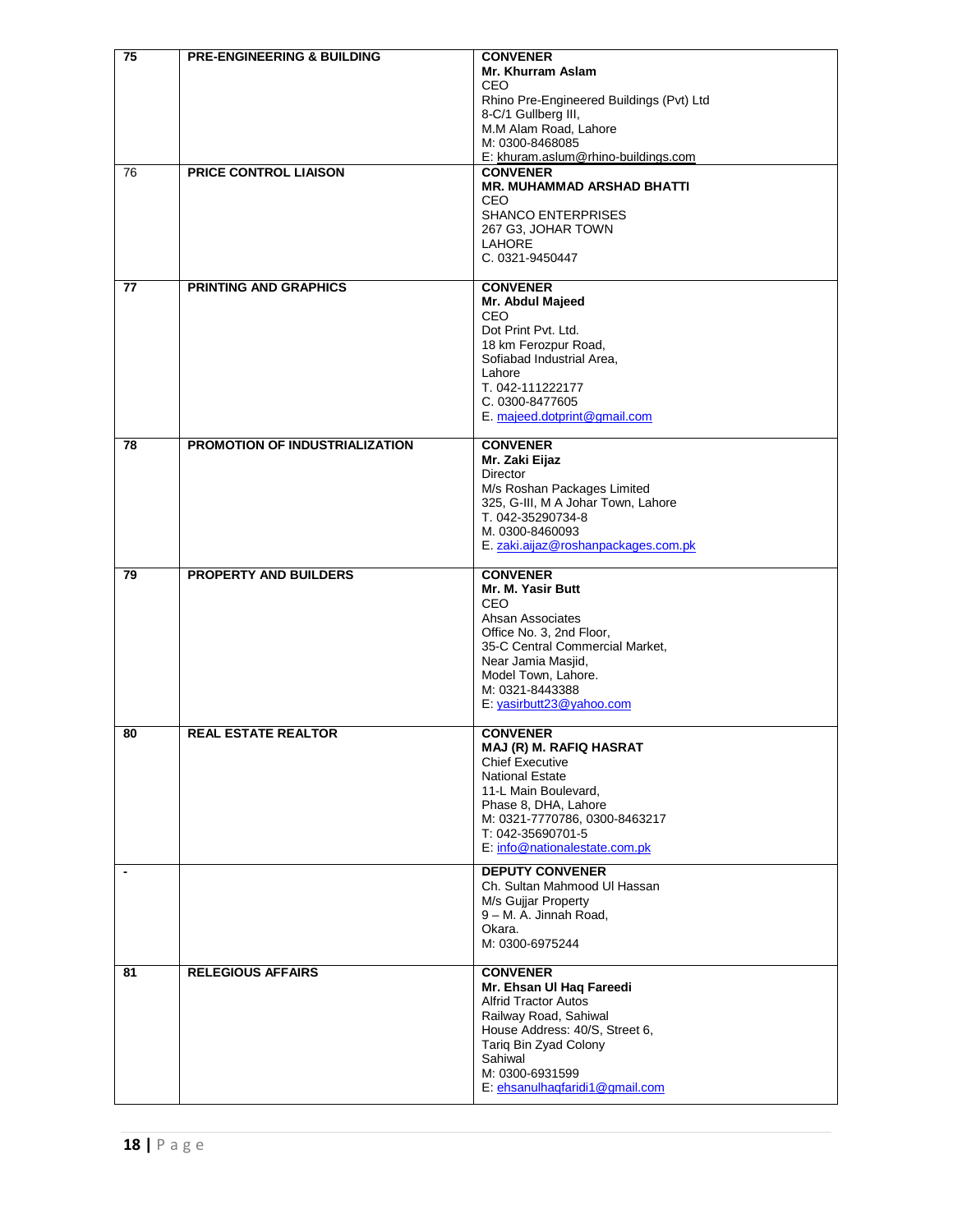| $\overline{\phantom{a}}$ | $\blacksquare$                        | <b>DEPUTY CONVENER</b><br>Mr. Rizwan Iftikhar<br>M/S Sheikh Pipe Store<br>Fatima Jinnah Road<br>Sargodha<br>M: 0321-6017401 |
|--------------------------|---------------------------------------|-----------------------------------------------------------------------------------------------------------------------------|
| 82                       | <b>RELIGIOUS TOURISM</b>              | <b>CONVENER</b><br>Syed Ali Reza Rizvi                                                                                      |
|                          |                                       | <b>CEO</b><br>Griffin Express Travel & Tours (PVT) Ltd.<br>252- Attaturk Block                                              |
|                          |                                       | Garden Town Lahore<br>M: 0321-5160424/03004265010                                                                           |
|                          |                                       | E: pibc.chairman@gmail.com                                                                                                  |
| 83                       | <b>ROAD CONSTRUCTION</b>              | <b>CONVENER</b><br>Mr. Muhammad Artza                                                                                       |
|                          |                                       | <b>Managing Director</b>                                                                                                    |
|                          |                                       | Artza Construction Co.<br>125/BU II Old Civil Line,                                                                         |
|                          |                                       | Sahiwal                                                                                                                     |
|                          |                                       | T: 040-4462347<br>M: 0321-8692444                                                                                           |
|                          |                                       | E: artzarehm90@gmail.com                                                                                                    |
| 84                       | <b>SALON &amp; AESTHETIC</b>          | <b>CONVENER</b>                                                                                                             |
|                          |                                       | Ms. Aamna Randhawa                                                                                                          |
|                          |                                       | M/s Mohid Associates<br>44-C-1, Faisal Town,                                                                                |
|                          |                                       | Lahore                                                                                                                      |
|                          |                                       | T: 0321-1600888                                                                                                             |
| 85                       | <b>SMALL &amp; MEDIUM ENTERPRISES</b> | <b>CONVENER</b><br>Sheikh Sajjad Afzal                                                                                      |
|                          |                                       | Manager Partner                                                                                                             |
|                          |                                       | <b>Afzal Machinery Stores</b><br>37 - Brandreth Road                                                                        |
|                          |                                       | Lahore                                                                                                                      |
|                          |                                       | T. 042-37660026 / 37673491                                                                                                  |
|                          |                                       | C. 0300-8431627<br>E. sasheikh469@gmail.com                                                                                 |
| 86                       | <b>SMALL TRADERS</b>                  | <b>CONVENER</b>                                                                                                             |
|                          |                                       | Mr. Habib Ajmal<br>Proprietor                                                                                               |
|                          |                                       | Habib & Co.                                                                                                                 |
|                          |                                       | P-232, Opp. Nishat Bakery<br>Yarn Market, Montgomery Bazar                                                                  |
|                          |                                       | Faisalabad                                                                                                                  |
|                          |                                       | T. 041-6079315                                                                                                              |
|                          |                                       |                                                                                                                             |
| 87                       |                                       | C. 0301-7075834 / 0322-6655404<br>E. habibajmal@hotmail.com                                                                 |
|                          | <b>SOCIAL SECURITY</b>                | <b>CONVENER</b>                                                                                                             |
|                          |                                       | Mr. Muhammad Shahid Baig                                                                                                    |
|                          |                                       | M/S Advantage (Pvt) Ltd<br>18-KM Attari Industrial Estate,                                                                  |
|                          |                                       | Ferozepur Road,                                                                                                             |
|                          |                                       | Lahore<br>T: 0423-5401811-12                                                                                                |
|                          |                                       | M: 0300-8449799                                                                                                             |
|                          | $\blacksquare$                        | <b>DEPUTY CONVENER</b>                                                                                                      |
|                          |                                       | <b>MR. WASEEM CHAWLA</b><br>FORMER CHAIRMAN LTIA                                                                            |
|                          |                                       | CHAWLA CREATION                                                                                                             |
|                          |                                       | PLOT #136/M                                                                                                                 |
|                          |                                       | QUAID-E-AZAM INDUSTRIAL ESTATE,<br>LAHORE<br>M: 0300/0321-8442512                                                           |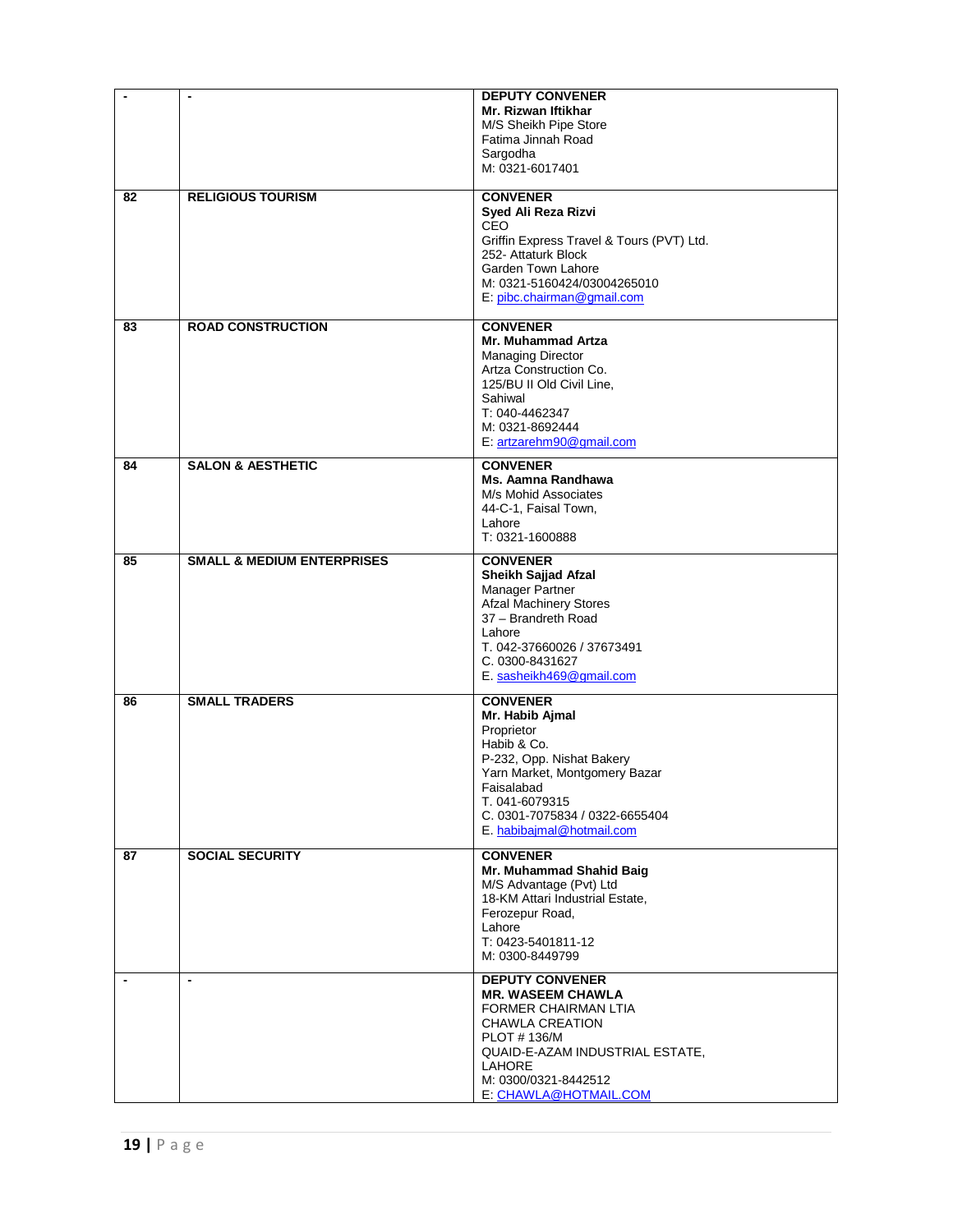| 88             | <b>SOLAR ENERGY</b>             | <b>CONVENER</b>                                    |
|----------------|---------------------------------|----------------------------------------------------|
|                |                                 | Mr. Amir Pervaiz Chudhry                           |
|                |                                 | Director                                           |
|                |                                 | <b>READ Solar Pvt Ltd</b><br>97/8, Babar Block,    |
|                |                                 | New Garden Town, Lahore                            |
|                |                                 | M: 0321-6808222                                    |
|                |                                 | E:amir.pch1@gmail.com / info@readgroup.com.pk      |
|                |                                 |                                                    |
| $\blacksquare$ | $\blacksquare$                  | <b>DEPUTY CONVENER</b>                             |
|                |                                 | Mr. Ali Rafique                                    |
|                |                                 | Director                                           |
|                |                                 | AE Solar Alternative Energy<br>112-Nizam Block     |
|                |                                 | Allama Iqbal Town, Lahore                          |
|                |                                 | M: 03216777773                                     |
|                |                                 | E: ali@aesolar.pk                                  |
|                |                                 |                                                    |
| $\blacksquare$ | $\blacksquare$                  | <b>DEPUTY CONVENER</b>                             |
|                |                                 | Mr. Jibran                                         |
|                |                                 | CEO                                                |
|                |                                 | M/s Fix Power                                      |
|                |                                 | 403-Estern Bahria Orchard,<br>Lahore               |
|                |                                 | M: 0300-0035831                                    |
|                |                                 | E: mijbranjaved@gmail.com                          |
|                |                                 |                                                    |
| 89             | <b>STEEL PIPE MANUFACTURING</b> | <b>CONVENER</b>                                    |
|                |                                 | <b>SHEIKH OMAR SARFARAZ</b>                        |
|                |                                 | CEO                                                |
|                |                                 | Eagle International Pvt Ltd                        |
|                |                                 | Turkey Road, Near Mehmood Booti,                   |
|                |                                 | Lokhodair ring Road, Lahore                        |
|                |                                 | Sub Office: 46-A Maal Godown,                      |
|                |                                 | Badamibagh, Lahore                                 |
|                |                                 | T: 042-76---14-15                                  |
|                |                                 | M: 0300-8516666                                    |
|                |                                 | E: gamarsteel1@gmail.com                           |
| 90             | <b>STAINLESS STEEL</b>          | <b>CONVENER</b>                                    |
|                |                                 | Mr. Ghulam Hussain                                 |
|                |                                 | Proprietor                                         |
|                |                                 | <b>G.H Traders</b>                                 |
|                |                                 | New Steel Market, G.T. Road,<br>Gujranwala         |
|                |                                 | T: 055-3856873-76                                  |
|                |                                 | M: 03008644186 / 0322-8644186                      |
|                |                                 | E: jawadbrothersgh@gmail.com                       |
|                |                                 |                                                    |
| 91             | <b>SUI GAS</b>                  | <b>CONVENER</b>                                    |
|                |                                 | Mr. Shafique Ahmad Butt                            |
|                |                                 | CEO                                                |
|                |                                 | Ayesha Fabrics<br>21-KM, Off Ferozepur Road Lahore |
|                |                                 | M: 03228440101                                     |
|                |                                 | E: shafiqbutt@ayeshafabrics.com                    |
|                |                                 |                                                    |
| $\blacksquare$ |                                 | <b>DEPUTY CONVENER</b>                             |
|                |                                 | Mr. Khalid Mahmood                                 |
|                |                                 | CEO                                                |
|                |                                 | <b>Alhamad Enterprises</b>                         |
|                |                                 | 22-KM Ferozepur Road                               |
|                |                                 | Ghosia Park Gajumatta                              |
|                |                                 | Lahore Cantt                                       |
|                |                                 | E: alhamadenterprises1@hotmail.com                 |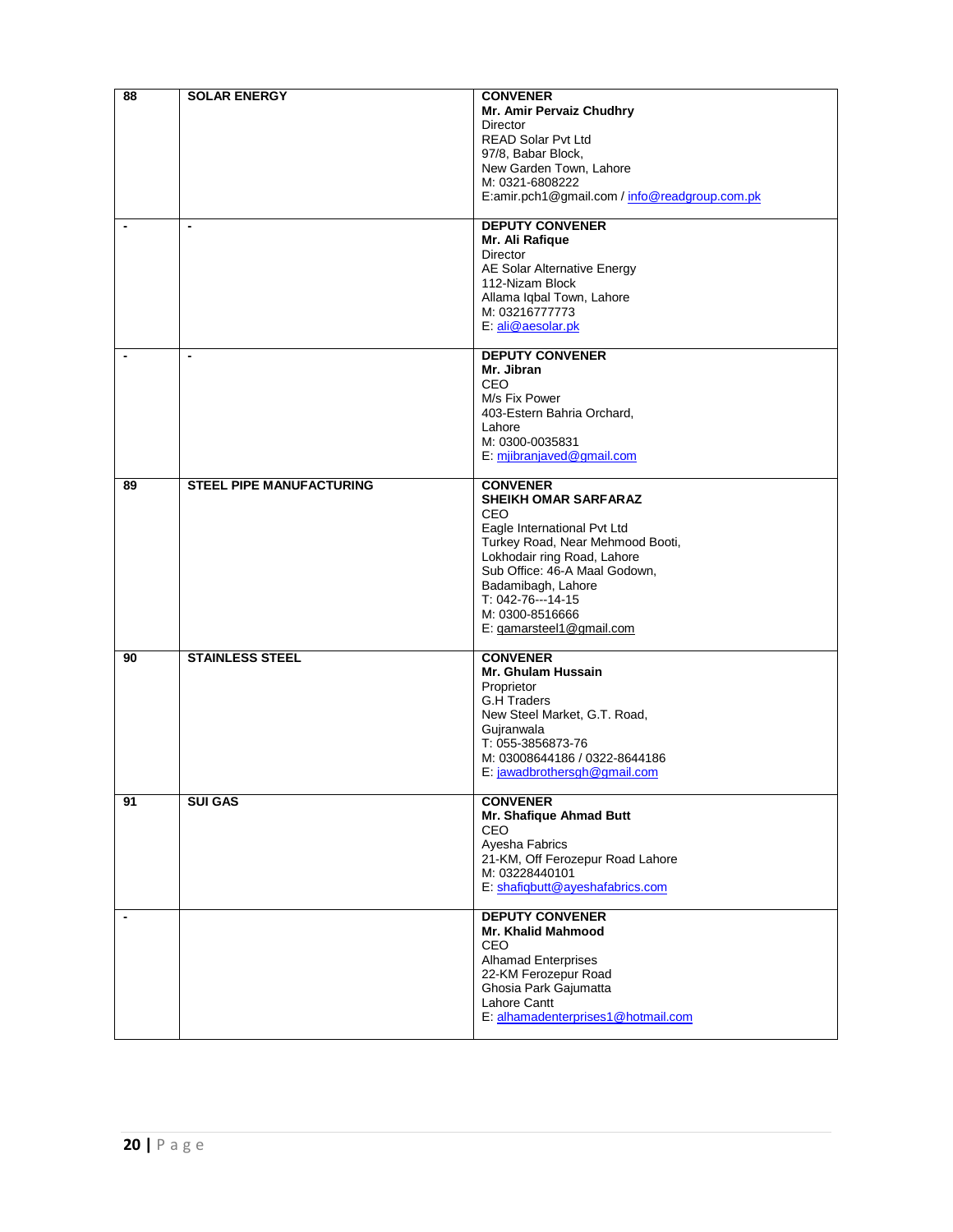| 92                       | <b>SUPERMARKET AFFAIRS</b>        | <b>CONVENER</b><br><b>MR. ZOHAIB IRFAN</b><br><b>DIRECTOR</b><br><b>ZUBAIDA ASSOCIATES</b><br>52-B E1, GULBERG III,<br><b>LAHORE</b><br>M: 0311-1112112<br>E: alfatahhq@gmail.com                                                                                          |
|--------------------------|-----------------------------------|----------------------------------------------------------------------------------------------------------------------------------------------------------------------------------------------------------------------------------------------------------------------------|
| $\overline{\phantom{a}}$ | $\blacksquare$                    | <b>DEPUTY CONVENER</b><br>Rana Muhammad Abdul Rafay<br><b>CEO</b><br><b>Rahim Store</b><br>Moon Market, Iqbal Town<br>Lahore<br>M: 0322-3111111                                                                                                                            |
| 93                       | <b>SUPPLY CHAIN LOGISTICS</b>     | <b>CONVENER</b><br>Mr. Khurram Shoaib<br>M/S AL-Rasheed Traders<br>City Shopping Centre,<br>Khushab Road,<br>Sargodha<br>M: 0300-9602202                                                                                                                                   |
| 94                       | <b>SURGICAL INSTRUMENTS</b>       | <b>CONVENER</b><br>Mr. Muhammad Waseem Islam<br><b>Director</b><br>Chaplet International Pvt. Ltd<br>Parwain Thay, 28-KM Ferozepur Road,<br>Julkey, Lahore, Punjab<br>M: 0300-4011044<br>E: info@chapletint.com                                                            |
| 95                       | <b>SWEETS &amp; BAKERS</b>        | <b>CONVENER</b><br>Mr. Ahmad Farooq<br>M/S Mehmood Brothers Traders<br>Block No.18<br>Sargodha<br>M: 0302-6681482                                                                                                                                                          |
| 96                       | <b>TEXTILE MACHINERY PARTS</b>    | <b>CONVENER</b><br>Rana Muhammad Nadeem Abbas<br>Proprietor<br><b>Hajvery Textiles Services</b><br>Al-Haq Plaza, Deewan Street,<br>72 Railway Road, Brandreth Road,<br>Lahore<br>T: 042-37667348<br>M: 0300-8475606 / 0335-4094150<br>E: hajverytextilesservices@gmail.com |
| 97                       | <b>TIER-1 RETAIL SECTOR</b>       | <b>CONVENER</b><br>Mr. Tariq Mehboob<br>CEO<br>Rana Trading Co.<br>Property No. PDR-302, Attabuksh Road,<br>Packages Drain, 22 KM,<br>Ferozpur Road, Lahore<br>C. 0322-8445611<br>T. 042-35965560/35965577<br>E. tarig@royaltag.com.pk                                     |
| 98                       | TILES AND SANITARY WARE IMPORTERS | <b>CONVENER</b><br>Mr. Umair Tariq Butt<br>New Horizon Ceramika<br>Circular Road, Gowshalla,<br>Sialkot<br>M: 0321-3988888<br>E: newhorizonceramika@gmail.com                                                                                                              |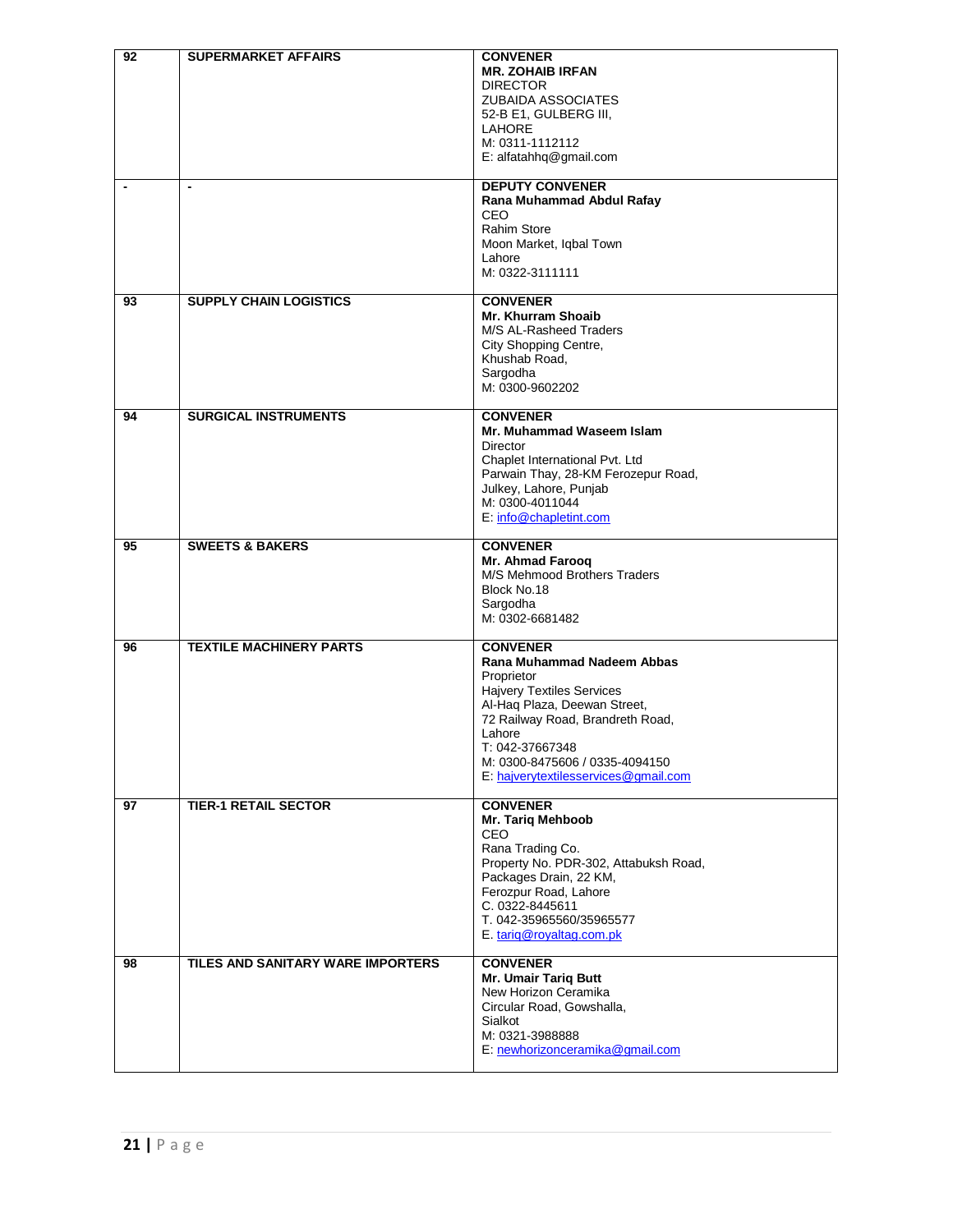|     | $\blacksquare$                      | <b>DEPUTY CONVENER</b><br>Mr. Hassan Khalid<br>Hassan Agencies<br>341/C1 College Road,<br>Township, Lahore<br>M: 0322-8666666<br>E: hassanagencies786@hotmail.com                                                                                                                     |
|-----|-------------------------------------|---------------------------------------------------------------------------------------------------------------------------------------------------------------------------------------------------------------------------------------------------------------------------------------|
|     | $\blacksquare$                      | <b>DEPUTY CONVENER</b><br><b>Mr. Taimoor Tariq Butt</b><br><b>Taimoor Trading Company</b><br>Circular Road, Gowshalla,<br>Sialkot<br>M: 0321-8157777<br>E: taimoortradingco@live.com                                                                                                  |
| 99  | <b>TRAFFIC POLICE</b>               | <b>CONVENER</b><br>Mr. Khamis Saeed Butt<br>Khamis Paper<br>Gunpat Road, Lahore<br>T: 042-37354290<br>M: 0300-4243948                                                                                                                                                                 |
| 100 | <b>TRAVEL &amp; TOUR OPERATIONS</b> | <b>CONVENER</b><br>Mr. Muhammad Tariq Siraj<br>CEO<br>Travel Lead International & Domestic Tour Services<br>Ground Floor, Ali Complex,<br>23 - Empress Road<br>Lahore<br>M: 0300-8466533<br>T: 042-36366711-13<br>E: aghatariq66@gmail.com,<br>travellead@hotmail.com                 |
|     | $\blacksquare$                      | <b>DEPUTY CONVENER</b><br>Mr. Amjad Mehmood<br><b>Al-Khalid Traders</b><br>Sr. Vice President<br>Sargodha Chamber of Small Traders<br>& Small Industries<br>1st Floor, Madina Color Company<br>Muhammadi Bazar, Block No. 1<br>Sargodha<br>C. 0300-9607583<br>E. scstsi2020@gmail.com |

### SINDH REGIONAL COMMITTEES - 2022

|   | <b>AGRICULTURE &amp; HORTICULTURE</b> | <b>CONVENER</b><br><b>MS. ERUM NAVEED</b><br>CEO<br>KHUSHAIN BY ERUM NAVEED<br>A/S 14, BLOCK D, ROW 8<br>GULSHAN-E-IOBAL BLOCK 10A<br>KARACHI<br>M: 0300-8971122<br>E: erumnnk@gmail.com |
|---|---------------------------------------|------------------------------------------------------------------------------------------------------------------------------------------------------------------------------------------|
| 2 | <b>AGRICULTURE FARMING</b>            | <b>CONVENER</b><br><b>MR. ABDUL MANAN KHAN</b><br><b>PROPRIETOR</b><br><b>KHAN ARMOURY</b><br><b>SHOP KHAN ARMOURY</b><br><b>MIRPURKHAS</b><br>C. 0300-3311400                           |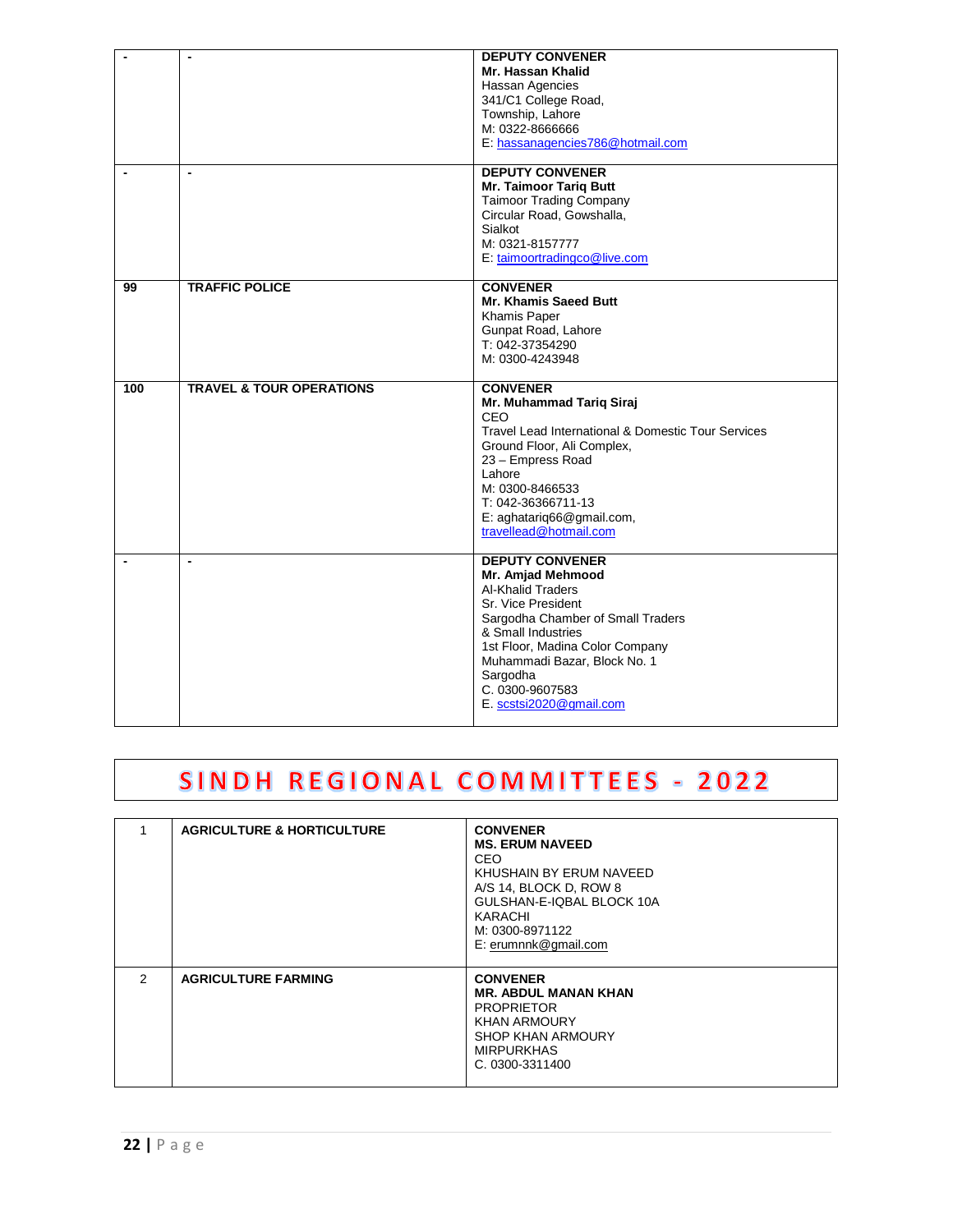|   |                                     | <b>DEPUTY CONVENER</b><br><b>MR. NAEEM ASLAM</b><br><b>PARTNER</b><br>PIR BAHAT SEEDS (PVT.) LTD.,<br>BUNGALOW NO. 130, BLOCK-C,<br>NEAR NURSERY, UNIT NO. 6, LATIFABAD,                                                                          |
|---|-------------------------------------|---------------------------------------------------------------------------------------------------------------------------------------------------------------------------------------------------------------------------------------------------|
|   |                                     | <b>HYDERABAD</b><br>M: 0301-8372068                                                                                                                                                                                                               |
| 3 | <b>ALTERNATE ENERGY DEVELOPMENT</b> | <b>CONVENER</b><br><b>MR. GHULAM MUSTAFA SOLANGI</b><br><b>DIRECTOR</b><br>TOUHEED BUSINESS PROMOTERS PVT LTD<br>1016/44-1,1016/44-3 JAGAT ABAD MUHALLA<br>DADU<br>M. 0313-1282605<br>E. mustafasolangid@gmail.com                                |
|   | $\blacksquare$                      | <b>DEPUTY CONVENER</b><br><b>MR. MUHAMMAD USMAN ANJUM</b><br>CHIEF EXECUTIVE OFFICER<br><b>CREEK AGENCIES</b><br>OFFICE ADDRESS: OFFICE #405, EUROPE CENTER<br>HASRAT MOHANI ROAD<br>KARACHI<br>C: 0321-2487488<br>E: usman@creekagencies.com     |
| 4 | <b>ANTI-CORRUPTION</b>              | <b>CONVENER</b><br><b>MR. LAL CHAND T. LEEMANI</b><br><b>MANAGING DIRECTOR</b><br>SINDH AGRO INDUSTRIES<br>BY PASS HALA ROAD<br><b>HYDERABAD</b><br>T. 022-2032317-18<br>C. 0300-8371556                                                          |
|   |                                     | <b>DEPUTY CONVENER</b><br><b>MR. MUHAMMAD FAROOQ SHAIKHANI</b><br><b>PROPRIETOR</b><br>RABIA BUILDERS & DEVELOPERS<br>HOUSE NO. B-25, SHAIKHANI HOUSE,<br>MEMON COOPERATIVE HOUSING SOCIETY,<br>QASIMABAD, HYDERABAD<br>M: 0300-0447475           |
|   |                                     | <b>DEPUTY CONVENER</b><br><b>MR. PERVEZ AZEEM ARAIN</b><br>AZEEM SALT CRASHING INDUSTRY<br>AZEEM TRADERS<br>BANGLOW NO. 112<br>PHASE 4, PHARSI BHAG<br>SANGHAR ROAD<br>NAWABSHAH<br>C. 0300-3239009                                               |
| 5 | <b>ARTS &amp; GRAPHIC PRINTING</b>  | <b>CONVENER</b><br><b>MR. BASIT MANZAR AFAQ ZAIDI</b><br><b>PROPRIETOR</b><br><b>MIGHTY DEALS</b><br>B-9, B10 & B11, HASNA COMPOUND<br>ST-13/6, BLOCK 2, F. B. AREA<br>KARACHI<br>T. 021-36419049<br>C. 0333-2305954<br>E. basitmazaidi@yahoo.com |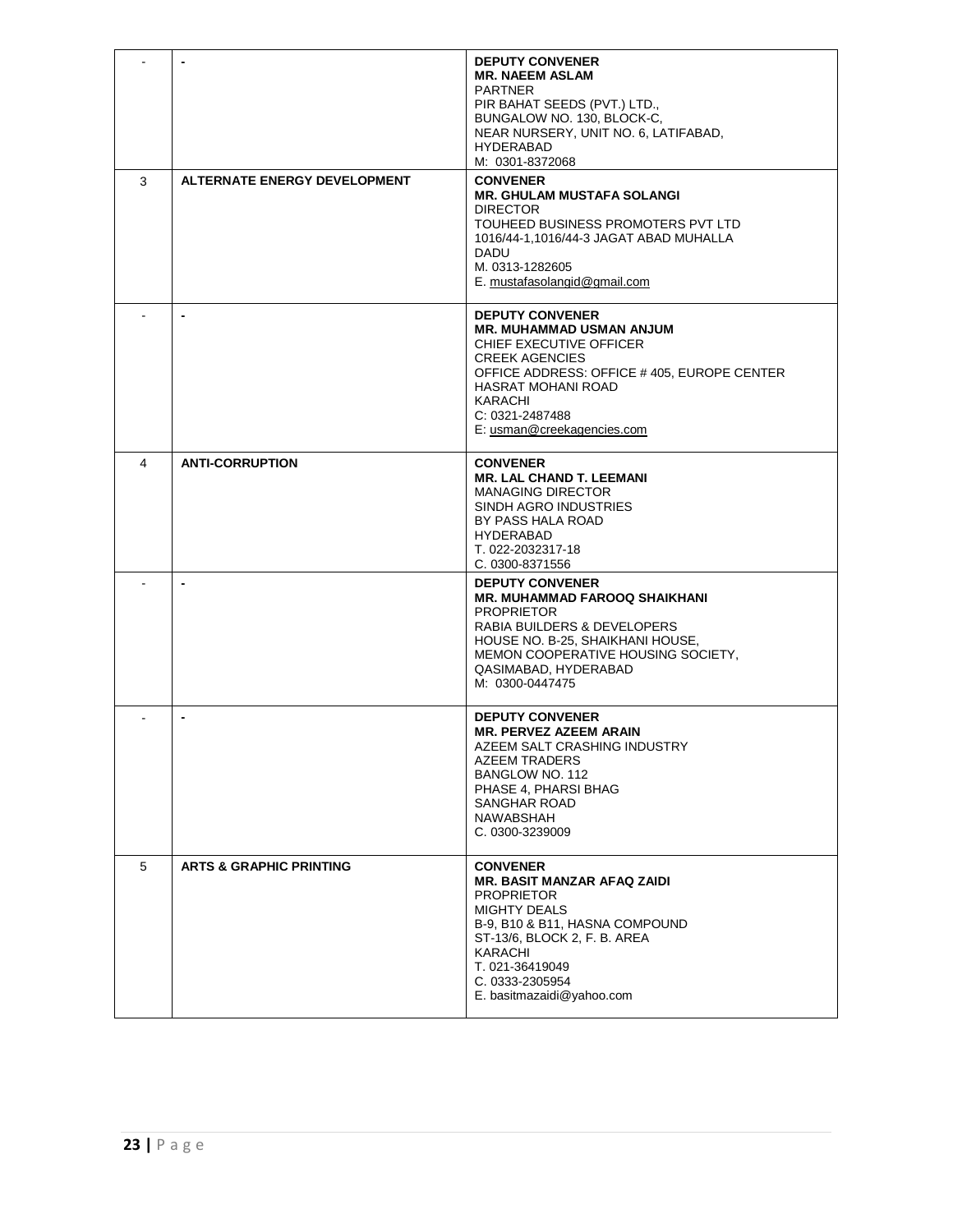| 6              | <b>AUTO INDUSTRY</b>                           | <b>CONVENER</b><br><b>MR. ABDULLAH SHARI</b><br>C.E.O<br><b>SHARI AUTOMOBILES</b><br>SHOP # 08 RUBI ARCADE (AKBER ROAD) SADDAR<br>KARACHI<br>E. Abdullah_shari@yahoo.com<br>C. 0321-9253100                                          |
|----------------|------------------------------------------------|--------------------------------------------------------------------------------------------------------------------------------------------------------------------------------------------------------------------------------------|
| $\overline{7}$ | <b>CANTONMENT AFFAIRS</b>                      | <b>DEPUTY CONVENER</b><br><b>MR. MOIZ ABBAS</b><br>OFFICE #91/1, SADDAR<br><b>HYDERABAD</b><br>C: 0300-3017063                                                                                                                       |
| 8              | <b>CITY GOVERNMENT</b>                         | <b>CONVENER</b><br>DR. ABDUL JABBAR RAJPUT<br><b>PROPRIETOR</b><br><b>INDUS RICE TRADERS</b><br>ANAJ MANDI, TOWER MARKET,<br><b>HYDERABAD</b><br>M: 0346-2451056                                                                     |
| 9              | <b>CITY LIAISON</b>                            | <b>CONVENER</b><br><b>MR. DAWOOD DADA</b><br><b>BOMBAY MILL STORE</b><br>12, SIR JEHANGIR KOTHARI BUILDING<br>N/NAPAIR ROAD<br>KARACHI<br>T: 92-21-32731481<br>M: 0300-9222298<br>E: mdawooddada@hotmail.com                         |
| 10             | <b>CIVIL AVIATION &amp; CARGO FACILITATION</b> | <b>CONVENER</b><br><b>MR. ABDUL AZIZ SHIVANI</b><br><b>PROPRIETOR</b><br>YASAKA INTERNATIONAL<br>GROUND FLOOR, OFFICE #10<br>MEZZANINE FLOUR, GLAMOUR CENTER<br>M. BIN QASIM PARK<br><b>SUKKUR</b><br>C. 0300-8310913 / 0322-8220992 |
| 11             | <b>COORDINATION &amp; LAW ENFORCEMENT</b>      | <b>CONVENER</b><br><b>MR. HISSAM BAIG</b><br><b>BAIG MARTS</b><br>HOUSE NO. 175, BLOCK C<br>UNIT NO. 02, LATIFABAD<br><b>HYDERABAD</b><br>C. 0321-3092290                                                                            |
| 12             | <b>COMMODITIES TRADE</b>                       | <b>CONVENER</b><br><b>MR. MUHAMMAD ALTAF MEMON</b><br><b>PROPRIETOR</b><br><b>ALTAF &amp; COMPANY</b><br>SHOP NO. 23, PIGGOTT SHOPPING CENTER,<br>TILAK INCLINE<br><b>HYDERABAD</b><br>M: 0310-6444464                               |
|                | $\blacksquare$                                 | <b>DEPUTY CONVENER</b><br><b>MR. GURMUKH DAS</b><br><b>PROPRIETOR</b><br><b>SHAHBAZ BROKER</b><br>HOUSE NO. A, 73, MIR HUSSAINABAD<br>HYDERABAD<br>M: 0300-8370230                                                                   |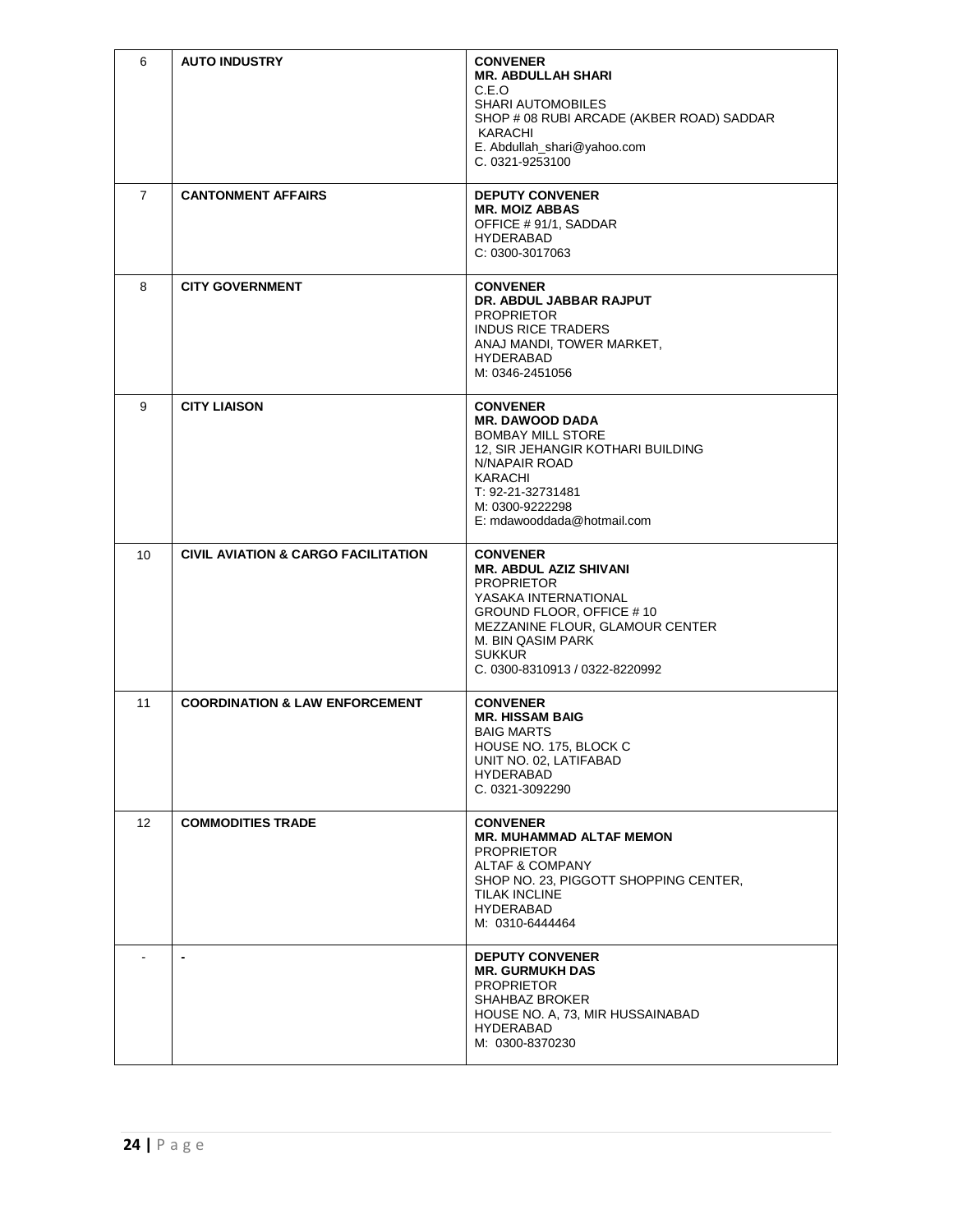| 13 | <b>COTTAGE INDUSTRY</b>    | <b>CONVENER</b><br><b>MR. ABDUL REHMAN KHAN</b><br><b>CEO</b><br><b>UNION LIGHTING</b><br>SUITE #101, BARLAS CHAMBER<br>ARAM BAGH,<br>KARACHI<br>T: 0213-627706<br>M: 0300-2020261<br>E: abdulrehman101017@gmail.com                                                                          |
|----|----------------------------|-----------------------------------------------------------------------------------------------------------------------------------------------------------------------------------------------------------------------------------------------------------------------------------------------|
|    | $\blacksquare$             | <b>DEPUTY CONVENER</b><br><b>MR. SALEEM BATLA</b><br><b>DIRECTOR</b><br><b>BATLA MELAMINE INDUSTRY</b><br>SHOP # 23, NAJMA CORNER<br>BHAGNARI STREET, JUNA MARKET<br>KARACHI<br>C: 0334-7897890, 0321-8270017<br>E: saleembatla@gmail.com                                                     |
| 14 | <b>COTTON GINNING</b>      | <b>CONVENER</b><br><b>MR.CHANDER LAL GANGUJA</b><br><b>DIRECTOR</b><br>M/S. WASEEM COTTON GINNER & OIL MILLS<br><b>MAIN NAWABSHAH ROAD</b><br>KUMB LAL COTTON GINNERS & OIL MILLS<br>KUMB ROAD, RANIPUR<br><b>DISTT. KHAIRPUR</b><br>C: 0300-9318345<br>E: lalcottonfactory.ranipur@gmail.com |
| 15 | <b>CROP PROTECTION</b>     | <b>CONVENER</b><br><b>MR. HARESH KUMAR VEDANI</b><br><b>DIRECTOR</b><br>M/S. GOLDEN COTTON GINNING<br>PRESSING FACTORY & OIL MILLS<br>HYDERABAD BY PASS ROAD,<br>TANDOO ADAM (SINDH)<br>DSTT. SANGHAR<br>$T: 0235 - 571152$<br>C: 0300-3352046                                                |
| 16 | <b>CUSTOM INTELLIGENCE</b> | <b>CONVENER</b><br><b>MR. MUHAMMAD AAMIR FAROOQUI</b><br><b>PROPRIETOR</b><br><b>M/S SF TRADERS</b><br><b>MADNI STREET NISHTER ROAD</b><br><b>SUKKUR</b><br>M: 0300-9311137<br>E: sf.traders.sukker@gmail.com                                                                                 |
|    | $\blacksquare$             | <b>DEPUTY CONVENER</b><br><b>MR. MUHAMMAD USMAN ANJUM</b><br>CHIEF EXECUTIVE OFFICER<br><b>CREEK AGENCIES</b><br>OFFICE ADDRESS: OFFICE #405, EUROPE CENTER<br>HASRAT MOHANI ROAD<br>KARACHI<br>C: 0321-2487488<br>E: usman@creekagencies.com                                                 |
|    |                            | <b>DEPUTY CONVENER</b><br><b>MR. MUBASHIR AZHAR</b><br><b>MANAGING DIRECTOR</b><br><b>FABRICA</b><br>PLOT NO. 34-C, STREET NO.3<br>JAMI COMMMERCIAL AREA PHASE 7 DHA<br><b>KARACHI</b><br>C: 0321-8211780<br>E: mtaxemb@hotmail.com                                                           |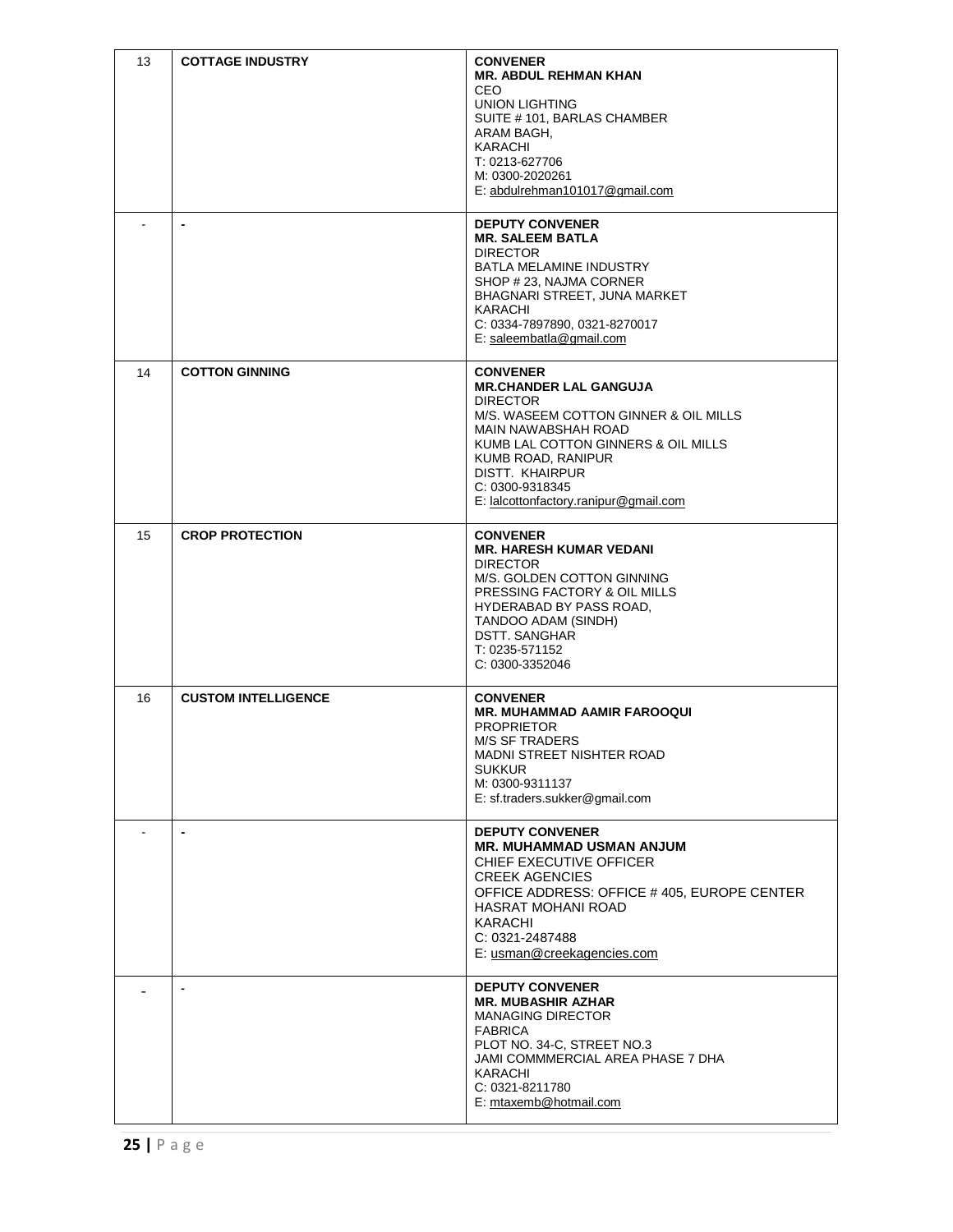| 17 | <b>E-TECH PROMOTION &amp; DEVELOPMENT</b> | <b>CONVENER</b><br><b>MR. MUHAMMAD SHAFIQUE</b><br>CFO<br>MUHAMMAD SHAFIQUE GOVT CONTRACTOR<br>MC-171 DHOBI GHAT ROAD<br>MUNUABAD<br>NAWABSHAH<br>C: 0333-7012976<br>C. 0312-7012976<br>E: mshafiquemalik84@gmail.com                                                                                                                  |
|----|-------------------------------------------|----------------------------------------------------------------------------------------------------------------------------------------------------------------------------------------------------------------------------------------------------------------------------------------------------------------------------------------|
| 18 | <b>EDUCATION &amp; LITERACY</b>           | <b>CONVENER</b><br><b>MR. MUHAMMAD RIZWAN UL HAQ MALIK</b><br><b>PROPRIETOR</b><br><b>M/S UNITED CORPORATION</b><br><b>MIANI ROAD</b><br><b>SUKKUR</b><br>C: 0321-3104000                                                                                                                                                              |
|    |                                           | <b>DEPUTY CONVENER</b><br><b>MR. SAMIULLAH SHAIKH</b><br><b>OWNER</b><br>SAMIULLAH RICE MILL<br>NEW ANAJ MANDI ROAD<br><b>SHIKARPUR</b><br>M: 0333-9998765<br>E: samiullahshaikh1974@gmail.com                                                                                                                                         |
| 19 | <b>ENGINEERING PRODUCTS</b>               | <b>CONVENER</b><br><b>MR. JABIR AHMED</b><br><b>PARTNER</b><br>M/S. MAJEED PUMP COMPANY<br><b>UMERKOT ROAD</b><br><b>MIR PUR KHAS</b><br>T: 0233-874982-3<br>M: 03000368889<br>E: mpcmpk@yahoo.com                                                                                                                                     |
| 20 | <b>EXPORT PROMOTION OF JEWEL PRODUCTS</b> | <b>CONVENER</b><br><b>MR. OWAIS ADMANI</b><br><b>ISS - GEMS &amp; JEWELS</b><br>SUITE NO. 409<br><b>GEMS &amp; JEWELLERY TRADE CENTER</b><br>BLENKIN STREET, SADDAR<br>KARACHI<br>T. 021-35658191<br>C. 0321-2886786<br>E. owaisadmani@gmail.com                                                                                       |
| 21 | <b>EXPORT TRADE</b>                       | <b>DEPUTY CONVENER</b><br><b>MR. MAHMOOD UR REHMAN BAIG</b><br>TAX ADVISORS / CONSULTANTS / MEDIATORS<br><b>M B INTERNATIONAL</b><br>OFFICE 304, PLOT NO. 10-C<br>25 <sup>TH</sup> COMMERCIAL STREET, HARYANI CHAMBER<br>TAUHEED COMMERCIAL AREA, PHASE V, D.H.A.<br>KARACHI<br>C. 0312-4300670<br>E. mbinternationalkarachi@gmail.com |
| 22 | <b>FAIRS &amp; EXHIBITIONS</b>            | <b>CONVENER</b><br><b>MR. IRFAN SALIM VOHRA</b><br>Director, Pacific Corporation<br>Pacific House D-88, Block-4<br>Federal B. Area<br>Karachi<br>T: 021-32412722, 32427201<br>M: 0300-9204086<br>E: irfan.vohra@hotmail.com                                                                                                            |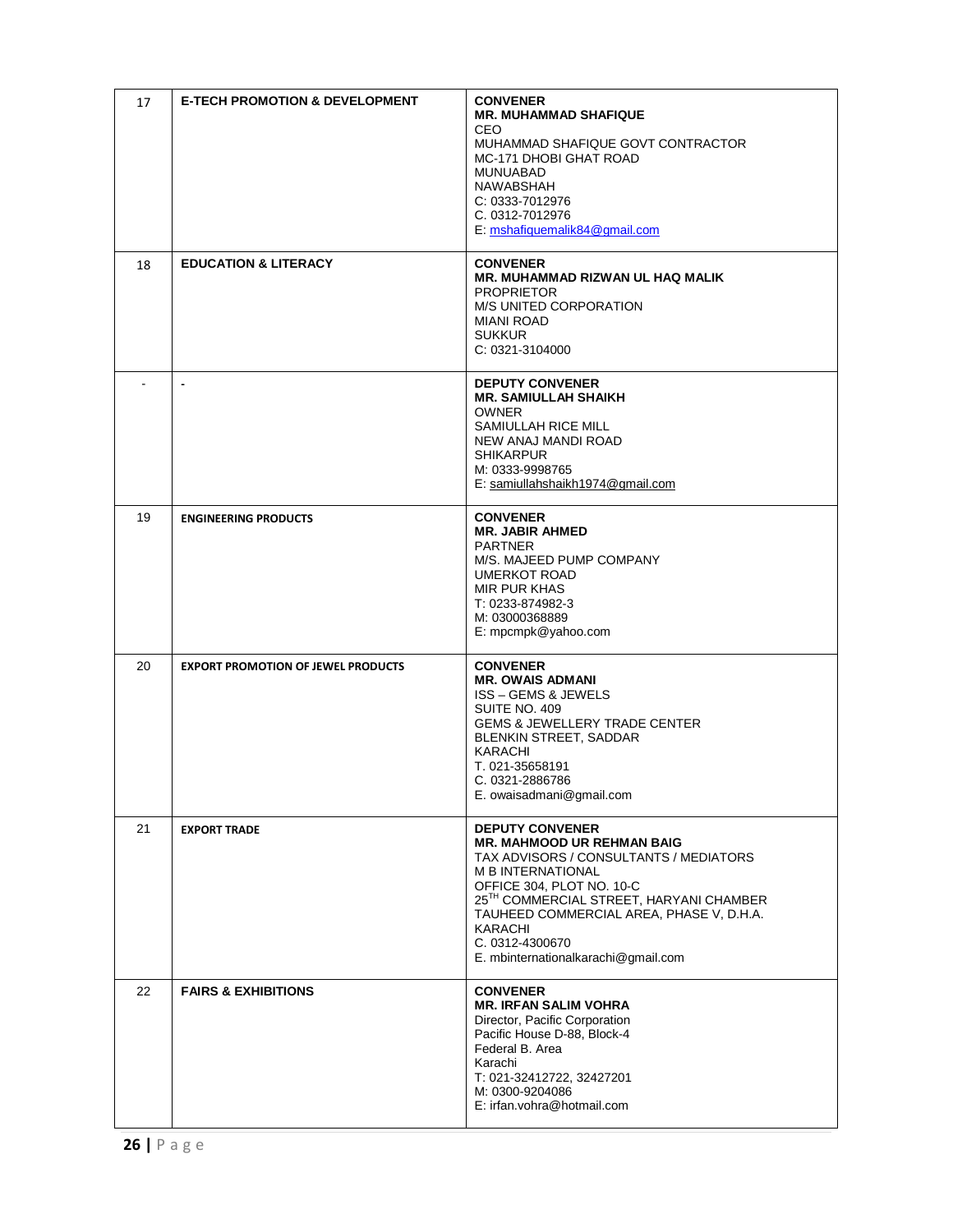|    |                               | <b>DEPUTY CONVENER</b><br><b>MR. MUHAMMAD AKRAM ANSARI</b><br>HYDERABAD CHAMBER OF SMALL TRADERS & SMALL<br><b>INDUSTRY</b><br>OFFICE, NAZ & BILAL SHOPPING MALL<br>1ST FLOOR, SADDAR<br><b>HYDERABAD</b><br>T. 022-2731256 / 2731157<br>E. info@hcstsi.com<br>E. hydcsti@yahoo.com |
|----|-------------------------------|-------------------------------------------------------------------------------------------------------------------------------------------------------------------------------------------------------------------------------------------------------------------------------------|
|    | $\overline{a}$                | <b>DEPUTY CONVENER</b><br><b>SHAIKH AHMED HUSSAIN</b><br><b>PROPRIETOR</b><br><b>SABA TRADERS</b><br>G/1537-395, TANDO TAYYAB<br><b>HYDERABAD</b><br>M: 0334-3583057                                                                                                                |
|    | ٠                             | <b>DEPUTY CONVENER</b><br><b>MR. FAISAL FAKHAR</b><br><b>FAISAL INTERNATIONAL</b><br>M.R. 5/120, ZAKARIA LANE<br><b>JODIA BAZAR</b><br>KARACHI<br>C: 0333-2224989<br>E: faisalfakhar073@gmail.com                                                                                   |
|    | $\blacksquare$                | <b>DEPUTY CONVENER</b><br>MR. MUHAMMAD YAHYA ARSHAD<br><b>EXECUTIVE</b><br><b>KHALID BROTHERS</b><br>902, 9TH FLOOR, MUHAMMADI TRADE<br>TOWER ALTAF HUSSAIN ROAD NEW CHALLI<br>KARACHI<br>T: 92-21-32371041-42<br>C: 0321-2559227<br>E: kbchem2@gmail.com                           |
| 23 | <b>FLOUR MILLS</b>            | <b>DEPUTY CONVENER</b><br><b>MR. MUKHTIAR AHMED ARAIN</b><br><b>PROPRIETOR</b><br>M/S HABIB ATTA CHAKKI<br><b>BUNDER ROAD</b><br><b>SUKKUR</b><br>C: 0333-7122822                                                                                                                   |
| 24 | <b>FOOD &amp; AGRICULTURE</b> | <b>CONVENER</b><br><b>MR. MUHAMMAD ZAID TARIQ</b><br>S.M. ISMAIL & CO<br>SUIT NO. 7 VALIKA CHAMBERS, NEW CHALLI<br>KARACHI<br>T: 021-32627001-3<br>C: 0333-3233503<br>E: mztariq@hotmail.com                                                                                        |
|    | ٠                             | <b>DEPUTY CONVENER</b><br><b>MR. JALALUDDIN QURESHI</b><br><b>PROPRIETOR</b><br>NAEEM COMMISSION SHOP<br>ANAJ MANDI, TOWER MARKET<br><b>HYDERABAD</b><br>M: 0301-3007101                                                                                                            |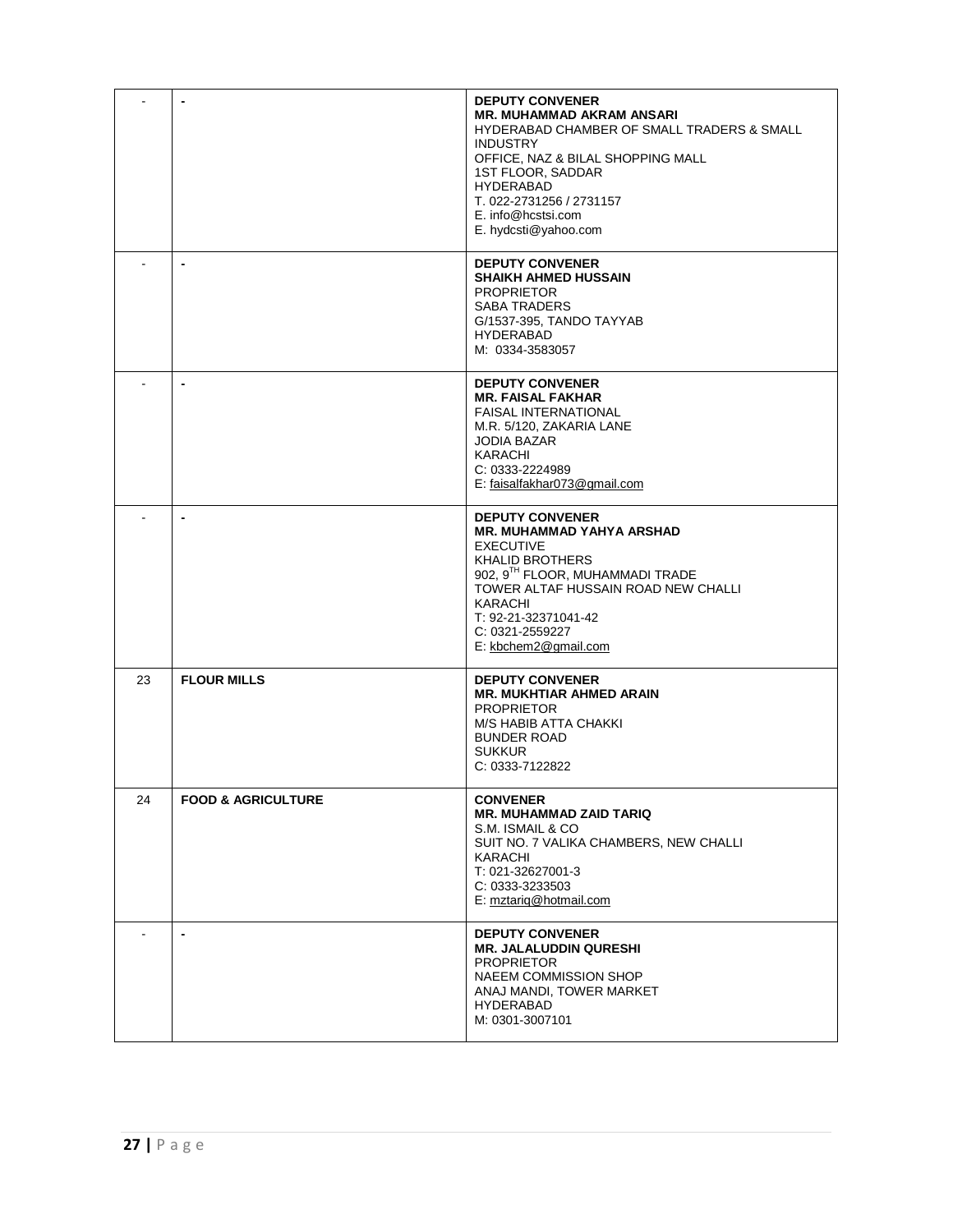|    |                                   | <b>DEPUTY CONVENER</b><br><b>MR. AHMED IDREES CHOHAN</b><br><b>PROPRIETOR</b><br>CHOHAN INTERNATIONAL<br>SHOP NO. 1165A, QAZI ABDUL QAYOM ROAD,<br><b>HYDER CHOWK</b><br><b>HYDERABAD</b><br>M: 0300-9375500                                                    |
|----|-----------------------------------|-----------------------------------------------------------------------------------------------------------------------------------------------------------------------------------------------------------------------------------------------------------------|
| 25 | <b>FOOD SAFETY &amp; SECURITY</b> | <b>CONVENER</b><br><b>MS. KHALIDA SALEEM KHAN</b><br><b>PROPRIETOR</b><br><b>SK INTERNATIONAL</b><br>7/17, SAHIL PROMENADE<br>KHAYABAN-E-SAADI, CLIFTON<br>KARACHI<br>T. 0301-4031939<br>C. 0335-2254565<br>E. kskmirza2014@yahoo.com<br>E. sk2london@gmail.com |
|    |                                   | <b>DEPUTY CONVENER</b><br><b>MR. KABIR MALIK</b><br><b>PROPRIETOR</b><br>AL-HAJ FAQIR MUHAMMAD & SONS<br>HAJI FAQIR MUHAMMAD PULAO CORNER<br>STATION ROAD, CHAKRA BAZAR<br><b>NAWABSHAH</b><br>C. 0300-7011763<br>T. 0244-363271/366633                         |
| 26 | <b>FRUITS &amp; VEGETABLES</b>    | <b>CONVENER</b><br><b>MR. NAJMUDDIN QURESHI</b><br>AL-NOOR COLD STORAGE<br>HALANAKA, NEAR CHANEL NOR<br><b>HYDERABAD</b><br>C. 0300-8370592                                                                                                                     |
| 27 | <b>GARMENTS</b>                   | <b>CONVENER</b><br><b>MR. GHULAM ABBAS PANHWAR</b><br><b>PROPRIETOR</b><br><b>MASTER FASHION</b><br>AL MADINA SHOPPING CENTER<br>CINEMA CHOWK<br><b>DADU</b><br>C. 0312-0389596                                                                                 |
| 28 | <b>GEMS &amp; JEWELLERY</b>       | <b>CONVENER</b><br><b>MR. SALEEM UDDIN QURESHI</b><br><b>FORMER PRESIDENT</b><br><b>HYDERABAD CHAMBER OF COMMERCE &amp; INDUSTRY</b><br><b>PROPRIETOR</b><br>MOTIWALA JEWELLERS<br>SHAHI BAZAR<br>HYDERABAD<br>C. 0321-3050000                                  |
|    | $\blacksquare$                    | <b>DEPUTY CONVENER</b><br><b>MR. MUHAMMAD ARSHAD</b><br><b>CEO</b><br>R.B. GOLD REFINARY<br>BLESS SHOPPING CENTER, SUITE # 506,<br>MAIN ZAIBUNISSA STREET, SADDAR<br>KARACHI<br>T: 021-35212568<br>C: 0300-2304498                                              |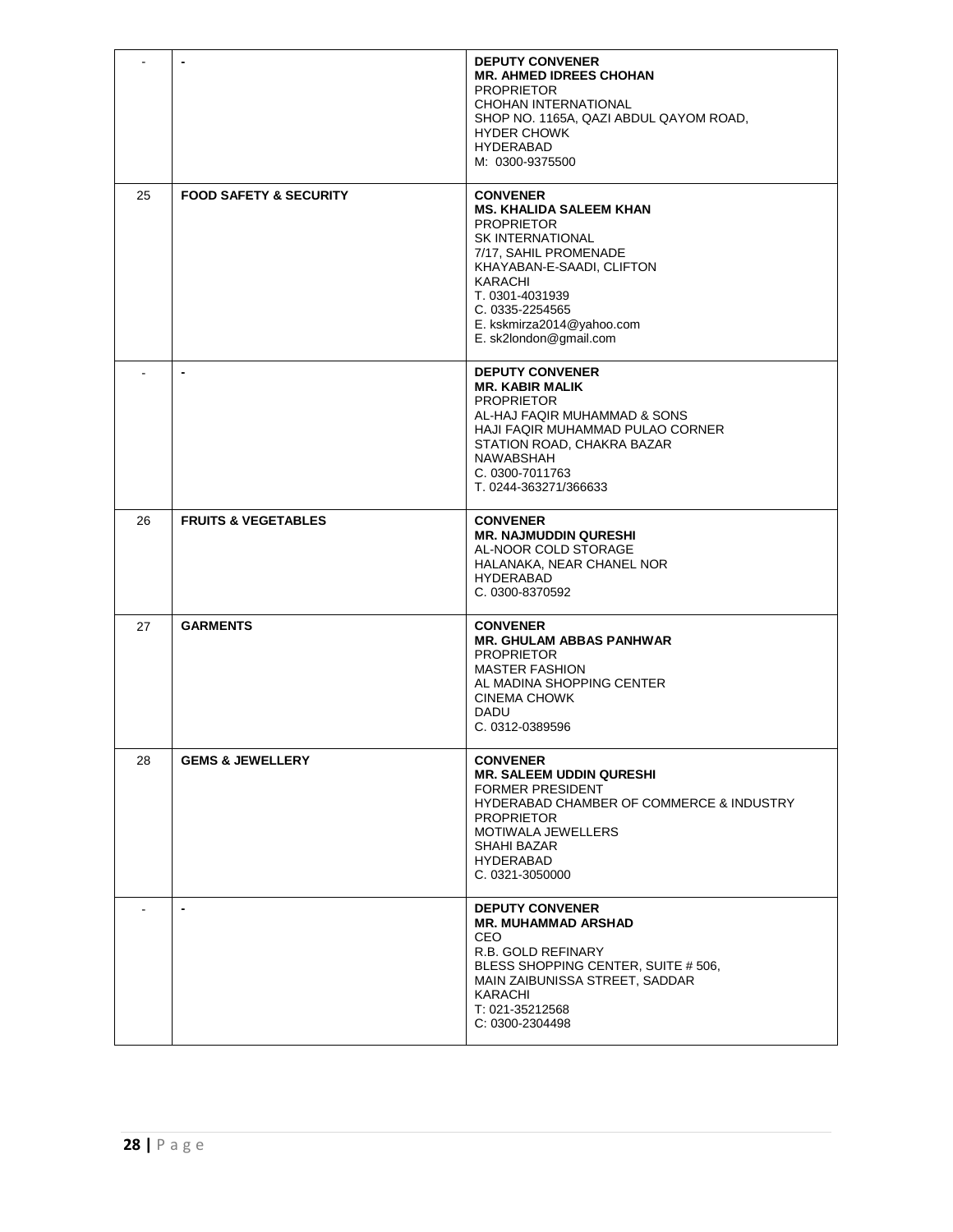|    | $\blacksquare$                | <b>DEPUTY CONVENER</b><br><b>MR. SHAHID HUSSAIN KHOKHAR</b><br>SINDH JEWELERS<br>SHOP NO. 156, GOL CHAKRA<br><b>MOHNI BAZAR</b><br>NAWABSHAH<br>C. 0300-3220997                                                                                       |
|----|-------------------------------|-------------------------------------------------------------------------------------------------------------------------------------------------------------------------------------------------------------------------------------------------------|
| 29 | <b>HEALTH AFFAIRS</b>         | <b>CONVENER</b><br><b>MR. SAJJAD AHMED BHATTI</b><br><b>DIRECTOR</b><br><b>WAZIR &amp; SONS</b><br>GHARIBABAD.<br>NAWABSHAH<br>T. 0244-362505<br>C. 0312-3836190<br>C. 0333-2611737                                                                   |
|    | $\blacksquare$                | <b>DEPUTY CONVENER</b><br><b>MR. MUHAMMAD NAEEM SHAIKH</b><br>OFFICE NO.1320, PHOOL GALI<br><b>TOWER MARKET</b><br><b>HYDERABAD</b><br>C: 0300-9379920                                                                                                |
| 30 | <b>HOSPITAL CARE</b>          | <b>CONVENER</b><br><b>DR. DAYALI GUL</b><br>EXECUTIVE MEMBER CCI LARKANA<br>SAGAR MATERNITY HOME<br><b>VICE PRESIDENT</b><br>PMA SINDH MINORITY COORDINATOR<br><b>DISTRICT LARKANA</b><br>1403/C, NAWATAK DAYAALI CHOWK<br>LARKANA<br>C. 0333-7574414 |
| 31 | <b>IMPORT TRADE</b>           | <b>DEPUTY CONVENER</b><br><b>MR. FARRUKH SHAHZAD</b><br><b>CEO</b><br><b>GOLDEN TRADERS</b><br>SHOP #96 AURANZEB MARKET<br>M.A JINNAH ROAD<br>KARACHI<br>C: 0300-2599400<br>E: farrukhshahzad96@gmail.com                                             |
|    |                               | <b>DEPUTY CONVENER</b><br><b>SHAIKH AHMED HUSSAIN</b><br><b>PROPRIETOR</b><br><b>SABA TRADERS</b><br>G/1537-395, TANDO TAYYAB<br><b>HYDERABAD</b><br>M: 0334-3583057                                                                                  |
| 32 | <b>INDUSTRIAL DEVELOPMENT</b> | <b>CONVENER</b><br><b>MR. DANISH JAVED</b><br>PROPRIETOR, DAN TEX<br>F-317, S.I.T.E.<br><b>KARACHI</b><br>T: 0302-8282555<br>C. 0322-2000719<br>E. Danish@dan-tex.com                                                                                 |
| 33 | <b>LAW &amp; ORDER</b>        | <b>CONVENER</b><br><b>MR. NAVEED WAHID</b><br><b>PROPRIETOR</b><br><b>SHAH INDUSTRIES</b><br>F 596/A S.I.T.E.<br>KARACHI<br>T: 021-32565081<br>M: 0300-8258749<br>E: shahindustries2002@yahoo.com                                                     |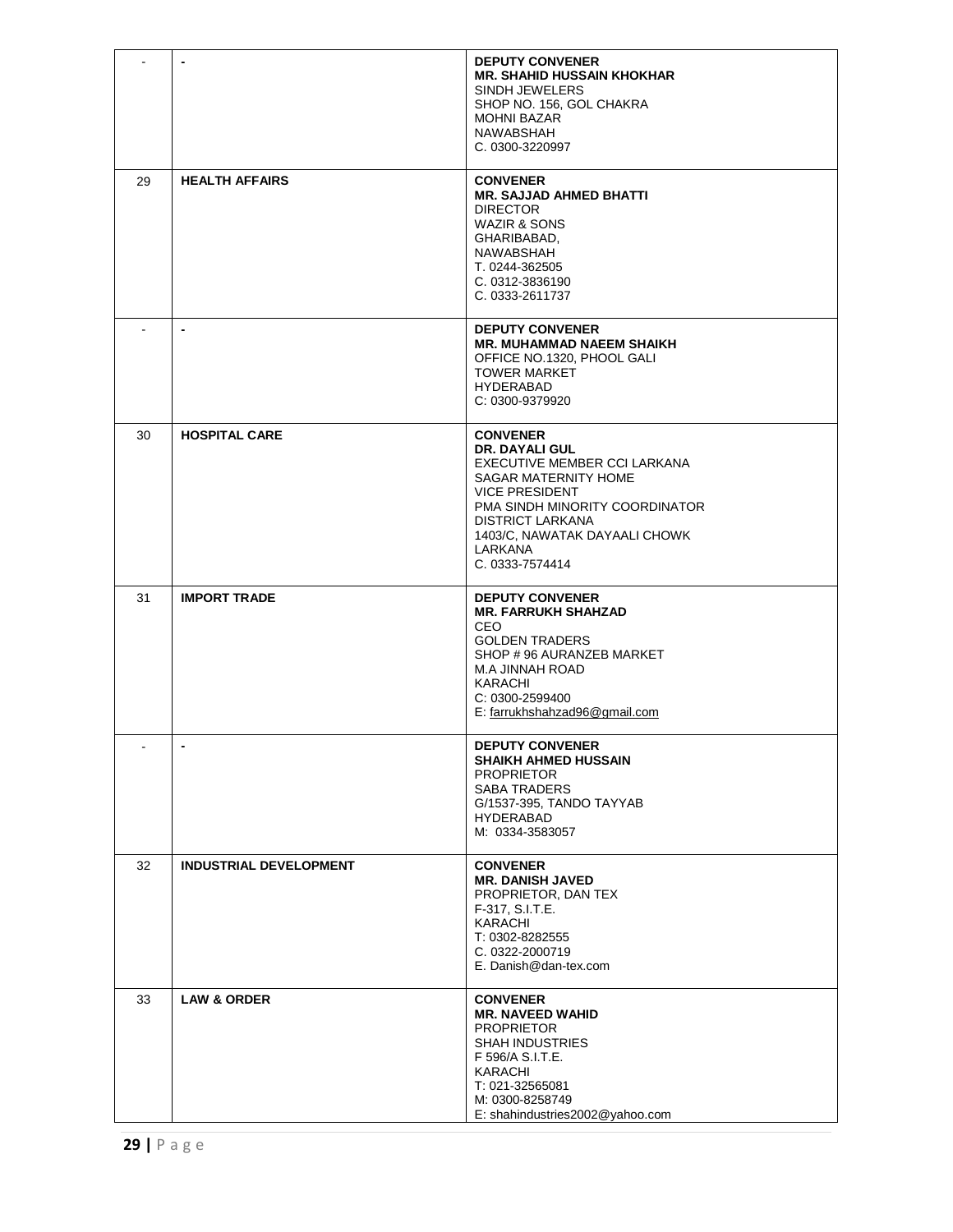|    |                                                  | <b>DEPUTY CONVENER</b><br><b>MR. ABDUL RAZZAK AGAR</b><br>CHIEF EXECUTIVE<br>AGAR TEXTILES PVT. LTD.<br>60/1, GROUND FLOOR<br><b>HAJI BANDE ALI BUILDING</b><br>NEW NEHAM ROAD, KHARADAR<br>KARACHI<br>C. 0300-8247317<br>E. agartextiles@gmail.com                  |
|----|--------------------------------------------------|----------------------------------------------------------------------------------------------------------------------------------------------------------------------------------------------------------------------------------------------------------------------|
|    |                                                  | <b>DEPUTY CONVENER</b><br><b>MR. JUNAID UR REHMAN</b><br><b>EXECUTIVE DIRECTOR</b><br>ARTISTIC TOWEL MILLS<br>D-60, SITE AVENUE<br>KARACHI<br>T. 021-32584614 / 32580906<br>C. 0333-2121586<br>E: junaid@artistictowels.com                                          |
| 34 | <b>LEGAL &amp; TAX MATTERS</b>                   | <b>CONVENER</b><br><b>MR. ALI BAWANI</b><br><b>PROPRIETOR</b><br>M/S. AB TRADING<br>PLOT NO 5, JAMNADAS COLONY<br>MIR PUR KHAS<br>M: 03333101320<br>E: ali8awani@hotmail.com                                                                                         |
| 35 | <b>LIAISON WITH NAB</b>                          | <b>CONVENER</b><br><b>MR. AWAIS KHAN</b><br>AK BUILDERS<br>PLOT NO. 313, BLOCK C<br>UNIT NO. 07, LATIFABAD<br><b>HYDERABAD</b><br>C. 0333-2651050                                                                                                                    |
|    | $\blacksquare$                                   | <b>DEPUTY CONVENER</b><br><b>MR. MUHAMMAD ALI NASIR</b><br><b>PROPRIETOR</b><br>BY TRADERS<br>SHOP NO. D/169 FIRST FLOOR<br>NEAR SHAHI MASJID SHAHI BAZAR<br><b>HYEDRABAD</b><br>M: 0323-3023838<br>E: malnsir22@gmail.com                                           |
| 36 | LINKAGES WITH ACADEMIA                           | <b>CONVENER</b><br><b>ENGR. ABDUL FATAH SHAIKH</b><br><b>DIRECTOR</b><br>AL-MAKKA ENTERPRISES<br>G-1, GOLIMAR<br><b>SUKKUR</b><br>C: 0300-8310767<br>E: shaikhfatah@gmail.com                                                                                        |
| 37 | LITERACY, DYSLEXIA & CHILD<br><b>DEVELOPMENT</b> | <b>CONVENER</b><br><b>MS. MEHREEN ADEEL MANSHA</b><br>CHIEF EXECUTIVE OFFICER<br>(REMEDIAL THERAPIST)<br>THE READING BOAT<br>194 B, 15TH STREET, KH-E-FAISAL<br>PHASE 8, D.H.A.<br>KARACHI<br>C. 0321-8243391<br>E. mahreenamansha@gmail.com<br>FaceBook. Lifafay.pk |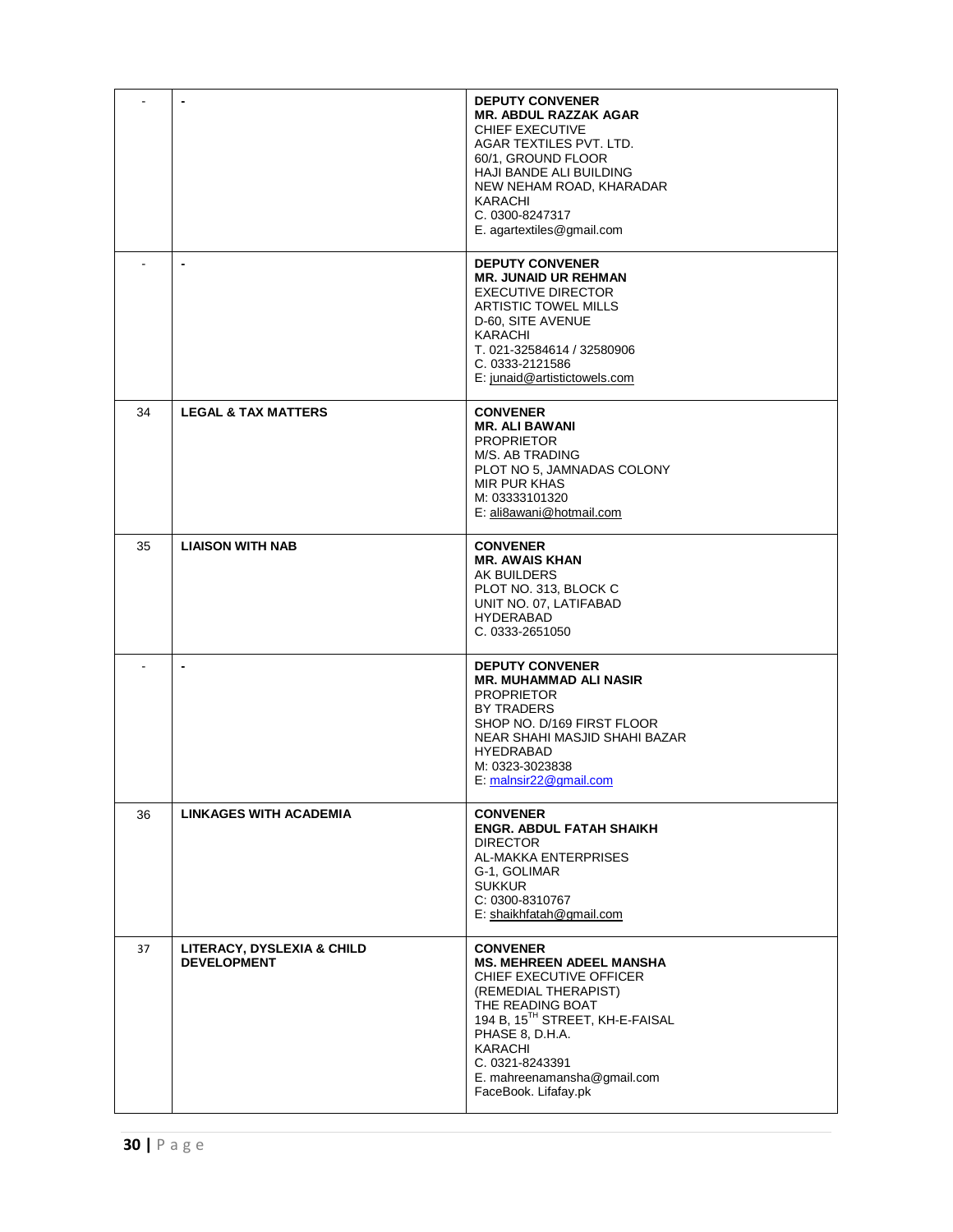| 38 | <b>LOCAL BODIES AFFAIRS</b>            | <b>CONVENER</b><br>DR. MUHAMMAD AYOUB<br><b>MARKETING DIRECTOR</b><br>ZION PHARMACEUTICALS<br>OFFICE C-40 BLOCK 13-A<br>AL-AZAM APPARTMENT<br>OPP: EXPO CENTER GULSHAN-E-IOBAL<br>KARACHI<br>C: 0333-7022088<br>E: zionpharma_pk@yahoo.com |
|----|----------------------------------------|--------------------------------------------------------------------------------------------------------------------------------------------------------------------------------------------------------------------------------------------|
| 39 | <b>LOCAL GOVERNMENT AFFAIRS</b>        | <b>CONVENER</b><br><b>MR. IMTIAZ AHMED QURESHI</b><br><b>CEO</b><br><b>FAVOURITE SERVICES PVT LTD</b><br>AL QADIR TRADE CENTER<br>2ND FLOOR<br><b>NEW CHOWK</b><br>DADU SINDH<br>C. 0331-3653717<br>E: imtiaz.qureshi817@gmail.com         |
|    | $\blacksquare$                         | <b>DEPUTY CONVENER</b><br><b>MR. GHULAM MURTAZA SAMO</b><br><b>MANAGING DIRECTOR</b><br>AL.KARIM HOTEL<br><b>KATCHEHRY ROAD</b><br>NAWABSHAH<br>C: 0300-3235458                                                                            |
|    |                                        | <b>DEPUTY CONVENER</b><br><b>MR.MUHAMMAD AL NASIR</b><br>SHOP NO. D/169, FIRST FLOOR<br><b>NEAR SHAHI MASJID</b><br>SHAHI BAZAR<br><b>HYDERABAD</b><br>C: 0323-3023838, 0333-2613537                                                       |
| 40 | <b>MARKETING &amp; SALES</b>           | <b>CONVENER</b><br><b>HAJI MUHAMMAD TAHIR SHAIKH</b><br><b>PROPRIETOR</b><br>M/S TAHIR STEEL FURNITURE HOUSE<br>HUSSAIN ROAD, CLOCK TOWER<br><b>SUKKUR</b><br>C: 0311-9310277                                                              |
|    | $\blacksquare$                         | <b>DEPUTY CONVENER</b><br><b>CH. MUHAMMAD ASLAM</b><br><b>TOWER MARKET</b><br><b>HYDERABAD</b><br>C: 0300-3245220                                                                                                                          |
| 41 | <b>MENTAL HEALTH &amp; DEVELOPMENT</b> | <b>CONVENER</b><br><b>DR. FIZZA YASMEEN</b><br>CEO.<br>SHINING STAR VOCATIONAL TRAINING<br>HOUSE #827 SECTOR C BHITAI<br><b>COLONY KORANGI CROSSING</b><br>KARACHI<br>M: 0301-8217347<br>E: fizzayasmeen8@gmail.com                        |
| 42 | <b>PESTICIDES</b>                      | <b>CONVENER</b><br><b>MR. ABDUL GHAFFAR SHAIKH</b><br><b>PROPRIETOR</b><br>A.B & SONS SEED & PESTICIDES<br>OLD SABZI MANDI<br>LARKANA<br>M: 0300-3410195                                                                                   |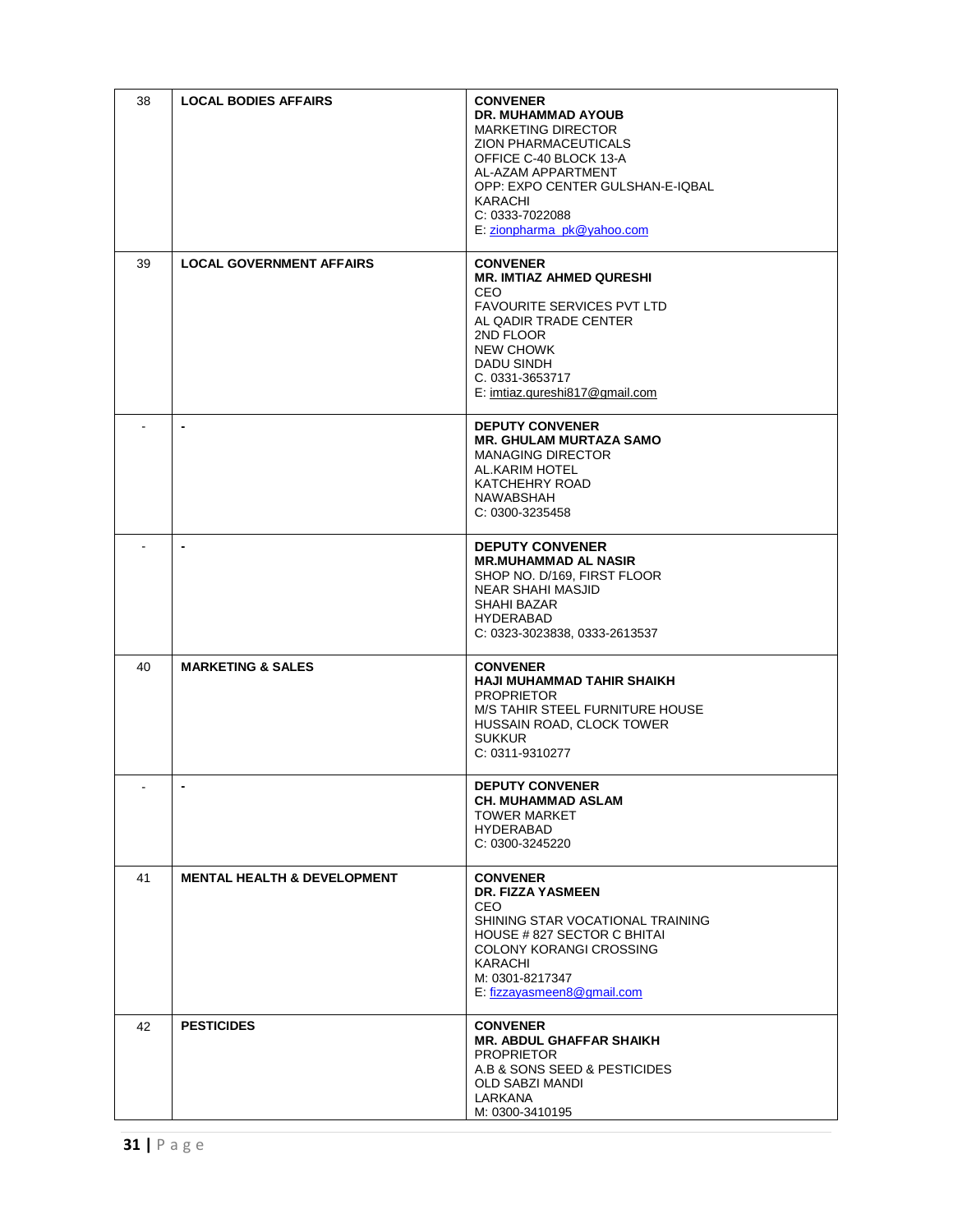| 43 | <b>PHARMA SUPPLY CHAIN</b>      | <b>CONVENER</b><br><b>MIRZA AZAM BAIG</b><br><b>PROPRIETOR</b><br><b>BAIG ENTERPRISES</b><br><b>PRESIDENT</b><br>MIRPURKHAS CHAMBER OF<br><b>COMMERCE &amp; INDUSTRY</b><br>OFF: 29, UC-04 GAREEBABAD<br><b>MIRPURKHAS</b><br>C. 0333-2986062<br>E: agakram@hotmail.com |
|----|---------------------------------|-------------------------------------------------------------------------------------------------------------------------------------------------------------------------------------------------------------------------------------------------------------------------|
| 44 | <b>PHARMACEUTICAL PRODUCTS</b>  | <b>CONVENER</b><br><b>MR. SHERAZ ALI KEERIO</b><br><b>MARKETING DIRECTOR</b><br>M. N. MEDICOS<br>ABDUL GHAFFOR MANZIL, SAKRAND ROAD<br>OPP. GHAFFOR PETROL PUMP<br>NAWABSHAH<br>C: 0304-1044446 / 0334-1044446<br>E: sherazkeerio@yahoo.com,<br>E: healthcon@gmail.com  |
|    | $\blacksquare$                  | <b>DEPUTY CONVENER</b><br>DR. M. ISMAIL FAROOQUE NAMI<br><b>PROPRIETOR</b><br>NAMI HOMEOPATHIC LABORATORY<br>386, SADDAR, BOHRI BAZAR,<br><b>HYDERABAD</b><br>M: 0300-3019130                                                                                           |
| 45 | <b>PORTS &amp; SHIPPING</b>     | <b>CONVENER</b><br><b>MR. WASIQ HUSSAIN KHAN</b><br><b>MANAGING DIRECTOR</b><br>A.K. GROUP<br>407, 4TH FLOOR BUSINESS & FINANCE CENTER<br>I.I. CHUNDRIGAR ROAD<br>KARACHI<br>M: 0322-2121770<br>E: whk@akgroup89.com                                                    |
| 46 | <b>PRINTING &amp; PACKAGING</b> | <b>CONVENER</b><br><b>MR. SALEEM MUSANI</b><br>CHIEF EXECUTIVE<br>ORIENT PRINTING-PACKAGING<br>28, PAK CENTER, NEAR TRAFFIC POLICE CHOWKI<br>KARACHI<br>T: 021-32215352<br>C: 0364-4234628<br>E: saleem.musani.orient@gmail.com<br>E. Orient_publishers@yahoo.com       |
|    |                                 | <b>DEPUTY CONVENER</b><br><b>MR. MUHAMMAD AMEEN MUSANI</b><br>CEO<br><b>MUSANI PRESS</b><br>SHOP # 1-4, AYUBIA TERRACE<br>OPP. PAKISTAN MASJID, SANDAS ROAD<br>JAMILA STREET, RAMSWAMI<br>KARACHI<br>T: 021-32720511<br>C: 0300-9264222<br>E: musanipk@hotmail.com      |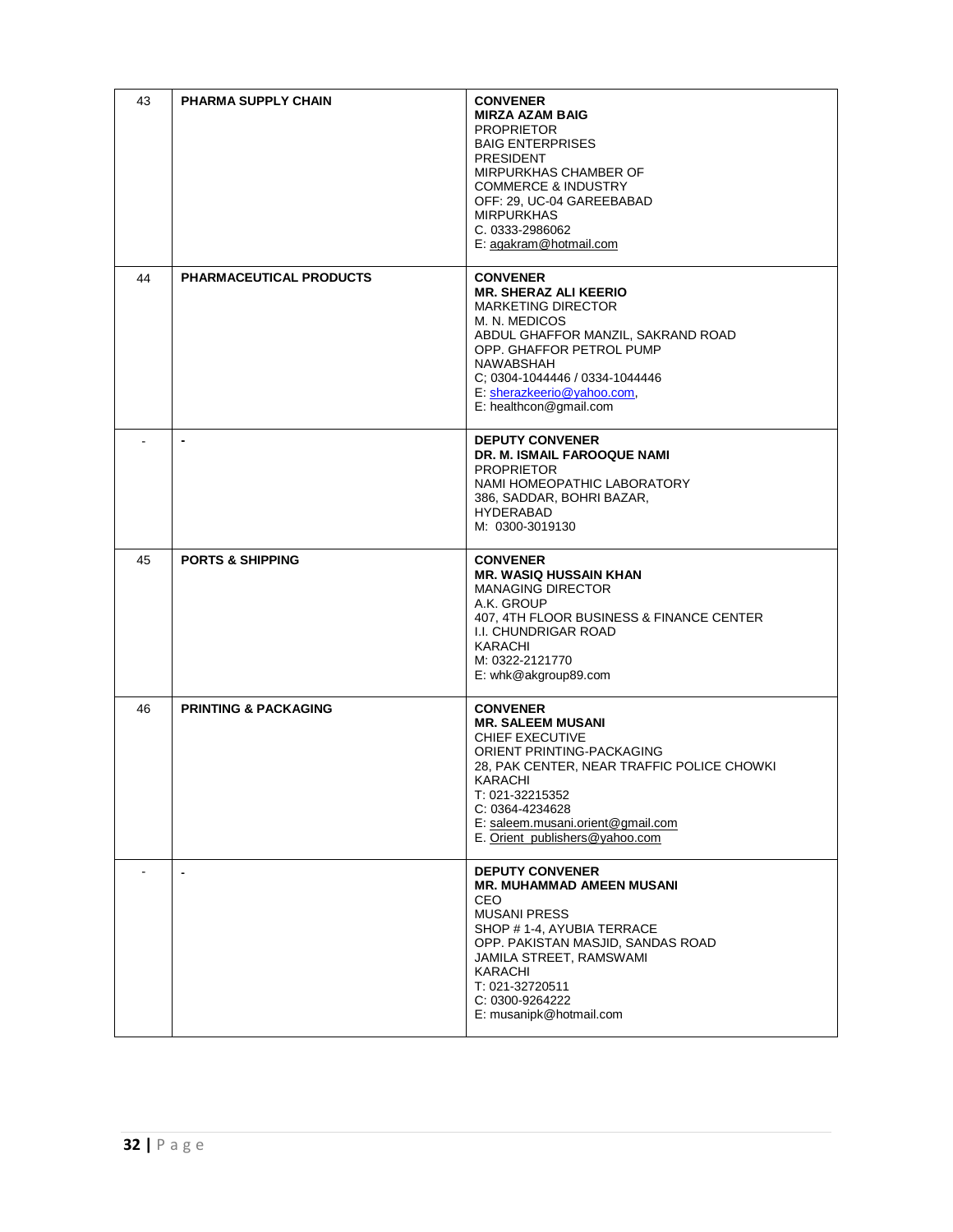|    |                                    | <b>DEPUTY CONVENER</b><br><b>SYED HAMID ALI</b><br><b>CEO</b><br>AD REVOLUTION,<br>OFFICE # 1 & 12 MUHAMAMDI PRIDE<br>MEZZANINE FLOOR CAMBELL ROAD PAKISTAN CHOWK<br>KARACHI<br>C: 0321-9900282<br>E. pairalishah@gmail.com                                      |
|----|------------------------------------|------------------------------------------------------------------------------------------------------------------------------------------------------------------------------------------------------------------------------------------------------------------|
|    | $\blacksquare$                     | <b>DEPUTY CONVENER</b><br><b>MR. MUHAMMAD NADEEM QAMAR</b><br><b>PROPRIETOR</b><br><b>QAMER ENTERPRISES</b><br>SHOP NO. 183, SHAHI BAZAR,<br><b>HYDERABAD</b><br>M: 0333-2176669                                                                                 |
| 47 | <b>PROPERTY &amp; CONSTRUCTION</b> | <b>CONVENER</b><br><b>MR. MAHESH KUMAR</b><br><b>Managing Partner</b><br>M/s. S.S.D Cotton Ginners & Oil Mills<br>National Highway Daharki,<br><b>SUKKUR</b><br>T: 0723-641208, 641272<br>M: 03008310924<br>E: maheshtelreja@gmail.com                           |
| 48 | <b>REAL ESTATE</b>                 | <b>CONVENER</b><br><b>MR. MUHAMMAD KAMRAN QAYYOUM QURESHI</b><br><b>DIRECTOR</b><br><b>QURESHI BUILDERS &amp; DEVELOPERS</b><br>OFFICE NO. 64A, GOAL WALA COMPLEX,<br>KACHEHRI ROAD MAIZ NINE FLOOR<br>NAWABSHAH<br>T: 0244365252<br>M: 03003210238, 03459443334 |
|    |                                    | <b>DEPUTY CONVENER</b><br>MR. SIKANDAR ALI RAJPUT<br><b>PROPRIETOR</b><br>SIKANDER ALI<br>RAMZAN KHAN & SONS, MARKET ROAD<br><b>HYDERABAD</b><br>M: 0321-3047661                                                                                                 |
|    | $\blacksquare$                     | <b>DEPUTY CONVENER</b><br>MR. IMRAN HUSSAIN<br>CEO.<br><b>REALTY BUILDER &amp; DEVELOPER</b><br>OFFICE # 1, 23-C, BUKHARI COMMERCIAL LANE 7<br>PHASE VI, DHA<br>KARACHI<br>C. 0300-8219922<br>T. 021-35854722-25<br>E. realtybuilderdeveloper@gmail.com          |
| 49 | <b>RESTAURANTS &amp; CATERING</b>  | <b>CONVENER</b><br><b>MR. MUHAMMAD FAHAD MIAN</b><br><b>PROPRIETOR</b><br><b>HOTEL CITY CORNER</b><br>CS NO. A/2778, OPP. MARKET POST OFFICE<br>TILACK INCLINE,<br><b>HYDERABAD</b><br>M: 0321-3018000                                                           |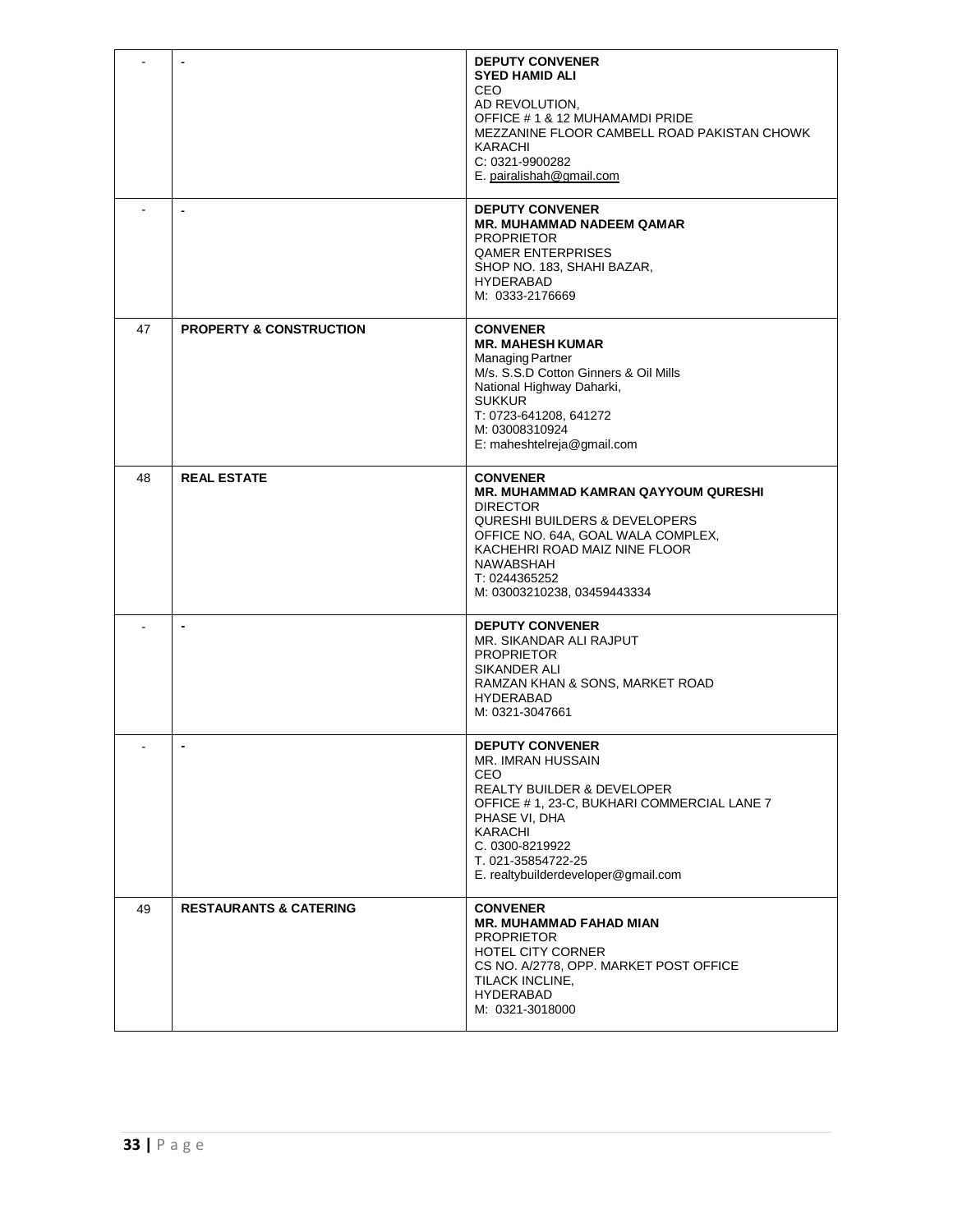| 50 | <b>SANITARY &amp; TILES</b>                  | <b>CONVENER</b><br><b>MR. ABDUL SAMAD SHEIKH</b><br>M/S. MAKKAH ENTERPRISES<br>OFFICE # 10, 2 <sup>ND</sup> FLOOR,<br>MADRAS HOTEL, JODIA BAZAR<br>KARACHI<br>T: 021-32439480<br>C: 0300-8224142<br>E: samadsaaz123@gmail.com                        |
|----|----------------------------------------------|------------------------------------------------------------------------------------------------------------------------------------------------------------------------------------------------------------------------------------------------------|
| 51 | <b>SECURITY &amp; LAW AFFAIRS</b>            | <b>CONVENER</b><br><b>MR. SHAM LAL</b><br><b>MANAGING PARTNER</b><br>M/S. SHAN INDUSTRIES<br>HEAD OFFICE: G-03 COTTON EXCHAGE BUILDING,<br>I.I CHUNDRIGAR ROAD,<br>KARACHI<br>T: 021-32460145<br>M: 03008211143<br>E: cccommodities.pk@gmail.com     |
| 52 | <b>SMALL &amp; MEDIUM ENTERPRISES (SMEs)</b> | <b>CONVENER</b><br><b>MR. ASGHAR ALI MORAWALA</b><br><b>CEO</b><br><b>GROWTH ARBOR PVT LTD</b><br>121, KHYABAN-E-SAADI PHASE 7 DHA<br><b>KARACHI</b><br>T: 0213-5890597<br>M: 0300-8294380<br>E: asghar@growtharbor.com                              |
|    | $\blacksquare$                               | <b>DEPUTY CONVENER</b><br><b>MR. MUHAMMAD AHMED SHAMSI</b><br><b>MANAGING PARTNER</b><br>A-S TRADING CO.<br>SUITE # 230, FEROZEPURWALA CENTER<br>M. A. JINNAH ROAD<br>KARACHI<br>C. 0321-2017003                                                     |
|    |                                              | <b>DEPUTY CONVENER</b><br>SYED MUHAMMAD WASIMUDDIN<br><b>CEO</b><br>AL NAFAY LEATHERS<br>OFFICE NO. 209, CHEMICAL MARKET<br><b>NEAR USMANIA MASJID</b><br><b>SECTOR 7A KORANGI</b><br><b>KARACHI</b><br>C. 0309-9860884<br>E. smwasimuddin@yahoo.com |
|    | $\blacksquare$                               | <b>DEPUTY CONVENER</b><br><b>MR. DOULAT RAM LOHANA</b><br><b>PROPRIETOR</b><br><b>QALANDRI TRADERS</b><br>SUIT NO. 02, MIR MANZIL, PRINCE ALI ROAD,<br><b>HYDERABAD</b><br>T: 022-2612657<br>M: 0300-0447475                                         |
| 53 | <b>SMALL TRADERS</b>                         | <b>CONVENER</b><br><b>MR. GHULAM MUSTAFA SOLANGI</b><br><b>DIRECTOR</b><br>TOUHEED BUSINESS PROMOTERS PVT LTD<br>1016/44-1,1016/44-3<br>JAGAT ABAD MUHALLA<br>DADU<br>M. 0313-1282605<br>E. mustafasolangid@gmail.com                                |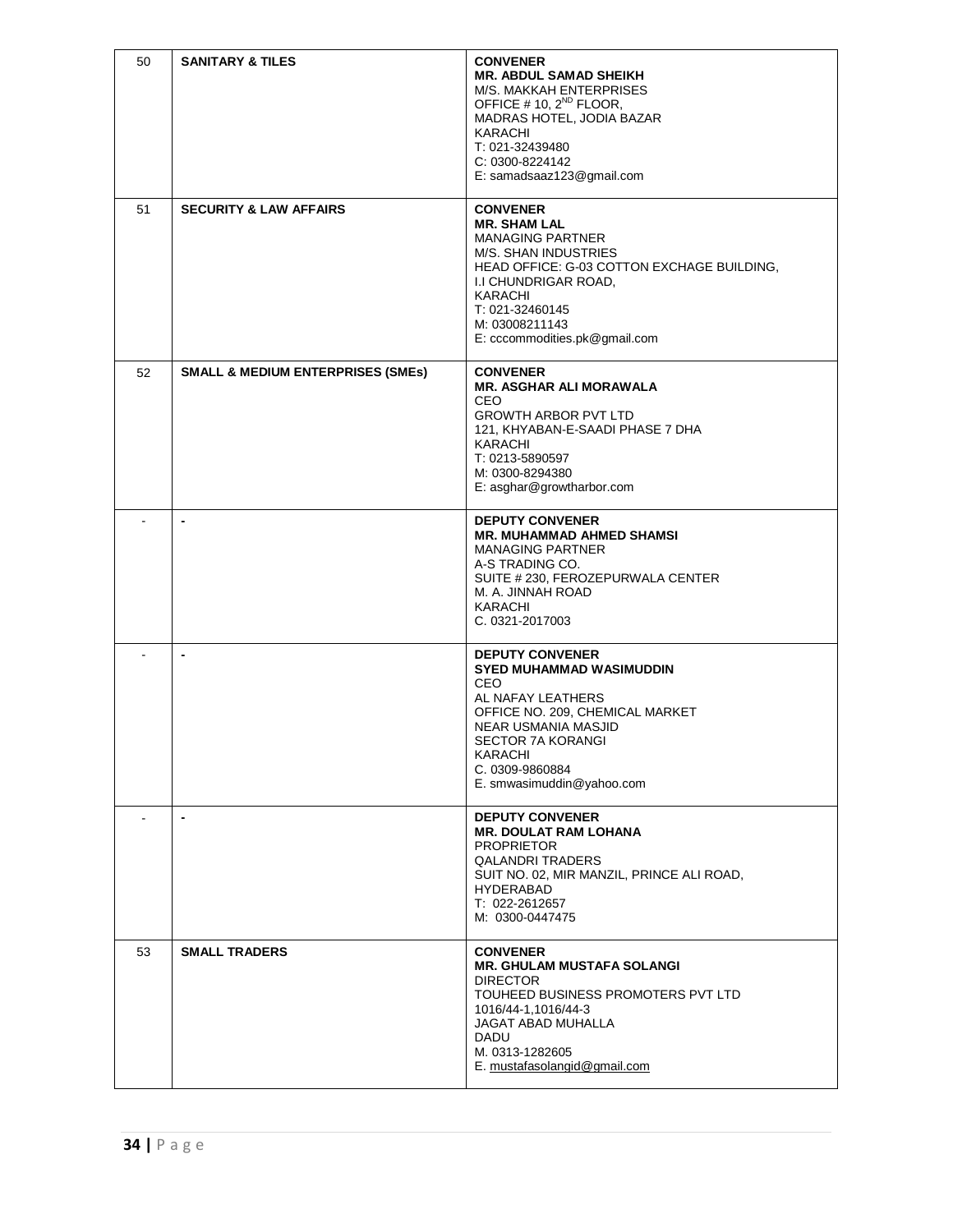|    |                                  | <b>DEPUTY CONVENER</b><br><b>MR. MUHAMMAD YASEEN KHILJI</b><br><b>PROPRIETOR</b><br><b>FAKIR MUHAMMAD &amp; SONS</b><br>SHOP NO. A/1266<br>PRINCE ALI ROAD<br><b>HYDERABAD</b>                                                                             |
|----|----------------------------------|------------------------------------------------------------------------------------------------------------------------------------------------------------------------------------------------------------------------------------------------------------|
|    | $\blacksquare$                   | <b>DEPUTY CONVENER</b><br><b>MR. KHURSHEED AZAM SHAMSI</b><br><b>PROPRIETOR</b><br>M/S AL-AZAM ELECTRIC STORE<br><b>FRERE ROAD</b><br><b>SUKKUR</b><br>C: 0300-3155573                                                                                     |
|    | $\blacksquare$                   | <b>DEPUTY CONVENER</b><br><b>MR. MUHAMMAD AYOUB SHAIKH</b><br><b>PROPRIETOR</b><br>AYOOB CLOTH CENTER<br>SHOP NO. D/2462/3, SUBHANALLAH MANZIL,<br>RESHAM GALI.<br><b>HYDERABAD</b><br>M: 0300-3017063                                                     |
| 54 | <b>SINDH AFFAIRS</b>             | <b>CONVENER</b><br><b>MR. ADEEL SIDDIQUI</b><br>FORMER VICE PRESIDENT FPCCI<br><b>CHIEF EXECUTIVE</b><br>PREMIER OIL INDUSTRY<br>N/29, S.I.T.E. KOTRI<br><b>JAMSHORO</b><br>TEL: 022-2116520-21<br>MOB: 0300-3011799                                       |
| 55 | <b>SINDH REVENUE BOARD (SRB)</b> | <b>DEPUTY CONVENER</b><br><b>MR. MASROOR IQBAL</b><br><b>PROPRIETOR</b><br><b>MASROOR TRADERS</b><br>SHOP#29, NEW CLOTH MARKET,<br><b>HYDERABAD</b><br>M: 0300-9370023                                                                                     |
| 56 | <b>SPORTS &amp; CULTURE</b>      | <b>DEPUTY CONVENER</b><br>MR. MUHAMMAD ASGHER KHAN KHILJI<br><b>PROPRIETOR</b><br>KHILJI BROTHERS<br>SHOP NO. 4, AL-MADINA SHOPPING CENTER,<br>MEZZANINE FLOOR, NEAR HAJI SHAH MASJID,<br><b>CLOTH MARKET</b><br><b>HYDERABAD</b><br>M: 0311-9724442       |
| 57 | <b>TAXATION</b>                  | <b>CONVENER</b><br><b>MR. HASAN SHEIKH VOHRA</b><br><b>CEO</b><br><b>WALKERS TRAVEL</b><br>SUITE # B-2, $2^{ND}$ FLOOR, GPC-5,<br>BLOCK5, NEAR BAR.B.Q TONIGHT CLIFTON<br>KARACHI<br>T: 021-35148363-64<br>M: 0300-8232986<br>E: walkerstravel@hotmail.com |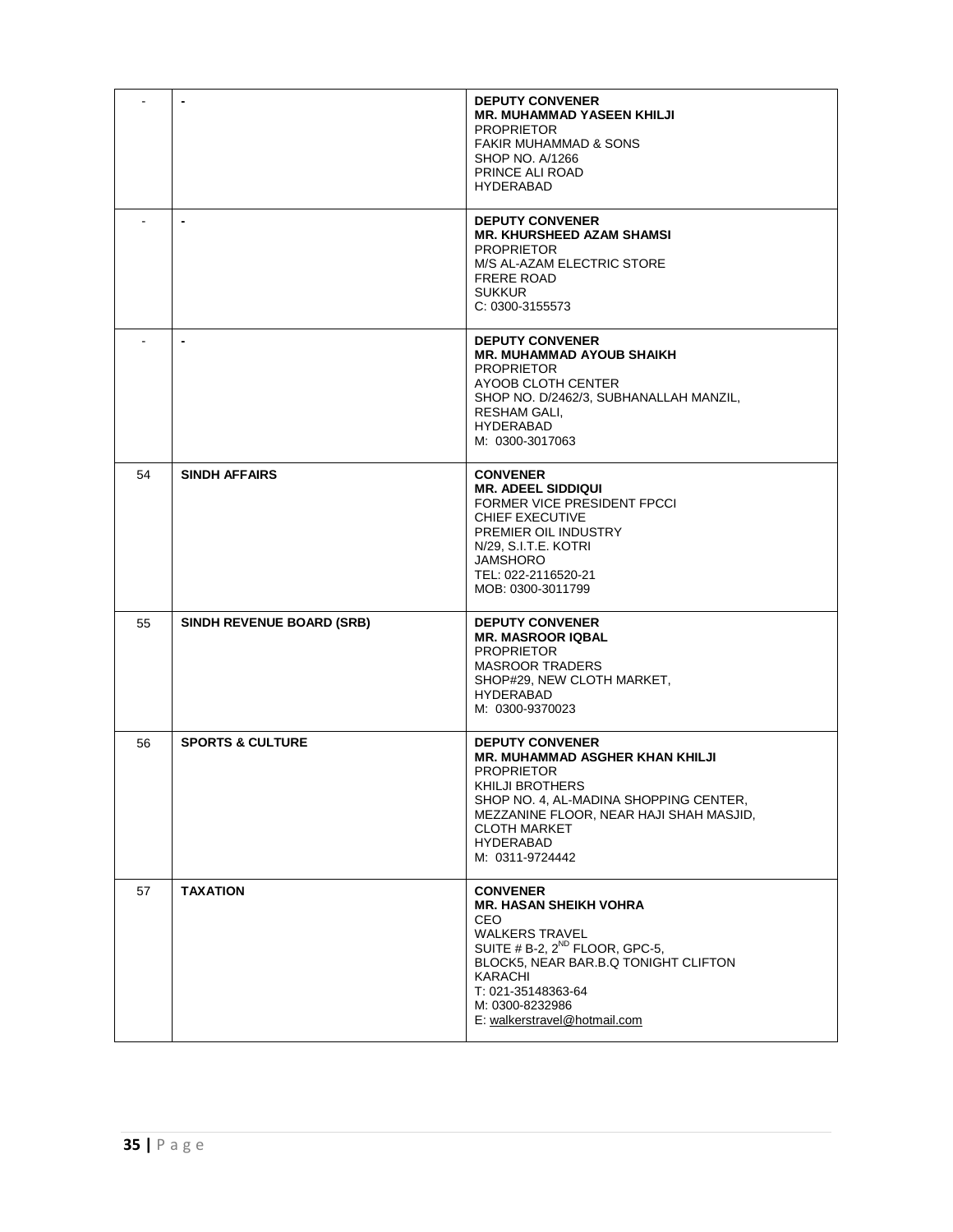|    |                                                                             | <b>DEPUTY CONVENER</b><br><b>MR. NAJAM ZIA</b><br><b>PROPRIETOR</b><br>M/S. LATIF SONS<br>804, 8TH FLOOR, UNI CENTER<br><b>I.I CHUNDRIGAR ROAD</b><br>KARACHI<br>T: 021-32431580, 021-32416208<br>C: 0320-2123110<br>E: najam.zia@hotmail.com |
|----|-----------------------------------------------------------------------------|-----------------------------------------------------------------------------------------------------------------------------------------------------------------------------------------------------------------------------------------------|
|    | ٠                                                                           | <b>DEPUTY CONVENER</b><br><b>MR. KISHOR KUMAR BHATIA</b><br>S. # F/45-531, KHOKHAR MUHALLA<br><b>HYDERBAD</b><br>C: 0300-3000015                                                                                                              |
|    |                                                                             | <b>DEPUTY CONVENER</b><br><b>MR. MUHAMMAD ARIF MEMON</b><br><b>PROPRIETOR</b><br>NEW NATIONAL ELECTRONICS<br>SHOP NO. B-198, FOUJDARI ROAD,<br><b>HYDERABAD</b><br>M: 0336-3433625                                                            |
| 58 | <b>TECHNICAL &amp; VOCATIONAL EDUCATION &amp;</b><br><b>TRAINING (TVET)</b> | <b>CONVENER</b><br><b>MR. IMTIAZ AHMED QURESHI</b><br>CEO<br>FAVOURITE SERVICES PVT LTD<br>AL QADIR TRADE CENTER<br>2ND FLOOR<br><b>NEW CHOWK</b><br>DADU SINDH<br>C. 0331-3653717<br>E: imtiaz.qureshi817@gmail.com                          |
| 59 | <b>TOUR OPERATORS</b>                                                       | <b>CONVENER</b><br><b>MR. MUHAMMAD NADEEM SHARIF</b><br>CEO<br>AROMA TRAVEL SERVICES PVT LTD<br>16, SIDCO AVENUE CENTER, STRACHEN ROAD<br>KARACHI<br>T: 021-99205704-07<br>M: 0321-8235598<br>E: mnadeem sharif@hotmail.com                   |
|    |                                                                             | <b>DEPUTY CONVENER</b><br><b>MR. MUHAMMAD IDREES MEMON</b><br><b>PROPRIETOR</b><br>AL-REHMAN ENTERPRISES<br>SUIT NO. 01, FIRST FLOOR, G-750/23/2,<br>HAJI UMAID ALI ROAD, IRON MARKET,<br><b>HYDERABAD</b><br>T: 022-2632909-3641016          |
|    | $\blacksquare$                                                              | <b>DEPUTY CONVENER</b><br><b>HAJI FAIZAN QURESHI</b><br>CHIEF EXECUTIVE<br>AIR DUBAI INTERNATIONAL PVT. LTD<br>NEAR TAMEER BANK LIAQAT MARKET<br>NAWABSHAH<br>T: 0244-361635<br>C: 0300-3200088<br>E. dubaitravels2008@gmail.com              |